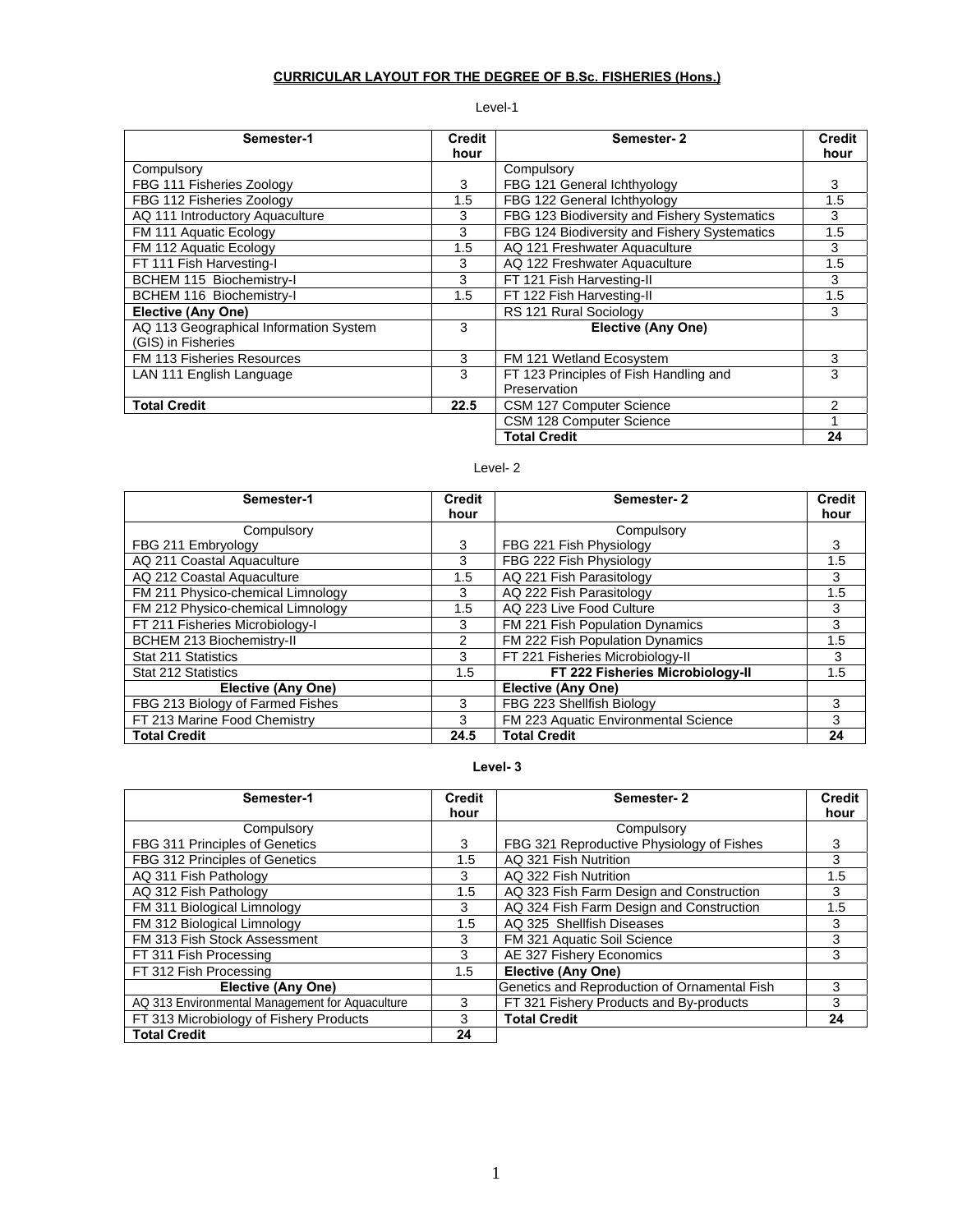#### Level- 4

| Semester-1                                     | <b>Credit</b> | Semester-2                                  | <b>Credit</b> |
|------------------------------------------------|---------------|---------------------------------------------|---------------|
|                                                | hour          |                                             | hour          |
| Compulsory                                     | 3             | <b>Compulsory</b>                           | 3             |
| FBG 411 Genetics and Fish Breeding             |               | FBG 421 Hatchery Management                 |               |
| FBG 412 Genetics and Fish Breeding             | 1.5           | FBG 422 Hatchery Management                 | 1.5           |
| AQ 411 Prevention and Control of Fish Diseases | 3             | AQ 421 Fish Feed Technology                 | 3             |
| AQ 412 Prevention and Control of Fish Diseases | 1.5           | AQ 422 Fish Feed Technology                 | 1.5           |
| FM 411 Fisheries Management                    | 3             | AQ 423 Integrated Aguafarming               | 3             |
| FM 412 Fisheries Management                    | 1.5           | FM 421 Oceanography and Marine Biology      | 3             |
| FM 413 Fisheries Research Planning and         | 3             | FM 422 Oceanography and Marine Biology      | 1.5           |
| Evaluation                                     |               |                                             |               |
| FT 411 Quality Control of Fishery Products     | 3             | AgExt 427 Agricultural Extension            | 3             |
| FT 412 Quality Control of Fishery Products     | 1.5           | AgExt 428 Agricultural Extension            | 1.5           |
| Elective (Any One)                             |               | Elective (Any One)                          |               |
| AQ 413 Ornamental Fish Culture                 | 3             | FBG 423 Principles of Molecular Biology and | 3             |
|                                                |               | Biotechnology                               |               |
| FM 415 Aquatic Pollution and Toxicology        | 3             | AQ 425 Fish Immunology                      | 3             |
| <b>Total Credit</b>                            | 24            | <b>Total Credit</b>                         | 24            |

- **Odd** and **Even** numbers of the courses are **Theory and Practical**, respectively
- For Theory one credit  $=$  One contact hour

For Practical one credit = Two contact hours

#### **SYLLABUS FOR B.Sc. Fisheries (Hons.) Level - I, Semester - I Department of Fisheries Biology and Genetics Course No. FBG 111 Course Title: Fisheries Zoology Credit: 3**

- 1. Introduction: Course goals, objectives and outcomes
- 2. General survey and classification of animals up to sub-class level with special emphasis on groups having fisheries importance.
- 3. Adaptation of animals to aquatic life with special reference to temperature, salinity, current. depth, light etc.
- 4. Economic significance of the following groups of animals: Protozoans, Porifera, Coelenterates, Rotifers, Nematodes, Oligochaetes, Mollusks, Crustaceans, Aquatic insects, Echinoderms, Frogs, Aquatic reptiles, Fishing birds and Cetaceans.
- 5. Functional morphology and life history of the following aquatic animals: *Paramecium*, *Aurelia*, *Pila*, *Lamellidens*, *Loligo*, *Macrobrachium*, *Scylla*, *Rana*, *Chitra*, *Crocodilus*.

#### **Course No. FBG 112 Course Title: Fisheries Zoology Credit: 1.5**

Students shall maintain a record of everything done in the practical and field sessions in a Practical Note Book to be signed and checked by teacher(s) concerned.

Viva voce test will form an essential part of the Practical Examinations.

- 1. Collection and preservation of aquatic animals.
- 
- 2. Characterization and identification of the collected specimens.<br>3. Study of external morphology of fresh and preserved specimer Study of external morphology of fresh and preserved specimens.
- 4. Study of anatomy of different organ systems of representative invertebrates and chordates.

- 1. Barnes, R.D., 1978. Invertebrate Zoology. W.B. Saunders Co., Philadelphia. London.
- 2. Parker, T.J. and Haswell, W.A., 1960. A Text Book of Zoology (7<sup>th</sup> edition) Vol. I and II. Macmillan Co. Ltd. London.
- 3. Storer, T.I. and Usinger, R.L., 1965. General Zoology. McGraw Hill Book Co. New York.
- Hyman, L.H., 1940. The Invertebrate, Vol. I-VI. McGraw Hill Publishing Co. New York.
- 5. Jordan, E.E. and Verma, P.S., 1985. Invertebrate Zoology. S.Chand and Company. Ramnagar, New Delhi.
- 6. Tonapi, G.T., 1980. Freshwater Animals of India. Oxford and IBH Publishing Co., New Delhi.
- 7. Walter, H.E. and Sayles, L.P., 1949. Biology of Vertebrates. The Macmillan Company, New York.
- 8. Young, J.S., 1962. The Life of Vertebrates (2<sup>nd</sup> edition) Oxford University Press.
- 9. Weinchert, C.K. and Presch, W., 1975. Elements of Chordate Anatomy., McGraw Hill Book Company, New York.
- 10. Kurian, C.V. and Sebastin, V.O., 1976. Prawn and Prawn Fisheries of India. Hindustan Publ. Co. Delhi.
- 11. Cobb, J.S. and Bruce, F. (eds), 1980. The Biology and Management of Lobsters. Vol. I and II. Academic press, New York. London.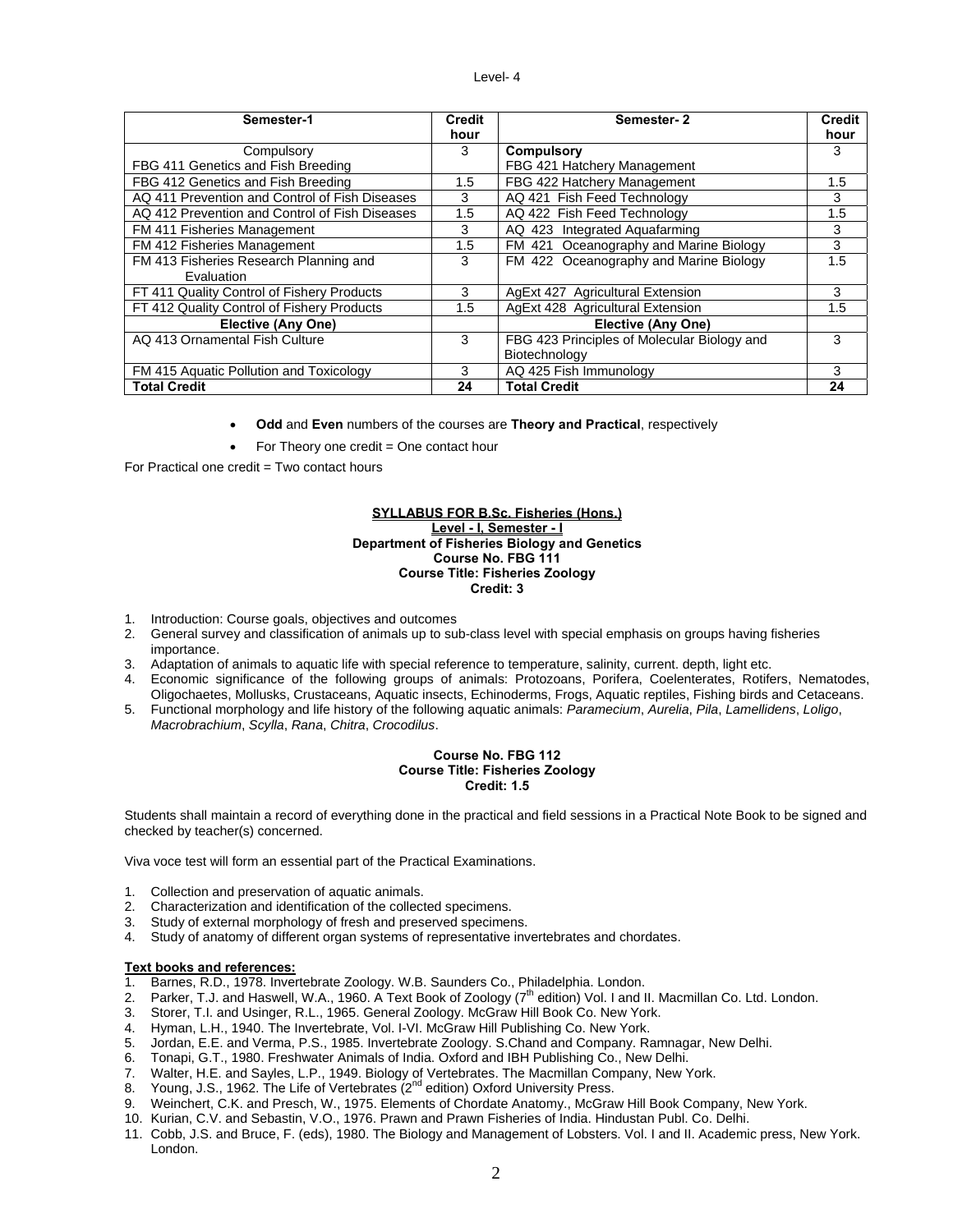- 12. Cantley, P.T. and Hodgson, B.H., 1980. Reptiles and mammals of Indian subcontinent. Cosmo Publ. New Delhi.
- 13. Warner, G.F., 1972. The Biology of Crabs. Van Nostrand Reinhold, New York.
- 14. Spence, A., 1989. Crab and Lobster Fishing. Farnham Fishing News.
- 15. Bryden, M.M. (ed.), 1986. Research on Dolphins. Oxford University Press.

### **Department of Aquaculture Course No. AQ 111 Course Title: Introductory Aquaculture Credit: 3**

- 1. Introduction: Definition and aim of aquaculture, history of aquaculture, present status and scope of aquaculture in Bangladesh. Problems and prospects of aquaculture.
- 2. Aquaculture resources: Inland, brackish and marine water bodies. Culturable indigenous and exotic fishes. Technology and human resources. Organizations of aquaculture.
- 3. Fish ponds: Site selection. Classification and characteristics of an ideal fishpond. Pond construction-area, shape, pond dike, bottom, contour etc.
- 4. Water quality in aquaculture: Physical and chemical properties of water, primary productivity, phytoplankton, zooplankton and benthos.
- 5. Selection of species for stocking: Biological characteristics of aquacultural species. Economic and market considerations.
- 6. Nutrition and feeding: Major nutrients in fish feed. Natural food and artificial feed. Supplemental and balanced diets. Feeding habits and food utilization. Energy metabolism. Different types of live foods used in aquaculture.
- 7. Sources of fish seed: Natural sources of fish seeds. Artificial reproduction by environmental manipulation. Induced reproduction.
- 8. Control of weeds, pests and predators: Different types of aquatic weed. Weed problem in aquaculture. Methods of controlling of weeds and pests in aquaculture.
- 9. Mortality in aquaculture: Sanitation, disease, predation and canibalism.

# **Text books and references:**

- 1. Huet, M. (1979). Textbook of fish culture Fishing News Books Ltd. U.K.
- 2. Pillay, T. V. R. (1990). Aquaculture. Principles and practices. Fishing News. Books Ltd. U. K.
- 3. Stickney, R. R. (1994). Principles of Aquaculture. John Wiley & Sons, INC. New York.
- 4. Bardach, J. E., J. H. Ryther and W. O. McLarney. (1972). Aquaculture. Wiley-Interscience, New York..
- 5. Islam, M. A. (2001). Aquaculture. Bangla Academy. Dhaka.
- 6. Karim, M. A. 1975. An introduction to fish culture in Bangladesh. Ruby Press, Mymensingh, Bangladesh.
- 7. Landau, M. (1992). Introduction to aquaculture. John Wiley & Sons, New York.
- 8. Shang, Y. C. 1981. Aquaculture Economics: Basic Concepts and Methods Analysis. Westview Press, Croom Helmm, England.
- 9. Wheaton, F. W. (1977). Aquaculture engineering. Wiley- Interscience, New York.

#### **Department of Fisheries Management Course No. FM 111 Course Title: Aquatic Ecology**  Credit: 3

- 1. Introduction: Definition of population, community and ecology, scope of ecology, subdivision of ecology.
- 2. Ecosystem: Concept of ecosystem, habitat, ecological niche, food chain, trophic structure and ecological pyramids, productivity of water, homeostasis and ecological balance.
- 3. Limiting factors: Liebig's law of minimum, Shelford's Law of tolerance, combined concept of limiting factors, ecological indicators.
- 4. Population ecology: Concepts of population, population group properties, population density, rates, natality, mortality, age distribution, biotic potential and environmental resistance, growth form and carrying capacity, population dispersal and structure.
- 5. Concepts pertaining to organization at the interspecies population level: Types of interaction between two species, competition, predation, parasitism, commensalism, protocooperation and mutualism.
- 6. Community ecology: Community concept, community classification, composition, structure, stratification and periodicity, ecological succession and concept of the climax, ecotone and edge effect.
- 7. Freshwater ecosystem: Types and limiting factors, ecological classification of freshwater organisms, lakes, pools and other water-bodies, general models of production, running water communities, sources of food and energy flow in streams, floodplains, floodplain fisheries, modification of floodplain ecosystems.
- 8. Estuarine ecosystem: Definitions and types of biota, productivity, food production potential.
- 9. Marine ecosystem: The marine environment, communities of marine environment, function of marine ecosystem.

#### **Course No. FM 112 Course Title: Aquatic Ecology Credit: 1.5**

Students shall be required to show a good knowledge of the topics included in the theoretical portion of the paper. They shall maintain a record of everything done in practical classes/ field trips in a practical note book to be signed and checked by the teacher (s) concerned. Viva-voce test will form an essential part of the practical examination.

- 1. Acquaintance with the equipment used in field study.
- 2. Study of pond as a lentic ecosystem.
- 3. Collection of freshwater fishes and their ecological classification.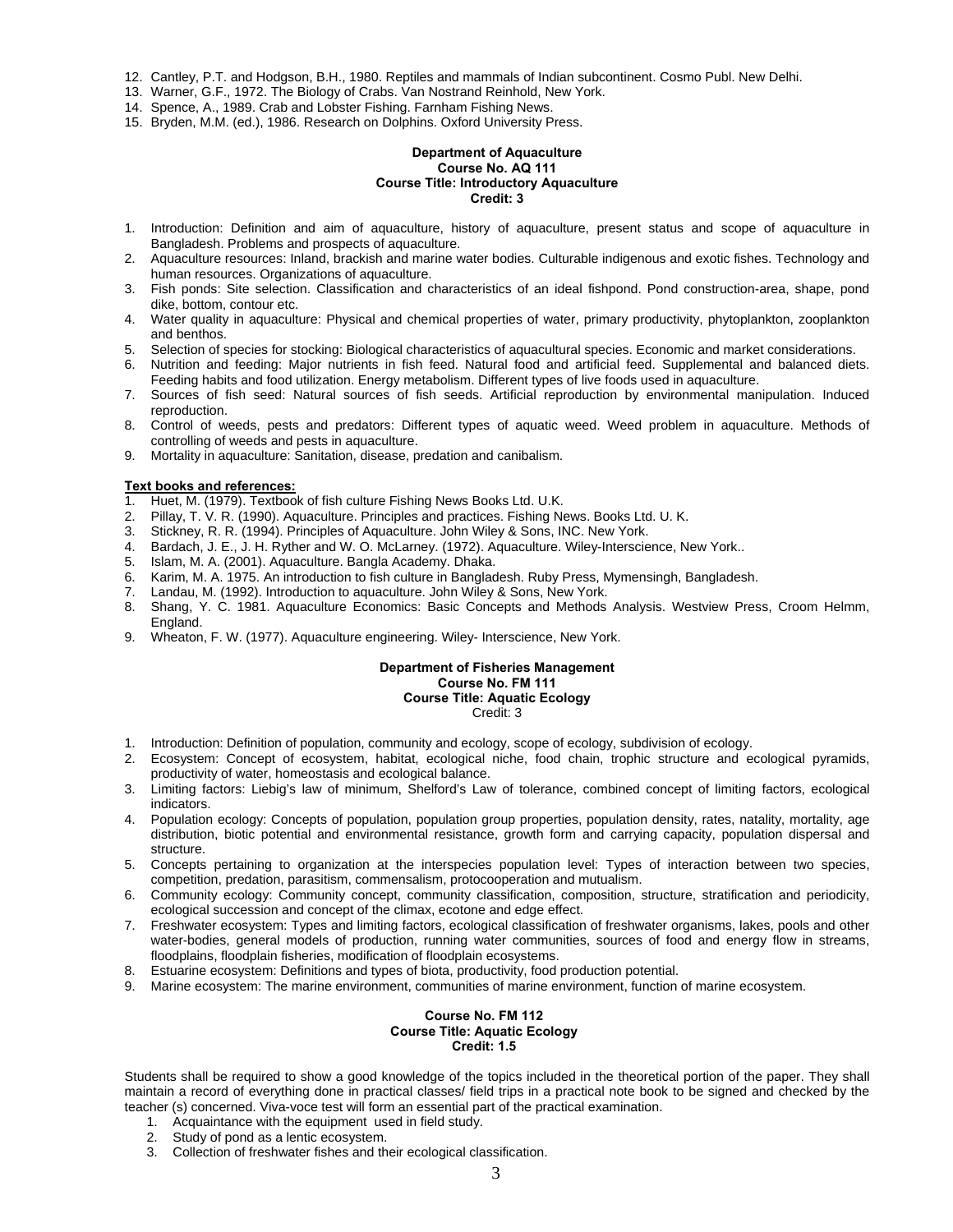- 4. Study of food web in a lentic habitat.
- 
- Study of food web in a lotic habitat.
- 5. Study of stream as a lotic ecosystem.<br>6. Study of food web in a lotic habitat.<br>7. Study of species diversity indices in fr Study of species diversity indices in freshwater habitat.
- 8. Identification of aquatic weeds and their types.
- 9. Field visit to coastal mangrove and marine ecosystem and their community composition.

- 1. Andrewartha, G.H., 1981. An introduction to animal populations.
- 2. Barnes, R.S.K. and Hughes, R.N., 1999. An introduction to marine ecology. 3<sup>rd</sup> Ed. Blackwell Science, 286 pp.
- 3. Cairns, Jr. J., 1995. Rehabilitating damaged ecosystems. 2<sup>nd</sup> Ed. Lewis Publishers, 424 pp.
- 4. Dudley, W.D., 1992. Aquatic insects. Wallingford: CAB International, 335 pp.
- 5. Elton, C. G., 1962. Animal ecology. Sidgwick & Jackson, London.
- 6. Gupta, O.P. 1992. Aquatic weeds. Today and Tomorrow's Printers and Pub., New Delhi, 272 pp.
- 7. Hynes, H.B., 1972. Ecology of running waters. Liverpool University Press, Liverpool.
- 8. Lincoln, R., Boxshall G. and Clark, P., 1998. A dictionary of ecology, evolution and systematics. Cambridge University Press, 361 pp.
- 9. Macan, T.T., 1974. Ecology of coastal waters. Blackwells, Oxford.
- 10. Moss, B., 1988. Ecology of freshwaters. Blackwell Scientific Publications, Oxford.
- 11. Odum, E.P., 1971. Fundamentals of Ecology. W.B. Saunders Company, London, 574 pp.
- 12. Odum, E.P., 1993. Ecology and our endangered life-support systems. 2<sup>nd</sup> Ed. Sinauer Associates, Inc., Massachusetts, U.S.A., 301 pp.
- 13. Pitcher, T.J. and Hart, P., 1982. Fisheries Ecology. Croom Helm, London.
- 14. Rahman, A.K.A., 1989. Freshwater fishes of Bangladesh. Zoological Society of Bangladesh, 364pp.
- 15. Santhanam, Velayutham R. P. and Jagatheesan, G., 1989. A manual of freshwater ecology. Daya, New Delhi.
- 16. Seagrave, C., 1988. Aquatic weed control. Fishing News Books, 154 pp.

#### **Department of Fisheries Technology Course No. FT 111 Course Title: Fish Harvesting-I Credit: 3.0**

- 1. Introduction to the history of Fishing. Fishing principle. Relationship between fish harvesting and fisheries management.
- 2. An introduction to fishing gear. Classification of fishing gears. Traditional fishing gear. Restricted fishing gear. Fishing implements other than nets. Fishing gear accessories. Mesh size of the net.
- 3. Raw materials for netting. Types of fibers used for fish nets and ropes. Construction of twine and rope. Terminology, Numbering systems of fishing twines. Characteristics of fishing twines and testing of netting yarns. Properties of synthetic fibers. Factors responsible for efficiency of fishing nets.
- 4. Net preservation: Objectives, different methods of net preservation. Merits and demerits of net preservation.
- 5. Making and mending of nets. Characteristics of netting by knot type. Knotted net and knotless net. Depth and length of netting. Underwater weight of netting. Float and buoy: Properties, materials and shape. Resin made float and buoy. Buoyant force. Sinkers: Properties, materials and shape. Calculation of sinking force. Fabrication and designing of fishing net.
- 6. Fish harvesting in aquaculture system: Seine nets, traps, gill nets, hooks and lines, lift nets, cast nets, pond draining and others.
- 7. Fish aggregating devices (FAD). Electrofishing, chemical fishing and other methods of stupefying fish.
- Fishing crafts: Introduction, classification, common and technical terms for various parts of fishing boat. Sail boat, mechanized boat. Fishing crafts in Bangladesh freshwater and artisanal fishery.
- 9. Post-fishing activities: Handling on shore, boat and deck. Quality of fish and preservation of fish.

# **Text books and references:**

- 1. Kristjonsson, H. (Ed.) 1975. Modern fishing gears of the World. Fishing News (Books) Ltd. Surrey, England
- 2. Training Department, SEAFDEC (Ed.) 1988. Fishing Technology outline. TD/TRB/45, October 1988. Text Reference book. Southeast Asian Fisheries Development Center, Phroprudoeng, Samutpraken, Thailand.
- 3. Nomura, M. 1978. Outline of fishing gear and method. Kanagawa International Fisheries Training Center. Nagai, Yokoshika-shi, Kanagawa-ken, Japan
- 4. Garner J. 1982. How to make and set nets or the Technology of netting. Fishing News (Books) Ltd. Surrey. England.
- 5. Gerhard, K. 1973. Netting materials for fishing gear. FAO Fishing Manuals. Fishing News (Books) Ltd. Surrey, England.
- 6. Perry Mrin, W. H. (Captain) (Ed.). 1982. Fishermen's handbook. Fishing News (Books) Ltd. Surrey, England.
- 7. Rabindran, K., Nair, N.U., Perigreen, P.A., Madhavan, P., Pillai, A.G.G., Panicker, A. and M. Thomas (Eds.) 1985. Harvest and post-harvest technology of fish. Society of Fisheries Technologies, Cochin, India.
- 8. Fyson, J. (Ed.). 1985. Design of small fishing vessels. FAO Publication. Fishing News (Books) Ltd. Surrey, England.

# **Department of Biochemistry Course No. BCHEM 115 Course Title: Biochemistry-I Credit: 3**

Scope and importance of Biochemistry. Water and life. Solutions and methods of expressing concentration. pH and Buffers. Electrophoresis. Spectrophotometry. Chromatography.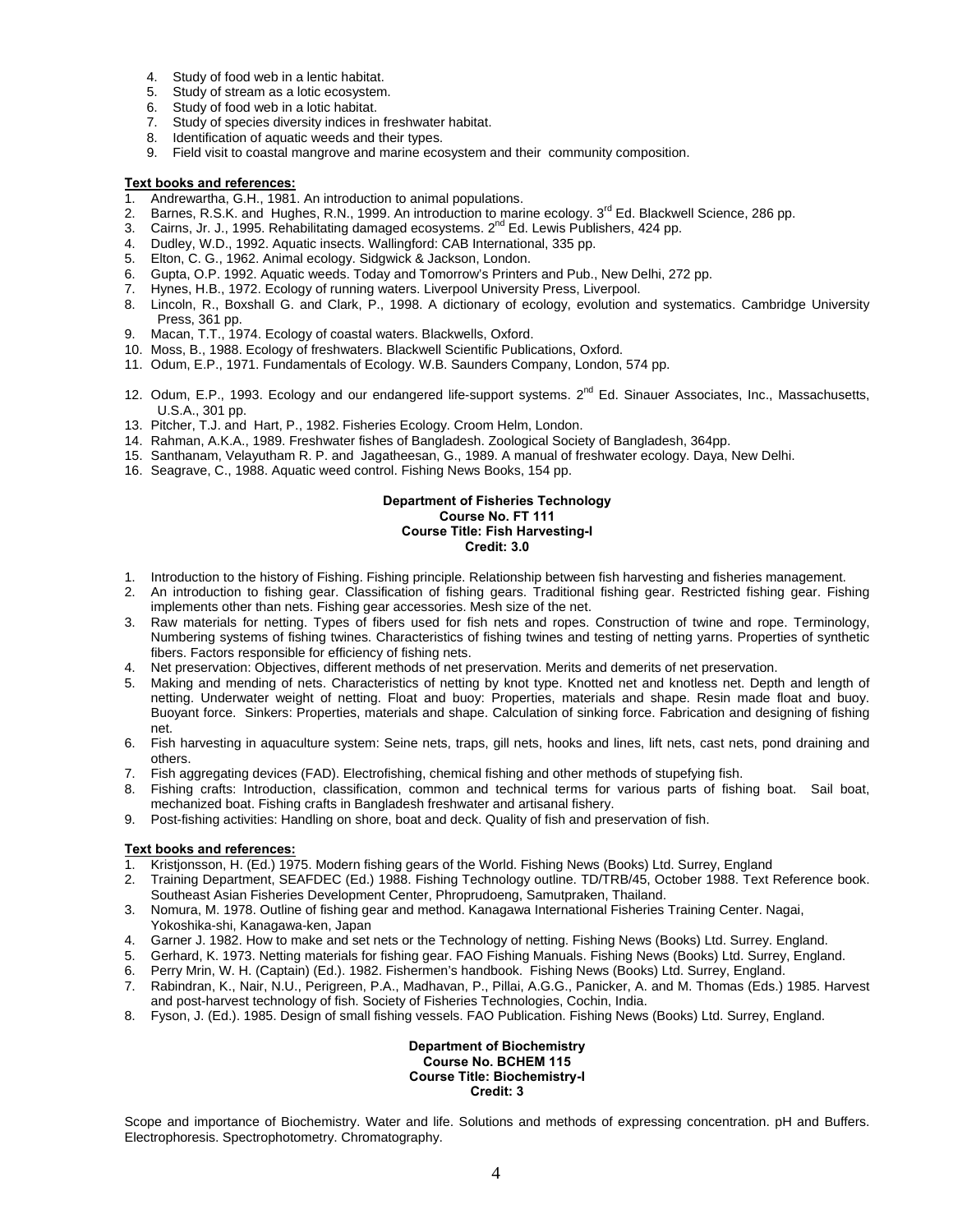Carbohydrates: Classification, biological function and structural features. Cell wall polysaccharides.

**Proteins**: Classification, Amino acids and their classification. Reactions in protein chemistry. Organisation levels. Denaturation.

**Lipids**: Classification and biological functions. Fatty acids, their classification and distribution. Importance of polyunsaturated fatty acids. Characterization and preservation of fish oils. Rancidity. Role of free radicals in lipid oxidation. Lipoproteins.

**Nucleic acids**: Composition, structural features and physicochemical functions.

#### **Text books and references:**

- 1. Conn, E.C. and Stump, P.K. 1987. Out lines of Biochemistry. 5th ed. J. Wiley and Sons, New York.
- 2. Elliot, W.H. and Elliot, D.C. 1997. Biochemistry and Molecular Biology.
- 3. Lehninger, A.I. 1976. Text Book of Biochemistry. 2nd ed. Worth Publishers, New York.
- 4. Lehninger, A.I. 1980. Principles of Biochemistry. Worth Publishers, New York.
- 5. Martin, D.W., Mayes, P.A. and Rodwell, V.W. 1981. Harper's Review of Biochemistry 18th ed. Lange Medical Pub. California.
- 6. Stryer, L. 1986. Biochemistry, S.K. Jain Publishers, Delhi, India.
- 7. Watson, D. 1987. Molecular Biology of Gene. Bengamin, Inc.

#### **Course No. BCHEM 116 Course Title: Biochemistry-I Credit: 1.5**

Preparation of buffer solution and determination of pH. Colour tests of carbohydrates and proteins. Separation of sugars and amino acids by TLC. Isolectric pH determination of proteins. Extraction of starch and glycogen. Estimation of fish protein by Kjeldahl method. Estimation of casein by Biuret method. Estimation of reducing sugars. Determination of saponification value, acid value and peroxide value of fish oils. Estimation of alpha-amylase. Protein fractionation by electrophoresis.

#### **Text books and references:**

- 1. David Glick, 1995. Methods of Biochemical Analysis. Interscience Publishers, Inc. N.Y.
- 2. Litwack, G. 1960. Experimental Biochemistry. John Wiley and Sons. Inc. N. York.
- 3. Malhotra, V.K. 1968. Practical Biochemistry for students. Lypee brothers, N.Y.
- 4. Plummer, D.T. 1995. An Introduction to Practical Biochemistry. Tata McGraw-Hill. Delhi.
- 5. Segel, I.H. 1968. Biochemical Calculations, John Wiley and Sons. New York.

#### **Department of Aquaculture Course No. AQ 113 Course Title: Geographical Information Systems (GIS) in Fisheries Credit: 3**

- 1. Introduction: Definition, history and components of GIS.
- 2. Spatial data: Mapping concepts, features and properties, maps and their influence on the character of spatial data. Data types: point, line and polygon. Vector and raster data, advantages and disadvantages. Other sources of spatial data. Census and survey data, aerial photographs, satellite images. Field data sources. Surveying and GPS.
- 3. Data input, verification, storage, and output: Methods of data input, editing, presentation, updating and storage.
- 4. Data analysis: Measurement in GIS. Lengths, perimeters and areas. Reclassification, buffering and distance. Vector to raster and raster to vector transformation. Integrating data into GIS – map overlay, spatial interpolation and their use in fisheries.
- 5. Multi criteria evaluation (MCE): Fish habitat suitability modelling (FHSM) for different fish species, mapping fish species and plankton distributions in lake, estuaries and sea using available information and satellite images. Detection of existing fish farming locations using satellite images.
- 6. Use of GIS for aquaculture planning and development.
- 7. Case Study: Fish habitat suitability modelling in different environmental conditions.

- 1. Star, J. and Estes J. (1990). Geographical Information Systems: An Introduction*.* Prentice Hall, Englewood Cliffs.
- 2. Mathews Hugh and Foster Ian (1995). Geographical Data, sources, presentation and analysis. Oxford University Press.
- 3. Heywood, I, Cornelius S. and Carver S. (1998). An introduction to Geographical Information Systems*.* Longman, London.
- 4. Aguilar, M.J. and Nath, S.S. (1998). A strategic reassessment of fish farming potential in Africa. Food and Agriculture Organisation, Rome, Italy.
- 5. Antenucci, J. C. et al. (1991). Geographic Systems. A guide to the Technology. Van Nostrand Reinhold, New York.
- 6. EGIS (1997). Floodplain fish habitat study, Water resources planning organisation (WARPO), Ministry of water resources, Government of Bangladesh, Dhaka, Bangladesh.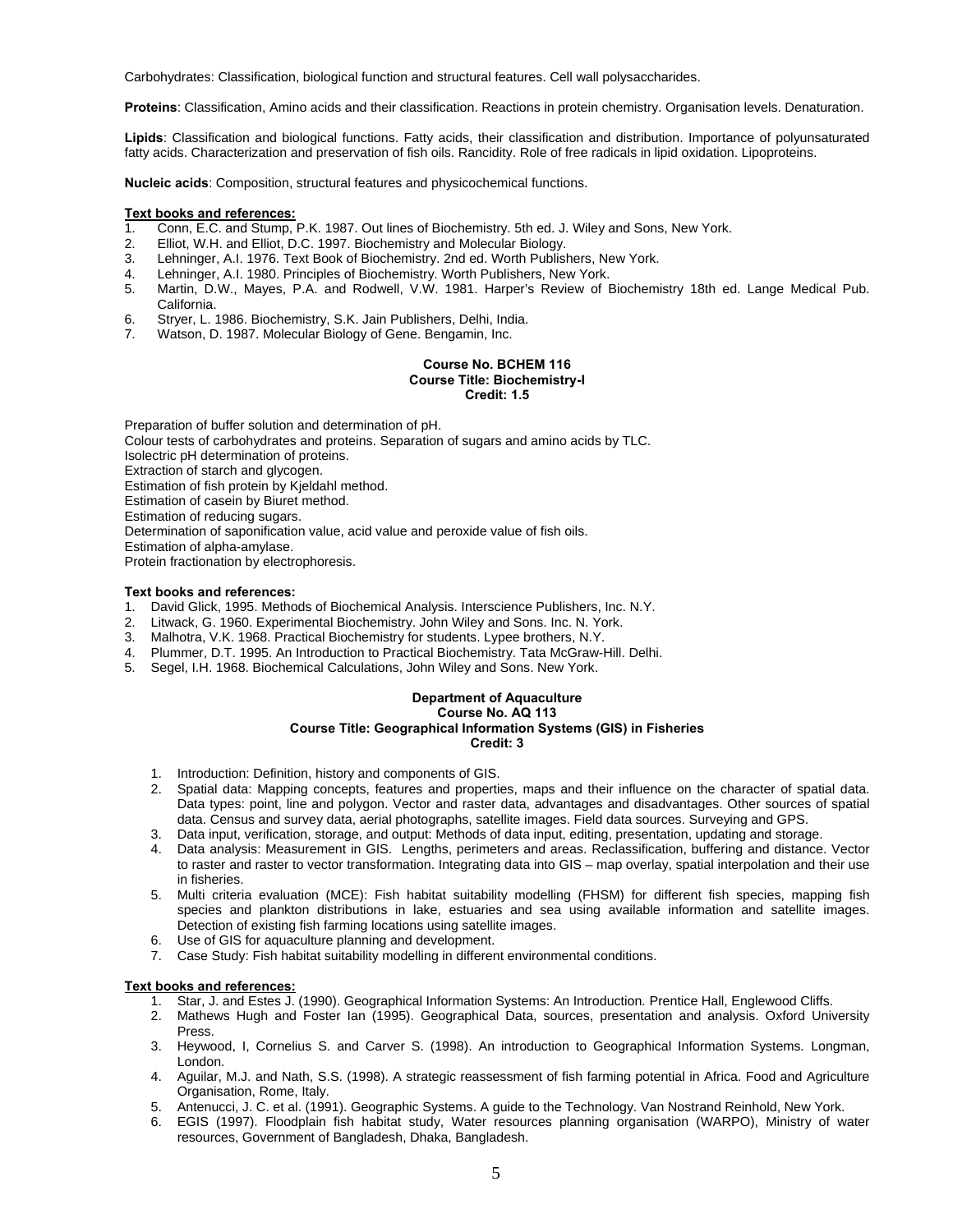- 7. Hugh Mathews and Ian Foster (1995). Geographical Data, sources, presentation and analysis. Oxford Universityu Press.
- 8. Ian Masser and Michael Blakemore (1991). *Handling Geographic Information*: Methodology and Potential Application*.* Longman Scientific and Technical, John Willy and Sons, Inc. New York.
- 9. Kapetsky, J.M. (1994). A strategic assessment of warm-water fish farming potential in Africa: CIFA TECHNICAL PAPER 27, Food and Agriculture Organisation, Rome, Italy.
- 10. Manfred M. Fischer and Peter Nijkamp (1993). Geographic Information Systems, Spatial Modelling and Policy Evaluation*.* Springer-Verlag, Berlin Heidelberg, New York, London, Paris, Tokyo, Hong Kong, Barcelona and Budapest.
- 11. Nancy J. Obermeyer and Jeffrey Pinto (1995). Managing Geographic Information Systems. The Guiford Press. New York, London.
- 12. William, J. Douglas (1995). Environmental GIS Application to industrial facilities*.* Lewis Publishers, Boca Raton, Ann Arbor, London, Tokyo.
- 13. GIS Journals:
- 14. International Journal of GIS.
- 15. Photogrametric Engineering and Remote Sensing.

# **Department of Fisheries Management**

#### **Course No. FM 113 Course Title: Fisheries Resources Credit: 3**

- 1. Physical resources of Bangladesh: (a) Waterbodies: Ponds and lakes, river, canals floodplain, beels, haors, baors, paddy fields, borrow pits and Bay of Bengal, their origin and morphology. (b) Institutional resources: Gos and NGOs, educational, research, training and extension. (c) Financial institutions: Banks, cooperatives, NGOs and other agencies.
- 2. Biological resources: Indigenous and exotic fish and non- piscine fisheries organisms, other aquatic living resources of commercial and economic importance.
- 3. Present status of water bodies, nature and extent of utilization, potentials for future management for sustainable development, sectoral policies and programmes for water-bodies belonging to different ministries and departments, current five-year development activities of the Ministry of Fisheries and Livestock.
- 4. Present status of seed production of fin fish, shell fish and non-conventional aquatic fauna from natural and artificial sources.
- 5. Impact of monsoon and flood, and flood control structures on inland capture fisheries resources.
- 6. Fisheries resource survey system of Bangladesh: Present status of fishery statistics, Methods used in FRSS: weakness, scope for further development.

# **Text books and references:**

- 1. Ameen, M., 1987. Fisheries Resources and Opportunities in Freshwater Fish Culture in Bangladesh. PAT. NRD-11/DANIDA, Noakhali, Bangladesh. 244 pp.
- 2. Bazigos, G.P., 1974. The design of fisheries statistical survey- inland waters. FAO Fish. Paper No. 133, 122 pp.
- 3. Brockman, C.F., 1959. Recreational use of wild land. McGraw-Hill Co., Inc. New York.
- 4. Fernando, C.H. and Furtado. J.I., 1975. Reservoir fishery resources of South East Asia. Bull. Fish. Res. Sta. Sri Lanka, 26: 83-95.
- 5. FRI, 1994. Sustainable Development of Marine Fisheries Resources in Bangladesh. Proceeding of workshop held in Cox's Bazar, Bangladesh, 29 August 1994. 96 pp.
- 6. Hussain, M., 1979. Marine and Estuarine Fishes of the Northeast Bay of Bengal. BFDC, Chittagong.
- 7. Khan, M.A.R., 1993. A brief report on faunal survey of Northeast Region of Bangladesh. NERP/NACOM. 12 pp.
- 8. Khan, M.S., Haq, E., Haq, S., Rahman, A.A., Rashid S.M.A. and Ahmed. H., 1994. Wetlands of Bangladesh. Bangladesh Centre for Advanced Studies & Nature Conservation Movement. 91pp.
- 9. Lagler, K.F., 1966. Freshwater Fishery Biology. Willium C. Brown Co. Dubaque, Iowa, USA.
- 10. Lowe-Mc Connell, R.H., 1975. Fish Communities in Tropical Freshwater. Longman Ltd., London. 337 pp.
- 11. Naqui, S.A., Ali, M.Y., Sadeque S.Z. and Khan, T.A., 1994. Final report: Study on increased intervention by NGOs in the Third Fisheries Project on Floodplains. BCAS and Third fisheries Project, DOF. 119 pp.
- 12. Rahman, A.K.A., 1989. Freshwater Fishes of Bangladesh, Zoological Society of Bangladesh, Dhaka. 364 pp.
- 13. Rainboth, W., 1990. The Fish Communities and Fisheries of the Sundarbans: Development assistance and the dilemmas of the aquatic communities. Agriculture and Human Values, 7 (2): 61-72.
- 14. Statistical Pocket Book of Bangladesh, 1991. Bangladesh Bureau of Statistics. Statistical Division, Ministry of Planning, Bangladesh.
- 15. Tsai, C. and Ali. M.Y., 1997. Open water Fisheries of Bangladesh. Bangladesh Centre for Advanced studies. The University Press Limited, Dhaka. 212 pp.
- 16. World Bank, 1990. Bangladesh fisheries Sector Review. 195 pp.

# **Department of Languages**

#### **Course No. LAN 111 Course Title: English Language Credit: 3**

- 1. Textual study and comprehension of a few selective BBC talks.
- 2. Socio-linguistic rules to perform language function in English.
- 3. Basic grammatical structures: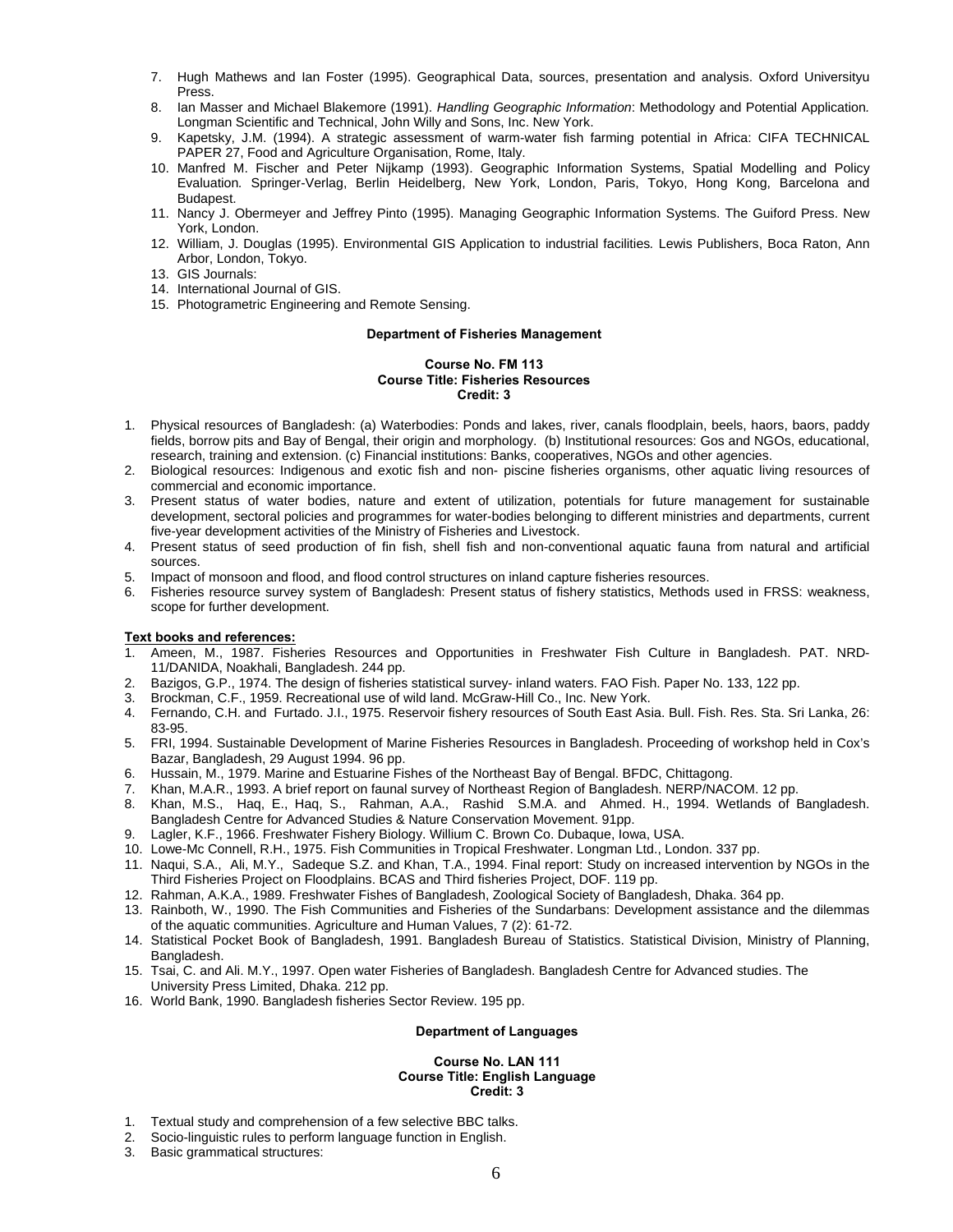- i) Types and constructional forms of sentences; Sequence of tense; Voice; Verbs; verb patterns and verb modifiers; Syntax including transformation and combination of sentence and framing of WH-questions.
- ii) Nouns, determiners and adjectives; Adverbials; Prepositional phrases; Headword, Infinitive phrases; Participle phrases; Apositives.
- iii) Mechanics Punctuation, Quotation marks, Capitalization, Numbers, Abbreviation Italics, Spelling (including most common mistakes).
- 4. Principles and methods of composition:
	- i) Precis
	- ii) Abstract or Summary
	- iii) Paragraphs
	- iv) Letters
	- v) Short Essays
	- vi) Reports

#### **Text books and references: Text books:**

- 1. Close, R.A. 1988. The English We Use (24th Indian Edition). Longman, Calcutta.
- 2. Leech, G. and Svartvik, J. 1996. A communicative grammar in English (2nd Edition). Longman, London and New York.
- 3. Hornby, A.S. 1998. Guide to Patterns and Usage in English (2nd Edition). Oxford University Press, Delhi.

# **References:**

- 1. Pyle, K.A. and Munoz, M.A. 1992. Chiffs TOFEL Preparation Guide (62 Revised Edition) BPB Publications, New Delhi.
- 2. Chowdhury, M.Y.A. and Hossain, M.M. 2002. Advanced Learner's Degree General English. Advanced Publications, Banglabazar, Dhaka.
- 3. Hornby, A.S. 1996. Oxford Advanced Learner's Dictionary of Current English (Ed. J. Crowler, 5th Edition) Oxford University Press, London.
- 4. Begum, J. 1988. A Text Book of Modern Functional English. Globe Library (Pvt.) Ltd. Dhaka.
- 5. Berkoff, N.A. 1975. Agriculture (English Studies Series: 10). Oxford University Press, London.

# **Level - I, Semester - II**

# **Department of Fisheries Biology and Genetics**

#### **Course No. FBG 121 Title: General Ichthyology Credit: 3**

- 1. Introduction: Course goals, objectives and outcomes. History of Ichthyology
- 2. Definition of fish. Important facts and figures about fishes. Classification of major groups of freshwater and marine fishes 3. External morphology:
- Body forms, shapes and sizes. Body coverings. Appendages and openings. Skin, scales, skeleton, and fins. Derivatives of skin. Coloration in fishes and its significance
- 4. Muscles and locomotion: Types, and their roles in locomotion and movements of different body parts
- 5. Anatomy of different internal organs:
- Respiratory system: Structure of gills, accessory air-breathing organs. Digestive system: Food, feeding habits and feeding adaptations; comparative study of the alimentary canal in different groups of fishes. Circulatory system: Components of circulatory systems. Excretory system: Excretory organs, types of kidneys. Reproductive system: Types of reproduction, primary and secondary sexual characters. 6. Swim bladder: Origin and role in buoyancy
- 7. Integration systems in fishes: Nervous systems- brain and cranial nerves; spinal cord and nerves Receptors- types and functions Endocrine system- types of endocrine glands, their location and function.
- 8. Adaptive radiation in fish.

#### **Course No. FBG 122 Course Title: General Ichthyology Credit: 1.5**

Students shall maintain a record of everything done in the practical and field sessions in a Practical Note Book to be signed and checked by teacher(s) concerned.

Viva voce test will form an essential part of the Practical Examinations.

- 1. Identification of important marine and freshwater fishes.
- 2. Study of different types of scales.
- 3. Study of external morphology and internal anatomy of fishes.
- 4. Comparative study of digestive systems of fishes with different food and feeding habits.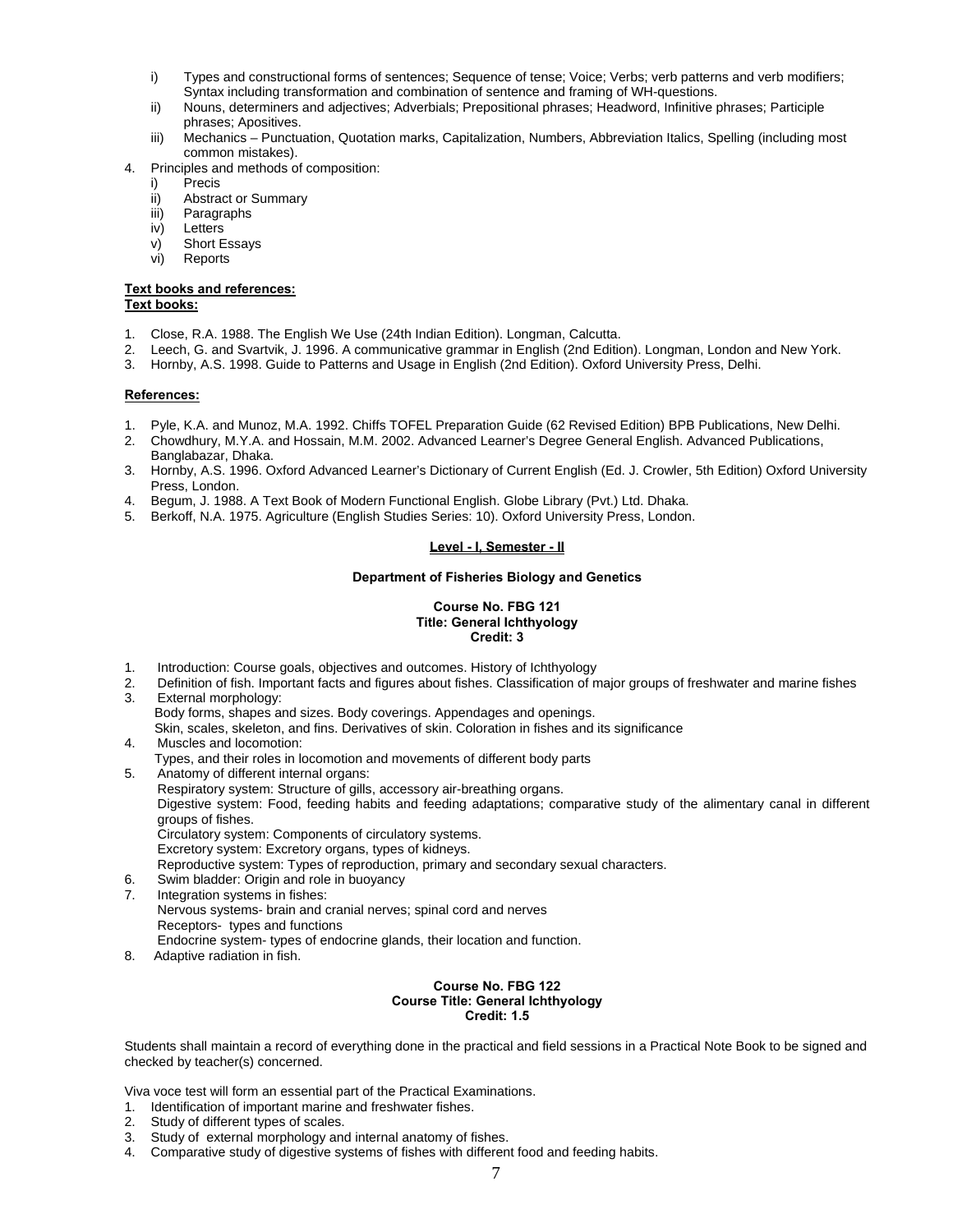- 5. Major circulatory blood vessels.
- 6. Identification of important bones and preparation of bone album.
- 7. Study of brain and pituitary gland.

- Lagler, K. F., Bardach, J. E., Miller, R. R.. and Passino D. R. M., 1977. Ichthyology. John Wiley & Sons, Inc., New York.
- 2. Love, M. S. and Cailliet. G. M. (eds.), 1979. Readings in Ichthyology, Prentice-Hall of India Ltd. New Delhi.
- 
- 3. Bond, C. F., 1979. Biology of Fishes. Sunders College Publishing, Philadelphia. 4. Aleev, Y. G. (ed.). 1969. Function and Gross Morphology of Fish. Keter Press, Jerusalem.
- 5. Brown, M. E. (Ed.) 1957. The Physiology of Fishes. Vols. I and II. Academic Press, New York and London.
- 6. Day, F., 1971. The Fishes of India, Today and Tomorrows Book Agency, New Delhi. Goodrich, E. S., 1958. Studies on the Structures and Development of Vertebrates ( Reprint edition) Vols. I an II. Dover Publications. New York.
- 7. Gunther, A. C. L. G., 1963. An Introduction to the Studies of Fishes (Reprint edition). Today and Tomorrows Book Agency. New Delhi.
- 8. Hyman, L. H., 1961. Comparative Vertebrate Anatomy. (2<sup>nd</sup> edition, 18<sup>th</sup> impression). The University of Chicago Press. U.S. A.
- 9. Jhingran, V. G. 1988. Fish and Fisheries of India, Hindustan Publishing Corporation( India), Delhi.
- 10. Lagler, K. F., 1950. Studies in Freshwater Fishery Biology. (3<sup>rd</sup> rev. ed.), Michigan, USA.
- 11. Lagler, K. F., 1952. Freshwater Fishery Biology IOWA Press Inc. U.S.A.
- 12. Marshall, N.B., 1965. The Life of Fishes. Weidenfeld and Nicolson. London.
- 13. Rahman, A. K. A., 1989. Freshwater Fishes of Bangladesh., The Zoological Society of Bangladesh, Dhaka 1000.
- 14. Romer, A. S.,1949. The vertebrate body. W. B. Saunders Company. Philadelphia.
- 15. Schultz, L. P., and Stern, E. M., 1949. The Ways of Fishes. Van Nostrand Reinhold Company Inc.,New York .
- 16. Shafi, M. and Kuddus, M. M. A., 1982: Bangladesher Matsya Sammpad (Bangla). Bangla Academy, Dhaka.
- 17. Stockard, A. H. 1949: A Laboratory Manual of Comparative Anatomy of the Chordates. Edward Brothers, Michigan.

# **Department of Fisheries Biology and Genetics**

#### **Course No. FBG 123**

# **Course Title: Biodiversity and Fishery Systematics**

**Credit: 3** 

- 1. Introduction: Course goals, objectives and outcomes.
- 2. Basic information on biodiversity : Definition of species. Ecosystem and genetic diversity. The nature and value of biodiversity- economic and ecological.
- 3. Aquatic biodiversity study: Species biodiversity Ecosystem diversity -

Country level: Inland – ponds, swamps, lakes, canals and rivers and Marine – Bay of Bengal, coast, off-shore and estuaries

Global level: Hydrosphere (7 oceans), Lithosphere (lands – 5 continents) and Atmosphere (Air), Rhythms: Scalar rhythm (24 h diurnal), Lunar rhythm (monthly) and solar rhythm (annual), wave and current

- 4. Loss of the biodiversity: Causes; natural variation in time and space; Present situation, endangered aquatic species of Bangladesh.
- 5. Systematics an overview.
- 6. Taxonomic characters: Morphometric, meristic, physiological, ecological, and ethological.
- Criteria for taxonomic categorization.
- 7. Zoological nomenclature: The rules of Zoological nomenclature: International code, validity of names, homonymy, synonymy.
- 8. Mechanisms of speciation: Species concepts and speciation in fish.
- 9. Evolution and adaptive radiation in fish: Agnatha, chondrichthyes, primitive fishes, teleosts and acanthopterygii.
- 10. Recent developments in systematics.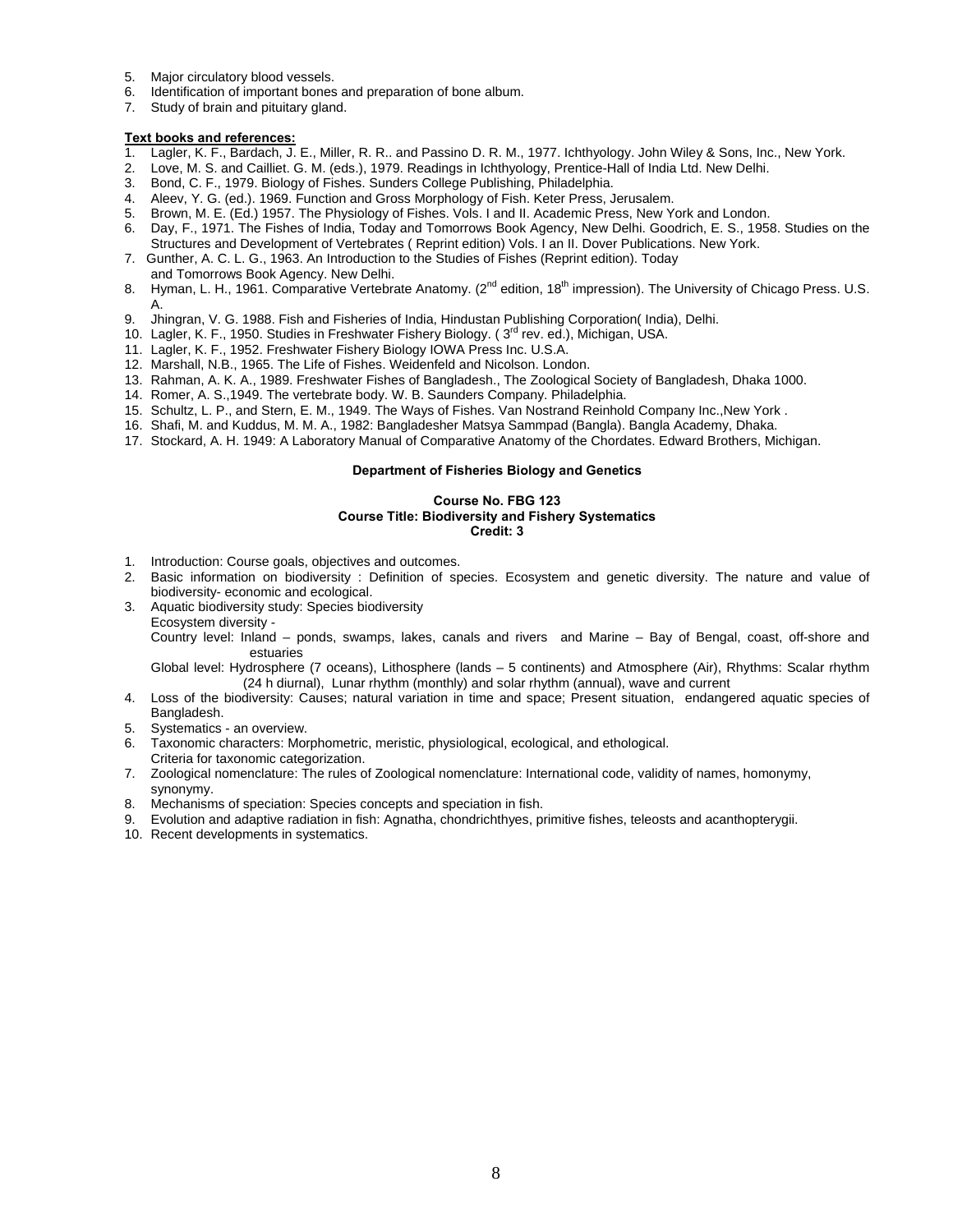#### **Course No. FBG 124 Course Title: Biodiversity and Fishery Systematics Credit: 1.5**

Students shall maintain a record of everything done in the practical and field sessions in a Practical Note Book to be signed and checked by teacher(s) concerned.

Viva voce test will form an essential part of the Practical Examinations.

- 1. Collection and preservation of aquatic animals.
- 2. Characterization and identification of collected specimens.
- 3. Study of morphometric and meristic characters of fishes.
- 4. Study of biodiversity of selected and protected areas.

## **Text books and references:**

- 1. Mayr, E., 1969. Principles of Systematic Zoology. McGraw Hill Book Co. New York.
- 2. Helfman, G.S., Collette, B.B. and Facey, D.E., 1997. The Diversity of Fishes. Blackwell Science.
- 3. Gaston, K.J. and Spicer, J.I., 1998. Biodiversity An Introduction. Blackwell Science.
- 4. Day, F., 1971. The Fishes of India. Today and Tomorrows Book Agency, New Delhi.
- 5. Mayr, E., 1963. Animal species and evolution. The Belknap Press, Harvard University Press, Cambridge.
- 6. Misra, K.S., 1962. An aid to the identification of the common commercial fishes of India and Pakistan. In. Rec. Indian Mus. Vol. 57.
- 7. Rahman, A.K.A., 1989. Freshwater Fishes of Bangladesh. The Zoological Society of Bangladesh. Dhaka 1000.
- 8. Shafi, M. and Kuddus, M.M.A., 1982. Bangladesher Matsya Sampad (Bangla) Bangla Academy, Dhaka.
- 9. Lagler, K.F. Bardach, J.E., Miller, R.R. and Passino, D.R.M., 1977. Icthyology. John Wiley and Sons, New York.
- 10. McNeely, J.A. and Somchevita, S. (eds.), 1996. Biodiversity in Asia: Challenges and Opportunity for Scientific Community. Proceedings of a Conference on Prospects of Cooperation on Biodiversity Activities. OEPP, MSTE, Bangkok, Thailand.
- 11. IUCN, 1996. The Multiple Dimension of Biodiversity. The World Conservation Union, Gland, Switzerland.
- 12. Brown, K., Pearce, D., Perrings, C. and Swanson, T., 1993. Economics and the Conservation of Global Biological Diversity. Working Paper No. 2. UNDP, UNEP & World Bank.
- 13. Castilleja, G., Poole, P.J. and Geisler, C.C., (Shelton, H.D. ed.), 1993. The Social Challenge of Biodiversity Conservation.*.*  UNDP, UNEP & World Bank Working Paper No. 1.
- 14. Ponniah, A.G. and Sarker, U.K., 2001. Fish Biodiversity in North East India. National Bureau of Fish Genetic Resources, India.
- 15. Glowka, L., Pisupati, B., and de Silva, S., 2001. Access to Genetic Resources and Benefit Sharing. IUCN.

#### **Department of Aquaculture**

#### **Course No. AQ 121 Course Title: Freshwater Aquaculture Credit: 3**

- 1. Aquaculture system: Management approach, extensive (traditional), improved traditional, semi-intensive and intensive culture. Monoculture, polyculture, composite fish culture and integrated aquaculture.
- 2. Pond aquaculture: Site selection, pond construction, drying, liming, fertilization, productivity, stocking and post stock management.
- 3. Nursery management: Pond preparation, fertilization, insect control, stocking and post stocking management.
- 4. Natural fish seed collection, seed production and transportation: Natural fish seed collection, bundh spawning, induced spawning, methods of packing and transport of fry and live fish, causes of mortality of fry and brood fish during transportation, use of anaesthetics, antiseptics and antibiotics in live fish transport.
- 5. Aquatic weeds: Common aquatic weeds and methods of their control. Preparation of compost with aquatic weeds, algal bloom and its control.
- 6. Culture of important freshwater species: Carp, prawn, catfish, tilapia, eel, snakes-heads and small indigenous species (SIS).
- 7. Cage and pen aquaculture: Site selection, design and construction of cages and pens, species selection, stocking, feeding and harvesting.
- 9. Impacts of aquaculture on environment.

#### **Course No. AQ 122 Course Title: Freshwater Aquaculture Credit: 1.5**

Students shall maintain a record of everything done in the practical and field sessions in a practical notebook to be signed and checked by teacher (s) concerned. Viva voce test will form an essential part of the practical examination.

- 1. Identification of common aquatic weeds and algae of aqauculture.
- 2. Identification of seeds of important aquacultural fish and shrimp species.<br>3. Preparation, fertilization and management of a nursery pond.
- Preparation, fertilization and management of a nursery pond.
- 4. Preparation, liming, fertilization and management of a stocking pond.
- 5. Use of anaesthetics in handling of fish.
- 6. Transportation of fry, fingerlings and live fish.
- 7. Case study: Visit to hatchery and fish farms and preparation of cage study report.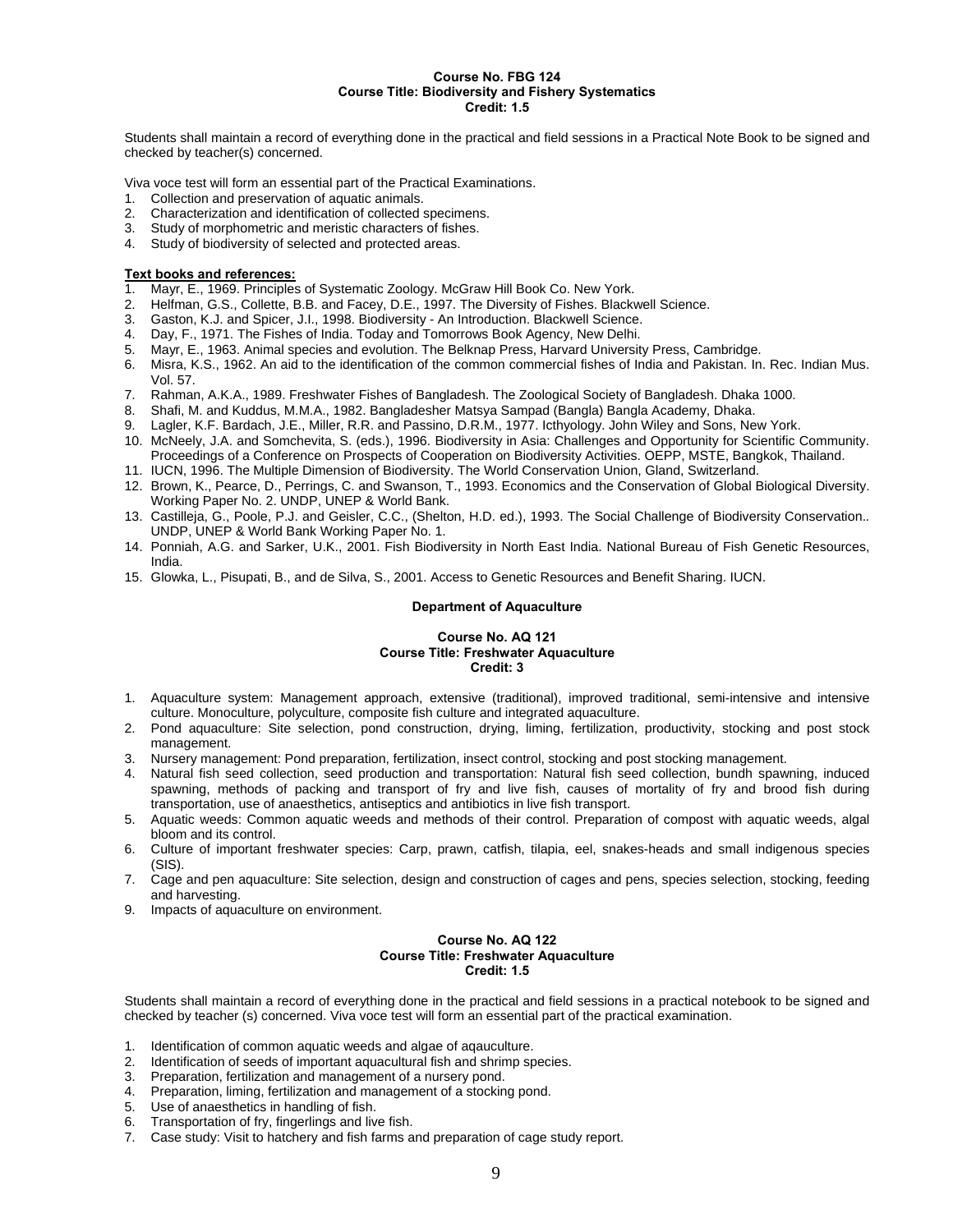- 1. Huet, M. 1979. Textbook of Fish Culture: Breeding and Cultivation of Fish. Fishing News Books Ltd. Farnham, Surrey, England.
- 2. Islam, M. A. 2001. Aquaculture. Bangla Academy, Dhaka. 352 pp.
- 3. Pillay, T. V. R. 1993. Aquaculture: Principles and practices, Fishing News Books Black well Scientific Publications Ltd. Osney Weed Oxford OX2 OEL, U.K. 592 pp.
- 4. Anonymous, 1997. Training on Integrated Fish Farming to the Thana Fisheries Officer, Fisheries Research Institute, Mymensingh.
- 5. Axelord, H. R. 1980. Schultz, L. P. 1983. Hand book of Tropical Aquarium Fishes, Neptune, New Jersey, T. F. H. Publications Inc. Ltd. 718 p 3<sup>rd</sup> rev. ed.
- 6. Chondar, S. L. 1980. Hypophysation of Indian Major Carps. Shatish Book Enterprise Motikatra, Agra-3, India, 146pp.
- 7. Edwards, P., D. C. Little and H. Demaine (eds.). 2002. Rural Aquaculture, CABI Publishing, CAB international, Wallingford, Oxon OX10 8DE, U. K.358 pp.
- 8. FAO (Food and Agricultural Organization) 1990. Farming Systems. Developments, Guidelines for the conduct of training course in farming systems development. FAO- United Nations.
- 9. Jhingran, V. G. 1977. Fish and Fisheries in India. Hindustan Publishing Delhi.
- 10. Jhingran, V. G. and R. S. V. Pullin 1985. A Hatchery Manual for Common, Chinese and Indian Major carps. Asian Development Bank, ICLARM, Manila, Philippines.
- 11. Karim, M. A. 1975. An Introduction of Fish Culture in Bangladesh, Ruby Press, Mymensingh, Bangladesh.
- 12. Kurian, C. V. and Sebastian, V. O. 1982. Prawns and Prawn Fisheries of India. Delhi, Hindustan Publishing Corporation  $($ India $)$  186p.  $2<sup>nd</sup>$  rev. ed.
- 13. Muir, J. F. and Roberts, R. J. (Eds.) , Recent Advances in Aquaculture, Vol. I, II, III and IV, Croom Helm, London.
- 14. Pillay, T. V. R. 1994. Aquaculture Development: Progress and Prospect. Fishing News Books Black well Scientific Publications Ltd. Oxford.
- 15. Pullin, R. S. V. and Lowe-McConnel, R. H. 1982. The Biology and Culture of Tilapias, ICLARM Conference Proceedings 7. 432 p. International Center for Living Aquatic Resource Management, Manila, Philippines.
- 16. Islam, M. A. 1985. Macher Chash Babosthapana. Bangla Academy, Dhaka. 277 pp.
- 17. Islam, M. A. 1989. Macher Chash Babosthapana. Bangla Academy, Dhaka. 174 pp.
- 18. Islam, M. A. 1992. Macher Pukurer Pani. Academy, Dhaka. 229 pp.

#### **Department of Fisheries Technology**

# **Course No. FT 121 Course Title: Fish Harvesting-II Credit: 3.0**

- 1. Modern trends in fishing. Fishing regulation. Fish harvesting and fisheries management for open waters.
- 2. Different types of fishing: Fishing machinery, industrial fishing, successful fishing and unsuccessful fishing, responsible fishing, sports fishing and ice fishing. Modern fishing gears and fishing crafts. Sinkers, floats, buoys in marine fishing. Fish responses to fishing gears.
- 3. Choice of netting material for bottom trawl, gill net and trammel net at sea.
- 4. Navigation in fishing. Location of fishing grounds in sea. Factors in locating fishing grounds environmental conditions. Electronic equipment for fish finding techniques – radio direction finder (RDF), RADAR, LORAN (Long range navigation), Decca, Satellite. Fish detection. Acoustic equipment – echo sounder, echo-ranger, SONAR (sound navigation and ranging), net monitoring system. Mid water fish and bottom fish detection by SONAR.
- 5. Fishing grounds. Fish migration and fishing. Pattern of a typical fishing ground. Selection of fishing grounds. Fishing activities in fishing grounds. Fish detection and luring methods. Exploitation of fishing grounds and their maintenance. Fishing grounds in the Bay of. Attraction of fish. Fish response to different stimuli.
- 6. Commercial fishing gears and methods: Purse seining, trawl net. gill net, trammel net; lift net; estuarine set bag net; long line: types and operation. Trolling line and trolling jigs. Traps – characteristics of trap fishing. Others fishing implements– spatula, spears, tongs, seaweed twisters, rakes, scoop net and harpoon gun. Methods of harvesting pelagic, demersal and shell fish in the Bay of Bengal and coastal areas of Bangladesh.
- 7. Mechanized fishing vessel: Classification and characteristics. Marine diesel engine for fishing boat. Major equipment on a fishing trawler.

#### **Course No. FT 122 Course Title: Fish Harvesting-II Credit: 1.5**

Students shall maintain a record of everything done in the practical and field sessions in a Practical Note Book to be signed and checked by teacher (s) concerned.

- 1. Acquaintance with different types of fishing gears: Wounding gears, traps and nets. Identification, description, operation and significance.
- 2. Acquaintance with different types of fishing crafts used in Bangladesh: Identification, carrying capacities and significance.
- 3. Examination of different net materials: Yarn, strand, twine, cord and its direction. Study of count system of fishing twines.
- 4. Identification of different types of natural and synthetic fibers used in fishing.
- 5. Practice on net making and mending.
- 6. Exercise on different techniques of net preservation.
- 7. Field visit to a fish landing center.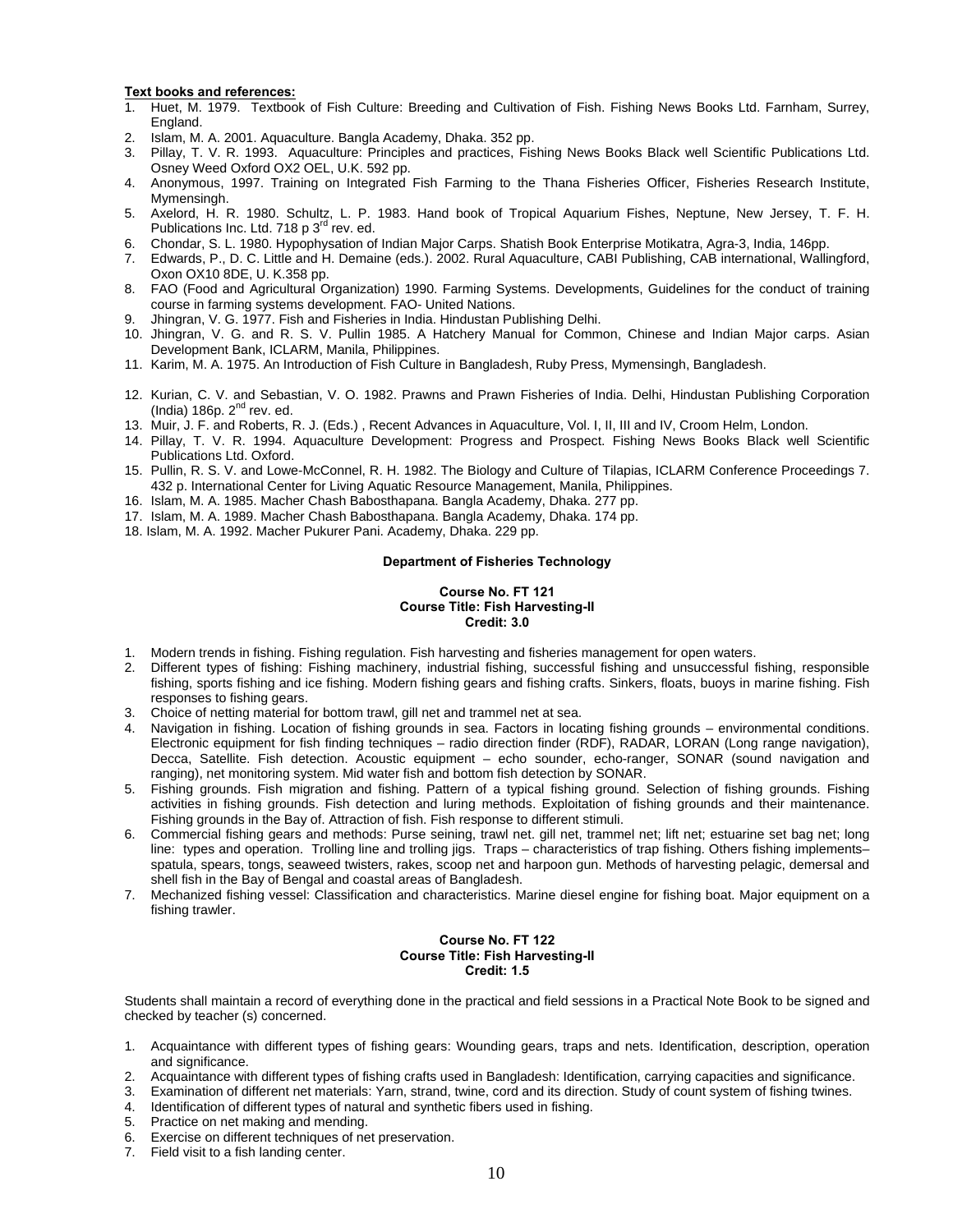- 8. Field visit to the river Brahmaputra to see different fishing operation.
- 9. Exercise on fish harvesting using seine net and caste net in a University fish pond.

- 1. Kristjonsson, H. (Ed.) 1975. Modern fishing gears of the World. Fishing News (Books) Ltd. Surrey, England
- 2. Brandt, A. V. 1984. Fish catching methods of the world (Third Edition). Fishing News (Books) Ltd. Surrey, England
- 3. Nomura, M. 1978. Outline of fishing gear and method. Kanagawa International Fisheries Training Center. Nagai, Yokoshika-shi, Kanagawa-ken, Japan.
- 4. Garner, J. 1982. How to make and set nets or the Technology of netting. Fishing News (Books) Ltd. Surrey. England.
- 5. Different published manuals, papers, reports etc. on related topics in fish harvesting.
- 6. Training Department, SEAFDEC (Ed.) 1988. Fishing Technology outline. TD/TRB/45, October 1988. Text Reference book. Southeast Asian Fisheries Development Center, Phroprudoeng, Samutpraken, Thailand.
- 7. Sainsbury, J. C. 1975. Commercial fishing methods: an introduction to vessels and gears. Fishing News (Books) Ltd. Surrey. England.
- 8. Chokesanguan, B. (Ed.) 1985. Basic knowledge of trawl and trawling. Training Department. Td/LN/58, September 1985. Southeast Asian Fisheries Development Center. Samutpraken, Thailand.
- 9. Thomson, D. 1978. Pair trawling and pair seining. The technology of two-boat fishing. Fishing News (Books) Ltd. Surrey. England.
- 10. Thomson, D. 1981. Seine fishing. Bottom fishing with rope warps and wing trawls incorporating the *Seine Net its origin, evolution and use.* Fishing News (Books) Ltd. Surrey. England.
- 11. Nomura, M. 1978. Outline of fishing gear and method. Kanagawa International Fisheries Training Center. Nagai, Yokoshika-shi, Kanagawa-ken, Japan
- 12. Garner, J. 1982. How to make and set nets or the Technology of netting. Fishing News (Books) Ltd. Surrey. England.
- 13. Perry Mrin, W. H. (Captain) (Ed.). 1982. Fishermen's handbook. Fishing News (Books) Ltd. Surrey, England.
- 14. Rabindran, K., Nair, N.U., Perigreen, P.A., Madhavan, P., Pillai, A.G.G., Panicker, A. and M. Thomas (Eds.) 1985. Harvest and post-harvest technology of fish. Society of Fisheries Technologies, Cochin, India.
- 15. Fyson, J. (Ed.). 1985. Design of small fishing vessels. FAO Publication. Fishing News (Books) Ltd. Surrey, England.

**Department of Rural Sociology Course No. RS 121 Course Title: Rural Sociology Credit: 3** 

- **1. Introduction**: Definition of Sociology and Rural Sociology, Origin and Development of Rural Sociology; Scope of Rural Sociology, Importance of Rural Sociology, Role of the Rural Sociologists in Agricultural Development.
- **2. Methods and Techniques of Social Research:** Scientific research methods, importance, value judgement and ethical issues, types, research process, sampling, mode of data collection and analysis of social data.
- **3. Culture:** Meaning, importance and function, elements, cultural universals and variability, ethnocentrism and relativism.
- **4. Social Differentiation, Stratification and Rural Power Structure:** Nature and sources of social differentiation, importance and consequences, form of Stratification, class and caste, class system of rural Bangladesh, Nature of Rural Power Structure, kinship and rural elites, power structure and development activities.
- **5. Society, Technology and Rural Social Change:** Technology and change in human society, Changes in traditional technologies, Green revolution, industrialization, urbanization, modernization, unemployment.
- **6. Rural Livelihood and Sustainability:** Definition of Livelihood and Changing Socio-Economic activities, Institutional Arrangement, Intergraded Framing System: Agriculture, Rice-Fish Culture, Poultry and Livestock.
- **7. Rural Poverty, Rural Development and GO and NGO Activities**: Meaning and nature of rural poverty, rural development models, GO and NGO activities.
- **8. Fisheries and Environmental Quality:** History of environmental movement, impact of fish culture on environment, consequences for human communities, social impack assessment.
- **9. Rural women and gender issues:** Women and development, gender discrimination, aspects of gender inequality, important issues and techniques of development of women in Bangladesh.
- **10. Rural social policy and planning:** Meaning and contribution of rural sociology in social policy, objectives of rural social planning, pre-requisite, limitations and obstacles of effective social planning, application of social planning.

# **Text books and references:**

**Text books:** 

- 1. Browne, Ken. 1998. An Introduction to Sociology. Polity Press, London.
- 2. Rogers, E.M. *et al.* 1998. Social Change in Rural Societies: An Introduction to Rural Sociology, Prentice-Hall, London.
- 3. Giddens, Anthony. 1998. Sociology, 3rd edition, Polity Press, London.
- 4. Devi, Laxmi. 1998. Rural Sociology. Anmol, India.
- 5. Chitambar, J.B. 1993. Introductory Rural Sociology. Wily Eastern Ltd, India.
- **References:**
- 1. Jansen, Erick G. Rural Bangladesh: Competition for Scarce Resources (2nd Impression). UPL, Dhaka.
- 2. Sufian, A.J.M. 1998. Methods and Techniques of Social Research, UPL, Dhaka.
- 3. Rahman, H.Z. 1995. Rethinking Rural Poverty: Bangladesh as a Case Study. UPL, Dhaka.
- 4. Rahman, Atiq, A. *et al.* (eds.). 1994. Environment and Development in Bangladesh, UPL, Dhaka.
- 5. Etienne, G. 1998. Rural Change in South Asia-India, Pakistan, Bangladesh. UPL, Dhaka.
- 6. Ellis, F. 2000. Rural Livelihood and Diversity in Developing Countries. Oxford University Press Oxford.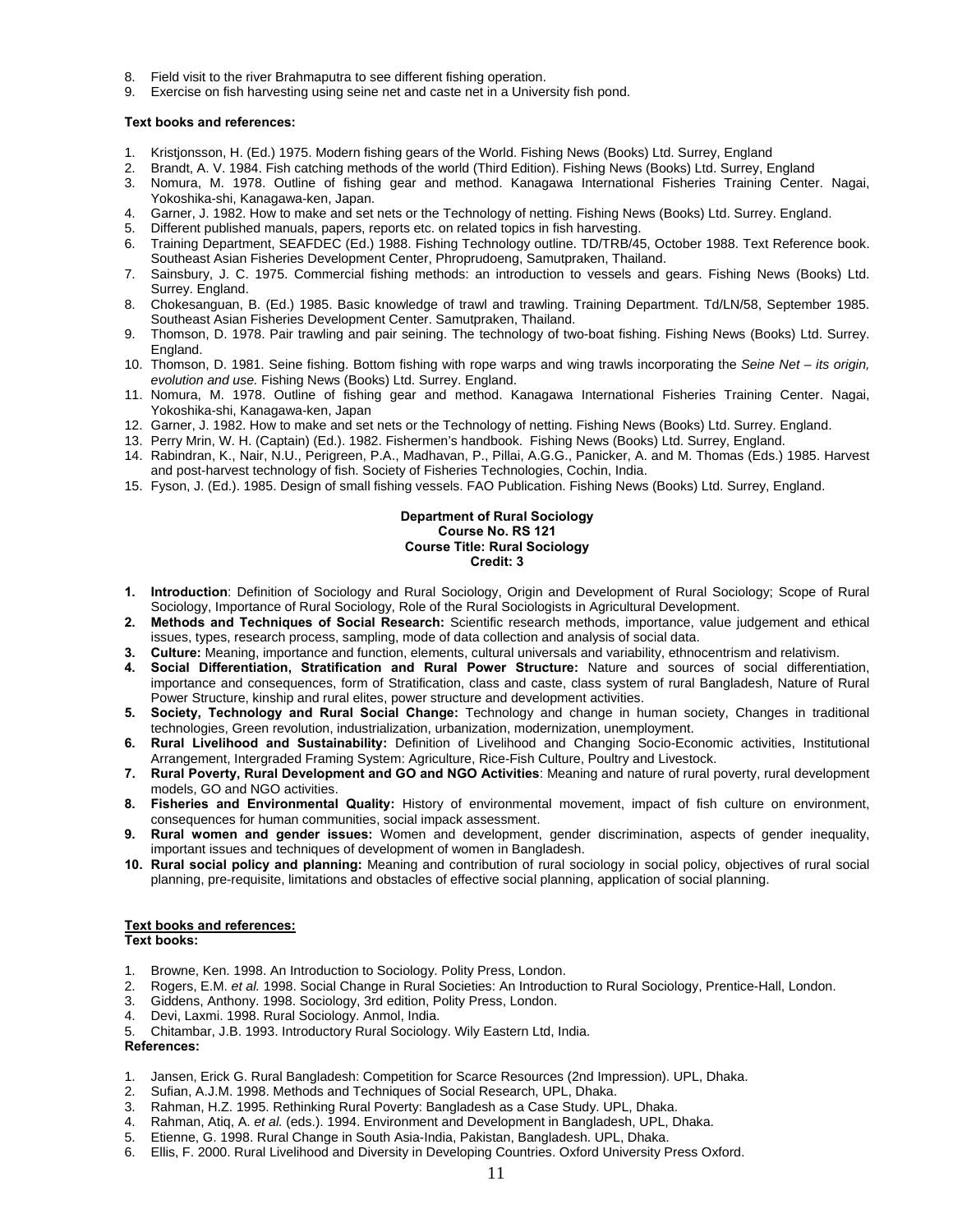7. Hamid, Shamim. 1997. Why Women Count: Essays in Development on Bangladesh. UPL, Dhaka.

# **Department of Fisheries Management**

# **Course No. FM 121 Course Title: Wetland Ecosystem Credit: 3**

- 1. Introduction: Definition, history and heritage of wetlands, hydrological context, importance of wetland for Bangladesh.
- 2. Kinds of wetlands: Saltwater, freshwater, riverine, lacustrine and palustrain wetlands, man made wetlands.
- 3. Ecology of wetlands: Geomorphological characteristics and forest status; habitat for migratory birds; fisheries organisms (freshwater and marine).
- 4. Socio-economic aspects of wetlands: Human settlements, role in bio-diversity conservation, wetland crops, navigation and communication media, source of food and medicinal plants, biomass production and role in cottage industries, coral reef formation, eco-tourism and flood control.
- 5. Developmental activities and threats: Impact of development activities, disappearing and pollution of wetlands, land use conflicts and reclamation, role in endangering bio-diversity.
- 6. Wetlands legislation: Proposed legislative framework, sectional laws, historical aspect and abolition of Jamidari; institutional and policy conflicts.
- 7. Future strategies for resource management, sustainable development and public awareness, and international collaboration.
- 8. Wetland management: Restoration, rehabilitation and management of wetlands.
- 9. Role of organizations in the conservation of wetlands: National management policy, role of the Ministry of Environment and Forest, Ministry of Livestock and Fisheries, Department of Fisheries (DoF), Bangladesh Fisheries Research Institute (BFRI), Bangladesh Fisheries Development Corporation (BFDC), Bangladesh Water Development Board (BWDB), Space Research and Remote Sensing Organization (SPARRSO); Non-government Organizations (national and international).

# **Text books and references:**

- 1. Ahmed, A.T.A. 1994. Paper presented at the training programme on fisheries and environment under FAO/UNDP Project of the Fisheries Research Institute, Mymensingh.
- 2. Barber, C.V. 1995. The convention of biological diversity: why it matters to Asian Fisheries. Paper presented at Symposium on Biological Diversity, Asian Fisheries Forum, Beijing, China, October 16-20, 1995.
- 3. Finlason, M. 1992. Integrated management and conservation of wetlands in agricultural forested wetlands. International Waterfowl and Wetlands Research Bureau (IWWRB), Special Publication No. 22.
- 4. Khan, M.S., E. Haque, A.A. Rahman, S.M.A. Rashid and H. Ahmed. 1994. Wetlands of Bangladesh. Bangladesh Centre for Advanced Studies (BCAS), 91 p.
- 5. Norse, E.A. 1993. Global marine biological diversity. Island Press, Washington D.C., 383 p.
- 6. Philipp, D.P., J.M. Epifanio, J.E. Marsedn, J.E. Claussen and R.J.Wolotira. 1995. Protection of aquatic biodiversity. Oxford and IBH publishing Co. Pvt. Ltd., Calcutta, 282 p.
- 7. Sasckumar, A., N. Marshall and D.J. Macintosh. 1994. Ecology and conservation of Southeast Asian marine and freshwater environments including wetlands. Kluwer academic Publishers Group, London, 336 p.
- 8. Tsai, C. and M.V. Ali.1997. Openwater fisheries of Bangladesh. The University Press Limited, Dhaka, 204 p.
- 9. Vymazal, J. 1995. Algal and element cycling in wetlands. CRC Press, Inc., Florida, 689 p.

# **Department of Fisheries Technology**

# **Course No. FT 123 Course Title: Principles of Fish Handling and Preservation Credit: 3.0**

- 1. Introduction: Physical structure of fish, general principles and methods of food preservation with special emphasis on finfish and shellfishes.
- 1. Fish as food: Major component of fish flesh, nutritive value and chemical composition of fish. Post-mortem changes in fish and nature of spoilage:
- 2. Commercial handling of fish and shellfish: Good practices of handling of raw material, handling of fish on board fishing vessel and shore plant, temporary and bulk preservation and transportation
- 3. Chilling of fish: Principles of chilling, chilling of fish with ice and other methods, types of ice and icemakers, storage of ice, chilling of fish at sea, distribution and retailing of chilled fish
- 4. Freezing: Principles of fish freezing, freezing methods and equipment, glazing and stowage.
- 5. Fish working premises: Layout and design, equipment, staff hygiene, sanitation and cleaning
- 6. Packaging of fresh fish: Modern packaging materials, wholesale packaging, traditional packaging, retail packaging and airfreight packaging

- 1. Clucas, I, J. and Ward, A. R. 1996. Post-harvest Fisheries Development: A guide to handling, preservation, processing and quality. Natural Resource Institute, Central Avenue, Chatham Maritime, Kent ME44TB, UK.
- 
- 2. Bogstrom, G. (Editor) 1965. Fish as Food. Vol. I-IV, Academic press, London Stansby, M. E. 1963. Industrial Fishery Technology. Reinhold Publishing Corporation. Chapman and Hall, Ltd., London.
- 4. FAO Fisheries Reports 1975. Ice in Fisheries. Food and Agriculture Organization of the United Nations, No. 59
- 5. G.M. Hall, 1997. Fish processing technology. Blakie Academic & Professional, London, Weinheim, New York, Melbourne, Madras
- 6. Govindan, T.K. 1985. Fish Processing Technology, Oxford & IBH publishing Co., New Delhi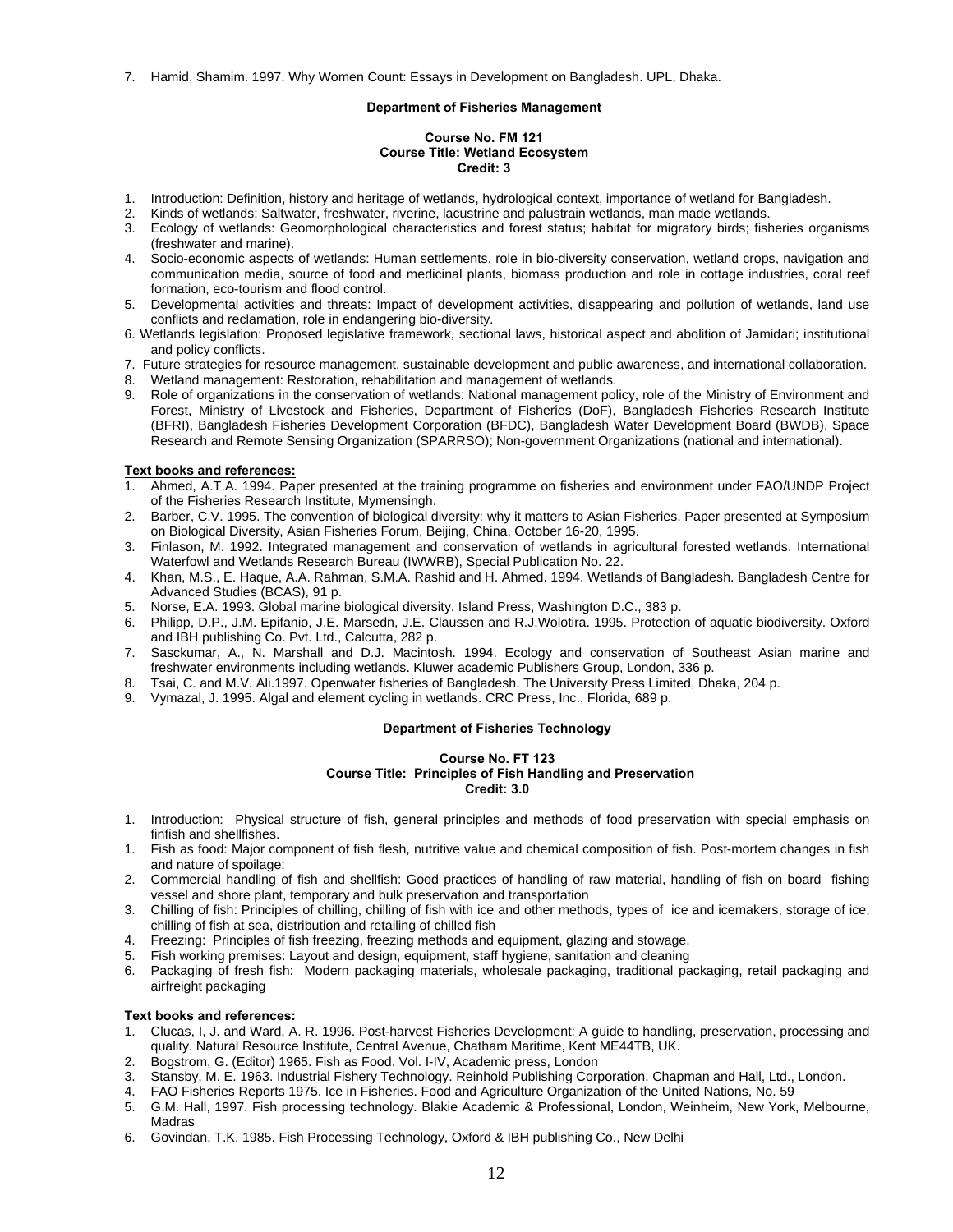- 7. Madakia, H. 1985. Fish handling, ASEAN-CIDA-SEAFDEC Regional Training Course in Fish Handling and Processing, Samutprakarn: 6-30 March 1985
- 8. Donald (Editor) 1968: The Freezing Preservation of Foods. The Avi Publishing Company, INC.
- Zaitsev, V.P. 1962. Preservation of fish products by refrigeration. U.S. Department of Commerce.
- 10. Wiryanti, J. and Madakia, H. (ed). 1997. Improved Quality Control for the Handling and Processing of Fresh and Frozen Tuna at sea and on shore. ASEAN-CANADA Fisheries Post-harvest Technology Project-Phase II.

#### **Department of Computer Science & Mathematics**

# **Course No. CSM 127 Course Title: Computer Science Credit: 2**

Computer basics: history and development, computer types on size and use, impact of computer on society and technology; computer systems, hardware and software, computer peripherals, i/o devices and storage media; systems software, language software, and applications software; program and algorithm; information coding, number systems and their internal representation; simple application and applet development using Java; introduction to HTML and java script in applet development; familiarity with word processing, database, spread sheet, and statistical packages; development of presentation materials using Microsoft Power Print.

#### **Course No. CSM 128 Course Title: Computer Science Credit: 1**

Computer operations on DOS and windows environment; simple application and applet development; creation of document with figure, picture, column and table; financial book keeping and analysis using spread sheet; data storage and retrieval using Microsoft Access; simple statistical analysis using SPSS; preparation of presentation materials using Microsoft Power Point; file management.

#### **Text books and references:**

- 1. Office XP reference manual.
- 2. Frence, S. Computer science, 5th edition.
- 3. Warford. Computer science.

# **Level - II, Semester - I**

## **Department of Fisheries Biology and Genetics**

## **Course No. FBG 211 Course Title: Embryology Credit: 3**

- 1. Introduction: Course goals, objectives and outcomes.
- 2. Phylogenetic and ontogenetic development.
- 3. The origin and structure of gametes.
- 
- 4. Fertilization: Types, mechanism of sperm-egg interaction, fusion of gametes, prevention of polyspermy. 5. Parthenogenesis: Natural and artificial parthenogenesis and their impact; gynogenesis, androgenesis.
- 6. Cleavage: Pattern of cleavage, cleavage in different animals; blastulation.
- 7. Gastrulation: Fate of cells; gastrulation in different animals and formation of organ rudiments.
- 8. Organization of early embryo, epigenesis, nucleic acid and protein synthesis.
- 9. Organogenesis: Formation of general body form.
- 10. Differentiation and growth mechanism of cell reproduction.

- 1. Balinsky, B.J., 1975. Introduction to Embryology (4<sup>th</sup> edition). W.B. Saunders Co.
- 2. Gilbert, S.F., 1991. Developmental Biology (3<sup>rd ed</sup>ition) Sinauer Associates, Inc., Sunderland, Massachutates.
- 3. Wolpert, L., 1998. Principles of Development. Oxford University Press.
- 4. Nelson, O.E., 1953. Comparative Embryology of Vertebrates. McGraw Hill Book Company.
- 5. Hopper, A.F. and Nathan, H.H., 1980. Foundations of Animal Development. Oxford University Press.
- 6. Verma, P.S. and Agarwal, V.K., 1981. Cytology. S.Chand and Company, Ltd., Ramnagar, India.
- Belon, E.K. (ed.), 1985. Early Life History of Fishes. Dr. W. Junk Publisher.
- 8. Davidson, E.H., 1968. Gene activity in early development. Academic Press.<br>9. International Review of Cytology. Volumes 121 and 136.
- International Review of Cytology. Volumes 121 and 136.
- 10. Nuccotilli, R., 1991. Current Topics in Developmental Biology Vol. 15, Academic Press.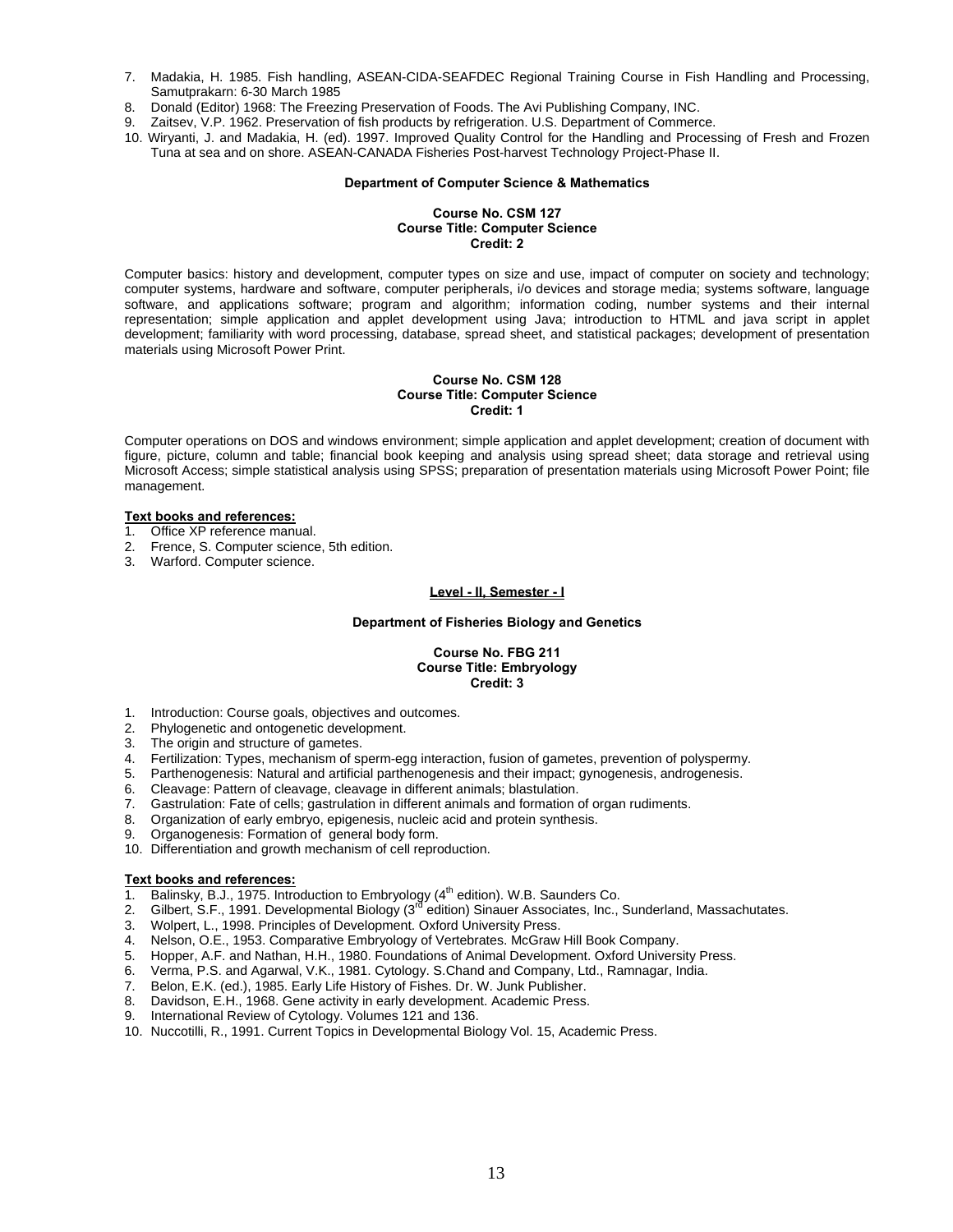#### **Department of Aquaculture**

### **Course No. AQ 211 Course Title: Coastal Aquaculture Credit: 3**

- 1. Introduction: History of coastal aquaculture, global, regional and national importance of coastal aquaculture.
- 2. Site selection: General consideration: physico-chemical properties of soil and water.
- 3. Farming techniques: Shallow water (finfish and shrimp), intertidal zone (oyster), deep water (rafts and cages).
- 4. Larval rearing of marine finfishes, shrimp and prawn and other marine organisms.
- 5. Culture of finfishes: Seabass (*Lates calcarifer*), milkfish, mullets, yellowtail, grouper and salmon.
- Culture of crustaceans: Crabs, shrimp and prawn and lobsters.
- 7. Culture of marine mollusks and seaweeds: Mussels; clams; oysters (including pearl oyster); abalone; scallops; seaweeds.
- 8. Culture of marine algae, rotifers, cladocera, brine shrimp (*Artemia*) and other food organisms.
- 9. Mangrove forest and aquaculture: Mangrove ecosystem, energy flow in mangrove swamps, impact of deforestation and management of mangroves for sustainable aquaculture and fisheries.

#### **Course No. AQ 212 Course Title: Coastal Aquaculture Credit: 1.5**

Students shall maintain a record of everything done in the practical and field sessions in a practical note book to be signed and checked by teacher (s) concerned. Viva voce test will form an essential part of the practical examination.

- 1. Designing of a coastal shrimp and fish farm.
- 2. Transportation of larvae and PL of shrimp.
- 3. Nursing of brackish water fish and shrimp fry.
- 4. Demonstration of culture techniques for oysters, mussels and clams.
- 5. Decapsulation and hatching of *Artemia* in laboratory condition.
- 6. Culture of algae, rotifer and cladocera in laboratory condition.<br>6. Case study: Visit to a shrimp hatchery and a coastal aquacultu
- 7. Case study: Visit to a shrimp hatchery and a coastal aquaculture farm and report writing.

#### **Text books and references:**

- 1. Bardach, J. E. J. H. Ryther, and Mclarney, W. O. 1972. Aquaculture. John willey & Sone. Inc. New York.
- 2. Imai, T. 1977. Aquaculture in shallow seas: Progress in shallow sea culture. Oxford. IBH Publishing Co. New Delhi, Bombay, Calcutta. 615 pp.
- 3. Iverson. E. S. 1968. Farming at the Edge of the Sea, Fishing News Books) Ltd. London. 301 pp.
- 4. Anonymous. 1985. Shrimp culture in the semisaline zone of the Delta. Final Report, Technical Report No. 13, Vol. 1. Aruhem. The Hague 60 pp.
- 
- 5. Islam, A. 1988. Samudra Upakula Matsya Chash. Bangla Academy, Dhaka. 115 pp.<br>6. Kurian C. V. and V. O. Sehastian 1978. Prawn and Prawn Fisheries of India, Hindust 6. Kurian C. V. and V. O. Sehastian 1978. Prawn and Prawn Fisheries of India, Hindustan Publishing Corporation, Delhi.
- 7. Lee, D. O.C. and J. F. Wichins, 1991. Crustacean Farming. Oxford, Fishing News Books/Blackwell Scient. Publ. Ltd.<br>8. Mcvey, J. and J. Moore, 1983. CRC Hand book of Mariculture. Vol. I: Crustacean Aguaculture.
- 8. Mcvey, J. and J. Moore, 1983. CRC Hand book of Mariculture. Vol. I: Crustacean Aquaculture.
- 9. Mcvey, J. 1991. CRC Hand book of Mariculture. Vol. II. Finfish Aquaculture.
- 10. Mohan, M.J. (edited). 1980. Aquaculture in Asian Fisheries Society, Indian Branch Mangalore.
- 11. Muir, J.F. and R.J. Roberts (edited). 1982. Recent Advances in Aquaculture. Vol. 1. Croom Helm, London. 453 pp.
- 12. Muri, J.F. and R. J. Roberts, 1985. Resent Advances in Aquaculture. Vol. 2. Beckenham, U. K., Croom Helm, 282 pp.
- 13. Muir, J. F. and R. J. Roberts, 1988. Resent Advances in Aquaculture, Vol. 3. Beckenham, U. K., Croom Helm, 420 pp.
- 14. New, M. V. and S. Singholka. 1982. Freshwater Prawn Farming. A. manual for the culture of FAO Fish. Tech. Paper. (225): 116 pp.
- 15. Pillay, T. V. R. 1973. Coastal Aquaculture in the Indo-pacific region Fishing News (Books) Ltd. London. 497 pp.
- 16. Shigeno, K. 1978. Problems in prawn culture Amerind Publishing Co. PVJ. Ltd. New Delhi.

# **Department of Fisheries Management**

# **Course No. FM 211 Course Title: Physico-chemical Limnology Credit: 3**

- 1. Definition of limnology. Scope of limnology. Introduction to the study of inland waters. Historical development in Limnology. Origin and morphology of ponds, lakes, and reservoirs. Lakes of the world and Bangladesh.
- 2. Rivers: Definition, types, origin, sources of water, rivers of Bangladesh, and rivers of the world.
- 3. The nature of water. The water molecule, physical and chemical characteristics of pure water.
- 4. The physical characteristics of inland water environments: Light, colour, turbidity, heat and temperature, thermal classification of lakes. Heat budget and lake stability. Holomixis and meromixis.
- 5. Chemical characteristics of inland waters: Dissolved gases (oxygen, carbondioxide and other gases). Dissolved solids (nitrogenous compounds, phosphorus, calcium and magnesium, sodium and potassium, iron, silicon, trace elements). Role of nutrients in primary production.
- 6. pH: definition, description, and effects on fishes and aquatic environment.
- 7. Biogeochemical cycles: definitions, biogeochemical cycles of nitrogen, phosphorus, calcium, carbon, silicon, sulfur, iron etc.
- 7. Estuaries: definition, types and description. Estuaries of Bangladesh.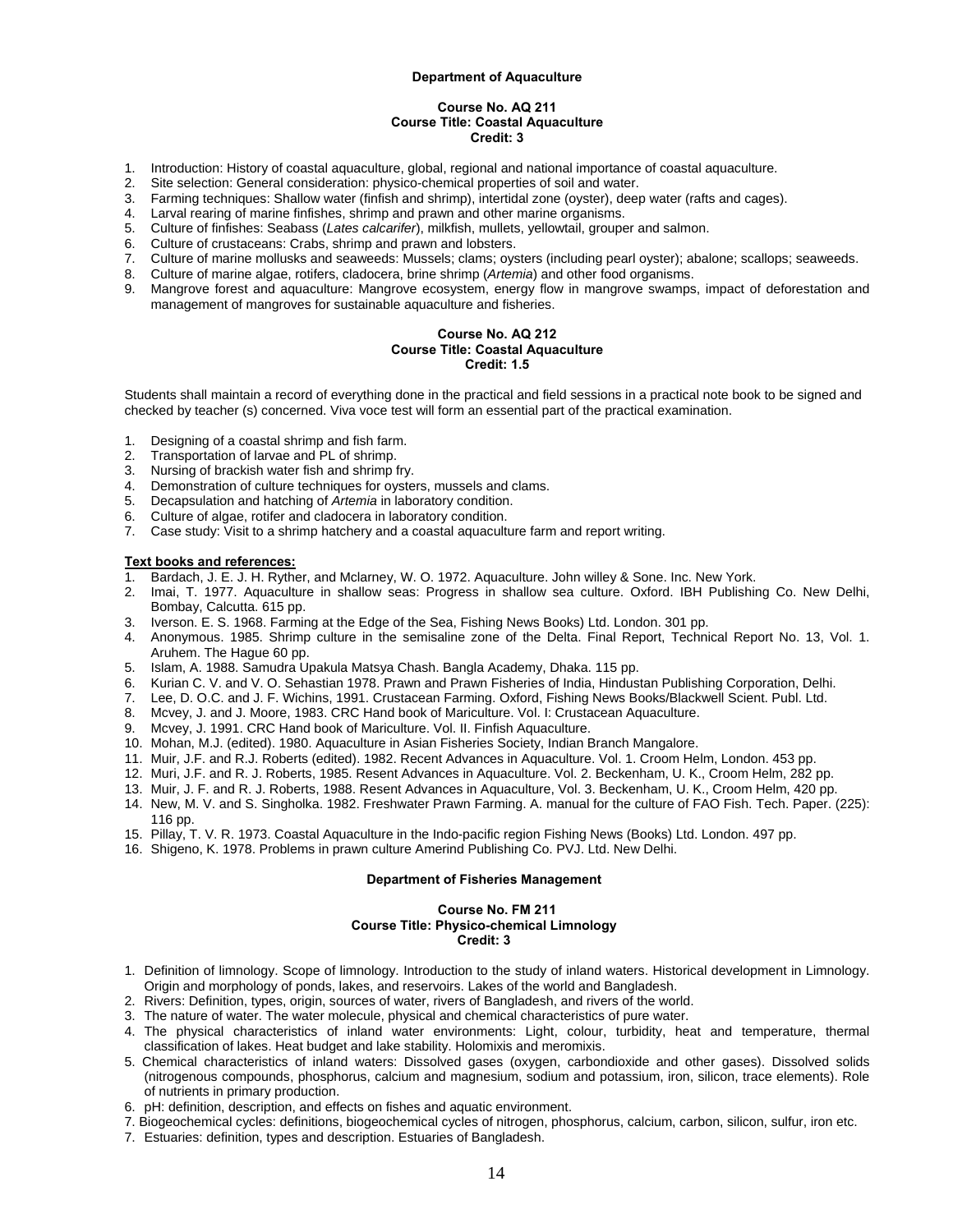#### **Course No. FM 212 Course Title : Physico-chemical Limnology Credit : 1.5**

Students shall be required to show a good knowledge of the topics included in the theoretical portion of the paper. They shall maintain a record of everything done in practical classes/ field trips in a practical note book to be signed and checked by the teacher (s) concerned. Viva-voce test will form an essential part of the practical examination.

- 1. Studies of water-body morphometry. Shoreline surveys of ponds and lakes. Water level recording procedures. Method for determining area and volume of ponds, lakes and reservoirs.
- 2. Recording of temperature, turbidity, colour, light penetration and water flow of water-bodies.
- 3. Chemical analysis of water: Water sampling methods. Determination of dissolved oxygen, free carbondioxide, pH, total alkalinity, total hardness, phosphate, nitrate, nitrite, ammonia, calcium, iron, silicon and salinity.
- Procedures of removing turbidity by different methods.
- 5. Lime application: Determination of dose and application procedures.
- 6. Field visit to study water quality parameters of fish farm.

#### **Text books and references:**

- 1. American Pablic Health Association, 1987. Standard Methods for the Examination of Water and Wastewater. 11th Edition. American Public Health Association. New York.
- 2. Boyd, C.E. 1979. Water Quality in Warmwater Fish Ponds Aubum Univeristy, Alabama.
- 
- 3. Goldman, C.R. & A.J. Horne. 1983. Limnology. McGraw-Hill Book Company, New York. 4. Golterman, H.L. 1969. Methods for chemical Analysis of Fresh Waters. ISH 8. Blackwell Scientific Publications. Oxford.
- 5. Jorgensen, S.E. 1980. Lake Management. Pergamon Press Ltd. Oxford.
- 6. Lecren, E.D. & R.H. Low-McConnell. 1980. The Functioning of Freshwater Ecosystems. IBP 22. Cambridge University Press. Cambridge, London.
- 7. Lind. O.T. 1985. Handbook of common methods in Limnology. Kendall/Hunt, Iowa.
- 8. Rahman, M.S. 1992: Water quality management in aquaculture. BRAC Prokashana, Dhaka-1212.
- 9. Reid G.K. & R.B. Wood. 1976: Ecology of Inland waters and Estuaries, Reinhold Publishing Co., New York.
- 10. Schwoerbel, J. 1987. Handbook of Limnology. Ellis Horwood Limited, New York.
- 11. Serruya, C. & U. Pollinger. 1983. Lakes of Warm Belt. Cambridge University Press, Cambridge, London.
- 12. Stirling, H.P. 1985. Chemical and Biological Methods of Water Analysis for Aquaculturists. Institute of Aquaculture, Stirling.
- 13. Welch, P.S. 1952: Limnology. McGraw-Hill Book Co. New York.
- 14. Wetzel, R.G. 1983. Limnology, CBS College Publishing, The Dryden Press.
- 15. Wetzel, R.G. & G.E. Likens. 1991. Limnological Analysis. Springer Verlag, New York, London, Tokyo, Baracelona.

# **Department of Fisheries Technology**

#### **Course No. FT 211 Course Title: Fisheries Microbiology-I Credit: 3.0**

- 1. Introduction: Scope, historical development, ecology and geographical distribution.
- 2. Taxonomic classification of microorganisms: Mold, yeast, bacteria, mycoplasma, chlamydia, virus and rickettsia. General characteristics of prokaryotes and eukaryotes.
- 3. Molds and yeasts: General morphology, structural and reproductive characteristics, cultural characteristics, physiological characterises, distinguishing characterises of important genera and industrial importance.
- 4. Bacteria: Morphology and structure (cell wall, cell membrane, capsule, pilli, flagella, spores, cytoplasm, and nuclear material). Cultural and physiological characteristics. Description of important genera.
- 5. Viruses: General characteristics, classification, morphology and structure, viral reproduction.
- 6. Microbial growth and nutrition: Microbial growth curve, factors affecting microbial growth (water activity  $a_w$ , pH,
- temperature, redox-potential Eh, nutrient, microbial interactions, antimicrobial agents)
- 7. Immunity: Antigen, antibody, antigen-antibody reactions (agglutination, precipitation, complement fixation and cytolysis, phagocytosis, hypersensitivity),Immunological methods (FAT, ELISA).
- 8. Antibiotic, antiseptics and disinfectants: Definition, types, characteristics, mode of action and economic importance.

- **Text books and references:** Alcamo, I. Edward, 1984. Fundamentals of Microbiology. Addison-Wesley Publishing company.
- 2. Burrows, W. 1985. Textbook of Microbiology.  $22^{nd}$  Ed. W. B. Saunders Co., Philadelphia and London.
- 3. Franklin, T. J. and Snow, G. A. 1971. Biochemistry of Antimicribial Action. Chaoman and Hall, London.
- 4. Frazier, W. C. and Westhoff, D. C. 1990 Food Microbiology. 3<sup>rd</sup> edition. McGrow Hill Book Co., New York, London.

# **Department of Biochemistry**

#### **Course No. BCHEM 213 Course Title: Biochemistry-II Credit: 2**

Concept of free energy, entropy and enthalpy. Exergonic and endergonic reactions. ADP-ATP cycle. Bioluminescence.

**Enzymes**: Class. elements of kinetics. Mode of action and inhibition. Coenzyme and prosthetic groups. Allosteric enzyme. Lysozymes. An overview of metabolism.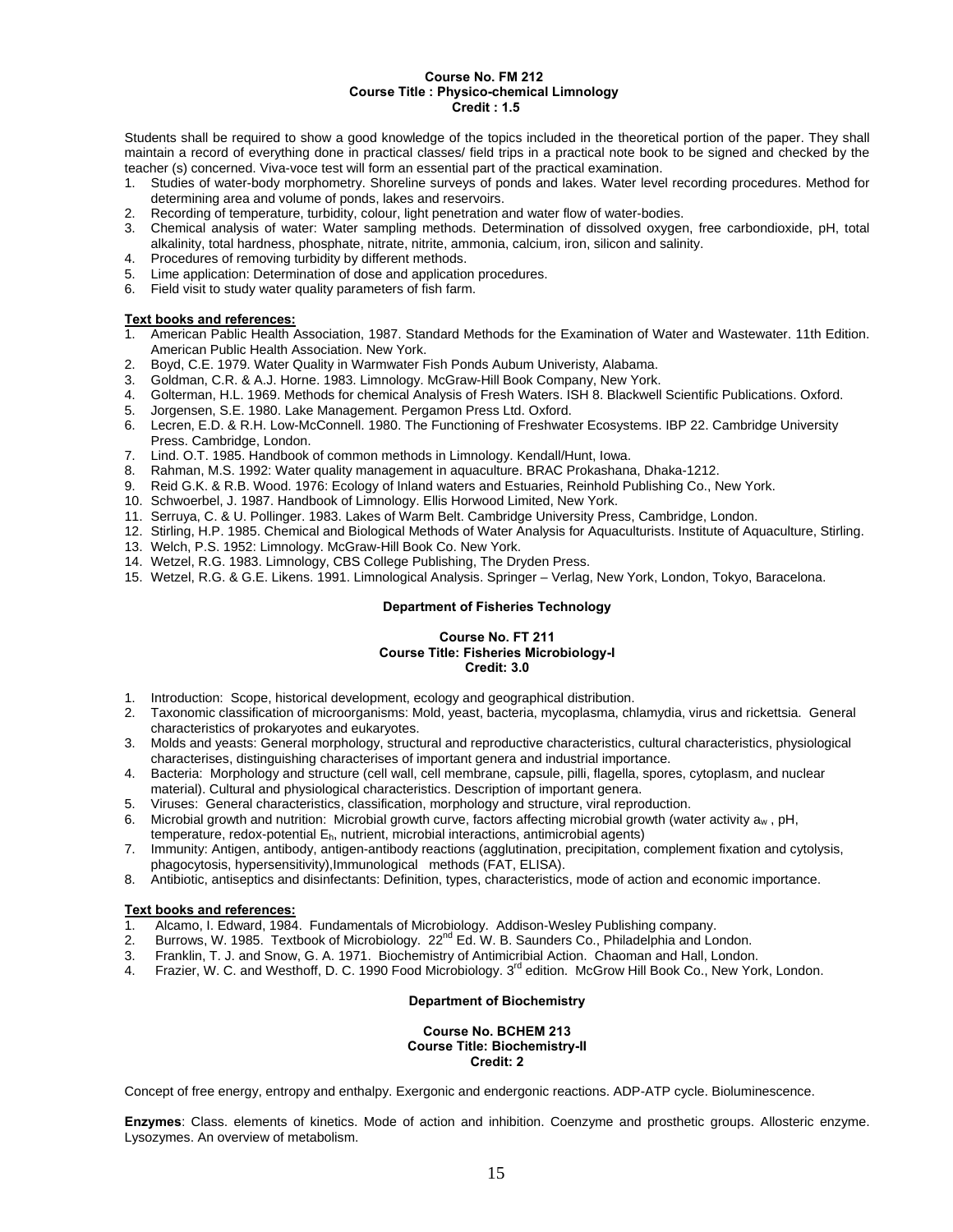Carbohydrate Metabolism. Glycolysis. TCA Cycle. Gluconeogenesis. Anaplerotic pathway. Hexose monophosphate slunt. Cori cycle. Regulation of TCA cycle and glycolysis. Electron transport chain and oxidative phosphorylation.

**Protein Metabolism**: Food protein quality evaluation. Basic processes of amino acid catabolism. Nitrogen excretory products in aquatic animals. Fixation of nitrogen by aquatic plants.

**Lipid Metabolism**: Fatty acid oxidation. Biosynthesis of fatty acids and cholesterol. Interrelationship of fat, protein and carbohydrate metabolism.

**Nucleic acids**: Replication, transcription and translations- Biological functions of restriction enzymes. Concept of recombinant DNA and cloning.

**Hormones**: Characteristics and classification. Mode of action and biological functions of pituitary, hypthalamus, adrenal cortex and sex hormones.

#### **Text books and references:**

- 1. Conn, E.C. and Stump, P.K. 1987. Outlines of Biochemistry. 5th ed. J. Wiley and Sons, New York.<br>1. Elliot, W.H. and Elliot, D.C. 1997. Biochemistry and Molecular Biology.
- 1. Elliot, W.H. and Elliot, D.C. 1997. Biochemistry and Molecular Biology.
- 3. Lehninger, A.I. 1976. Text Book of Biochemistry. 2nd ed. Worth Publishers, New York.
- 4. Lehninger, A.I. 1980. Principles of Biochemistry. Worth Publishers, New York.
- 5. Martin, D.W., Mayes, P.A. and Rodwell, V.W. 1981. Harper's Review of Biochemistry 18th ed. Lange Medical Pub. California.
- 6. Stryer, L. 1986. Biochemistry, S.K. Jain Publishers, Delhi, India.
- 7. Watson, D. 1987. Molecular Biology of Gene. Bengamin, Inc.

#### **Department of Agricultural Statistics**

# **Course No. Stat 211 Course Title: Statistics Credit: 3**

Definition and scope of statistics. Variables. Construction of frequency distribution and graphical representation of data. Measures of central tendency, dispersion, moments, skewness and kurtosis. Elementary theory of probability, laws of probability. Probability distribution: Binomial, Poisson and Normal distribution. Fitting Binomial and Poisson distribution to observed data. Population and sample. Preliminary idea on sampling distribution. Simple correlation and regression. Fitting simple linear regression to observed data.

Hypotheses, test of hypothesis, type 1 and type II errors and level of significance. Preliminary idea on t-test, F-test, chi-square test and their application. Testing hypothesis regarding population mean, equality of two means, population variance equality of two population variances, goodness of fit and independence of two attributes in contingency table and test of significance of correlation coefficient and regression coefficients(s).

Principles of experimental design. Field layout and analysis of variance in completely randomized design, randomized block design and Latin square design. Analysis of covariance in a completely randomized design and randomized block design.

#### **Course No. Stat 212 Course Title: Statistics Credit: 1.5**

Frequency table construction and graphical representation of data. Calculation of various measures of central tendency, Quantiles, various measures of dispersion. Fitting Binomial and Poisson distribution to observed data. Calculation of correlation coefficient and fitting simple linear regression to observed data.

Testing hypothesis regarding population mean, testing significance of simple correlation coefficient and regression coefficient(s). Use of Chi-square for testing goodness of fit and test of independence of attributes in a contingency table.

Field layout, analysis of variance and interpretation of data collected in completely randomized design, randomized block design and Latin square design. Examples of covariance analysis in a completely randomized design and randomized block design.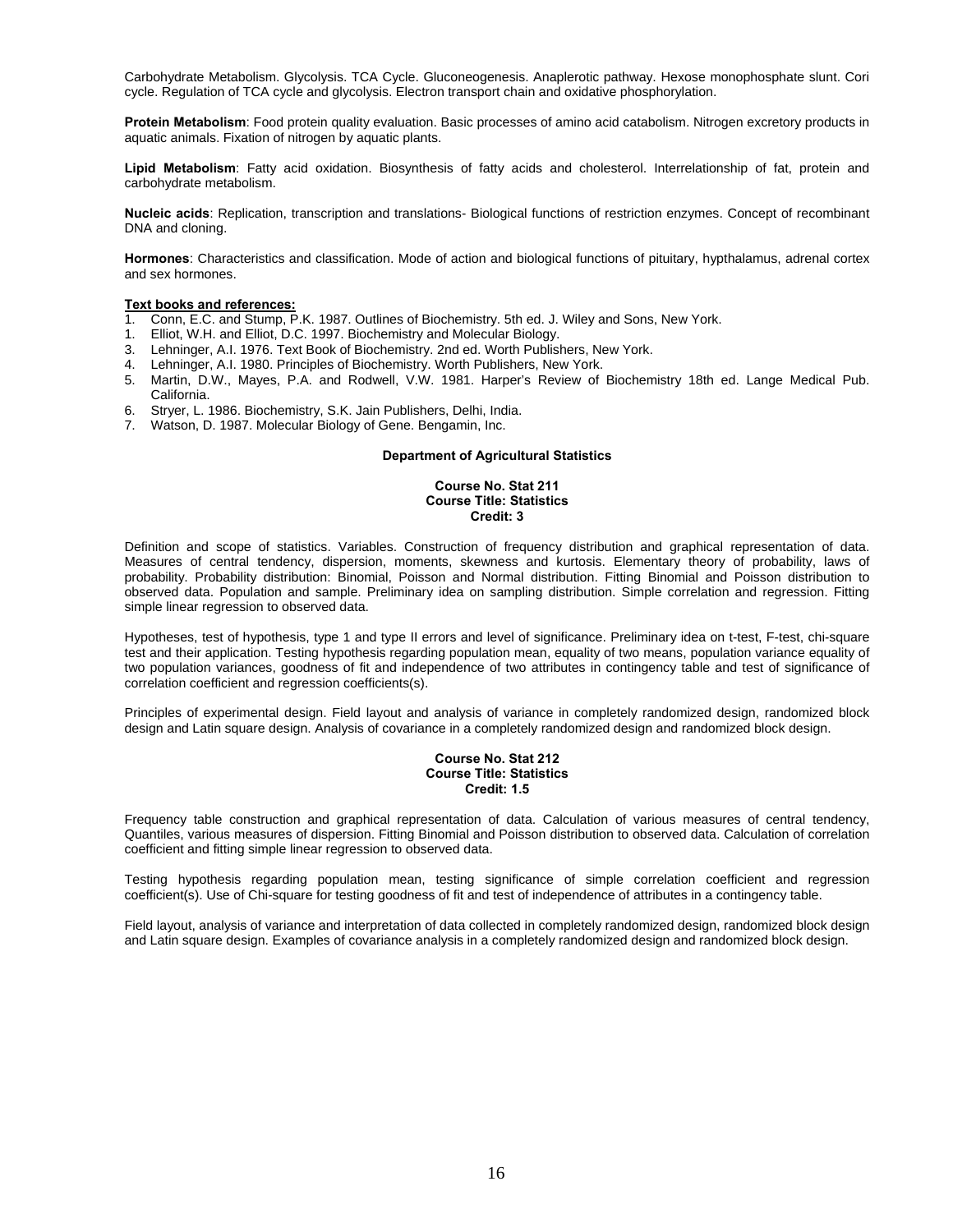- 1. Meed, R. and Curnow, R.N. (1983). Statistical Methods in Agriculture and Experimental Biology. Chapman and Hall, London.
- 2. Gupta, S.C. & V.K. Kapoor (1983). Fundamentals of Mathematical Statistics, S. Chand and Company Ltd., New Delhi.
- 3. Shil, R.N. and S.C. Debnath (1992). An Introduction to the Theory of Statistics, Minati Shil and Amita Debnath, Mymensingh.
- 4. Steel, R.G.D. and J.H. Torrie (1960). Principles and procedures of Statistics, McGraw-Hill Book Co. Inc. New York.
- 5. Yule, G.U. and M.g. Kendall (1965). An Introduction to the Theory of Statistics, Charles Griffin, London.
- 6. Avn‡g`, Avãyi iwk`, Avjx AvRMi f'Bqv I RyjwdKvi. cwimsL¨vbt ZË¡ I cÖ‡qvM, kvgmyb bvnvi Avn‡g` Ms, DËi †mIZv, gvwbKMÄ
- 7. Lvb †gvt Rqbvj Av‡e`xb I myfvl P›`ª †`ebv\_ (1987). cÖv\_wgK cwimsL¨vb, Rvnvbviv Lvb I AwgZ †`ebv\_, gqgbwmsn|

#### **Department of Fisheries Biology and Genetics**

# **Course No. FBG 213 Course Title: Biology of Farmed Fishes Credit: 3**

Introduction: Course goals, objectives and outcomes Present status of farmed fishes: an overview

Life history of important group of farmed fishes with references to food and feeding habit, digestion, growth and reproduction: Freshwater fishes-

Cyprinids, Cichlids, Catfishes, Snakeheads, Perches, Exotic fishes, and Trout Marine fishes Sea bass, Sea bream, Eel, Flounder, Yellow tail, Mullet, Milkfish, and Salmon

Early life history stages of farmed fishes: Gonadal embryonic and larval development. Environmental effects: Temperature, salinity, light, current and metabolic effects on feeding.

Behavior manipulation in farmed fishes:

- Environmental control through Pond/Cage/Tank/Pen design, Water quality and feeding patterns. Dominance regulation and suppression of aggressive behavior. Domestication and environmental manipulation.
- 5. Recent developments in the field of biology of farmed fishes

#### **Text books and references:**

1. Black, K.D. and Pickering, A.D. (eds.), 1998. Biology of Farmed Fishes. Sheffield Academic Press, England

- 2. Chakrabarty, N.M., 1998. Biology, Culture and Production of Indian Major Carps A Review. Narendra Publishing House, Delhi, India
- 3. Nash, C.E. and Novotny, A.J. (eds.). 1995. Production of Aquatic Animals. Fishes. Elsevier, Amsterdam, The Netherlands
- 4. Beveridge M.C.M. and McAndrew, B.J. (eds.), 1998. Tilapias: their Biology and Exploitation. Chapman and Hall, London
- 5. Pillay, T.V.R., 1990. Aquaculture: Principle and Practice. Fishing News Books, Oxford, England.
- 6. Billard, R., 1999. Carp: Biology and Culture. Springer (in association with Praxix Publishing, (UK).
- 7. Billard, R. and Gall, G.A.E. 1995. The Carp. *Aquaculture*, Vol. 129. Elsevier.
- 8. Winfield, I.J. and Nelson, J.S. (eds), 1991. Cyprinid Fishes: Systematics, Biology and Exploitation. Chapman and Hall.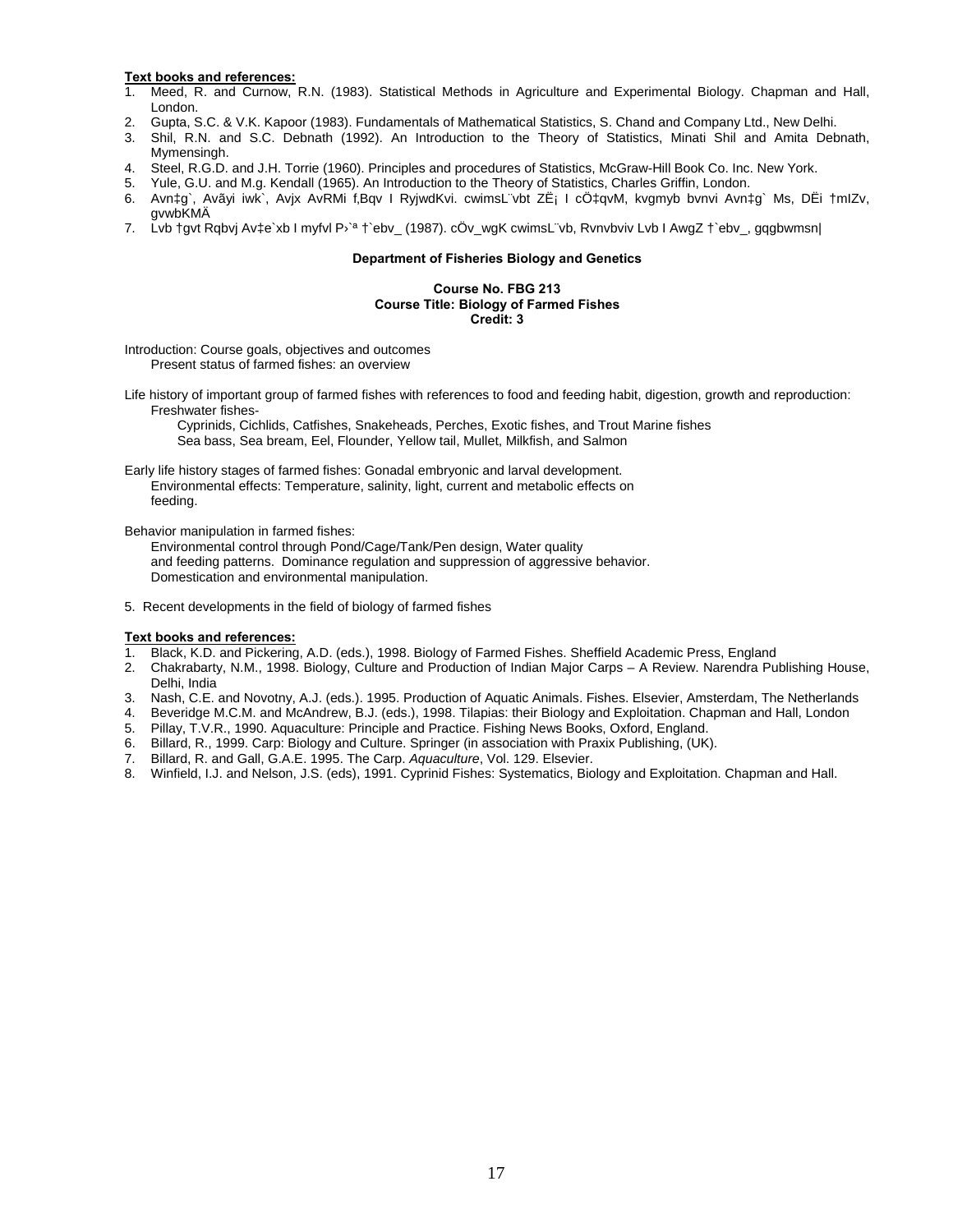#### **Course No. FT 213 Course Title: Marine Food Chemistry Credit: 3.0**

- 1. Main groups of marine organisms used as food:
- Marine plants, mollusks, crustaceans and fish.
- 2. Nutritive values of proteins of major groups of marine food organisms:
- Protein content, protein groups, stability of muscle proteins under various conditions
- 3. Flavour compounds of sea-foods: Nitrogenous and volatile compounds.
- 4. Nutritive value of marine fish and shellfish lipids: Lipid types and their variations, polyunsaturated fatty acids, essential fatty acids. Convenience food and modern diet.
- 5. Vitamins in marine fish and shellfish: Fat and water-soluble vitamins. Vitamin content in farmed and wild fish. Effect of processing on vitamin composition.
- 6. Micro and trace elements in fish and shellfish: Inorganic matter in fish and shellfish. Effect of processing on mineral composition of fish.
- 7. Marine bio-toxins: Toxin in marine vertebrates, invertebrates, seaweed and plankton.

#### **Text books and references:**

- 1. Ruiter, A. 1995. Fish and Fishery Products: composition, nutritive properties and stability, Cab International
- 2. Noguchi, T. and Hashimoto, K. 1997. A Pictorial Handbook of the Toxic Fishes Related to Food Hygiene.
- 3. Huss, H.H. Jakobsen, M and Liston, J. 1992. Quality assurance in fish industry. In Development in Food Science, Elsevier, Amsterdam, London, New York, Tokyo.
- 4. G.M. Hall, 1997. Fish processing technology. Blakie Academic & Professional, London, Weinheim, New York, Melbourne, Madras.

#### **Level - II, Semester - II**

#### **Department of Fisheries Biology and Genetics**

## **Course No. FBG 221 Course Title: Fish Physiology Credit: 3**

- 1. Introduction: Course goals, objectives and outcomes. Overview of physiological processes in fish.
- 2. Temperature regulation: Classification of fish based on thermal regulation; low and high thermal effect, temperature regulation in homeotherms. Fish as poikilotherms. Endothermic fishes.
- 3. Physiology of digestion:Digestion mechanism of different classes of food: role of HCl, bile, enzymes and hormones; gastric evacuation; parameters to study efficiency of digestion; absorption of digested food
- 4. Metabolism: Metabolism and its phases. Classification of metabolic rate based on activity level. Factors controlling metabolism of fish.
- 5. Physiology of blood circulation**:** Importance of blood circulation. Components of circulatory system. Cardiovascular parameters and controlling factors.
- 6. Physiology of respiration: External and internal respiration. Mechanism of gas transport and exchange; factors affecting  $O<sub>2</sub>$ and hemoglobin affinity. Respiratory volume.
- 7. Physiology of excretion: Excretory products in different groups of fishes. Mechanism of excretion.
- 8. Osmoregulation:Definition of relevant terminology; osmoregulatory approaches in hagfish, lamprey, elasmobranches, marine and freshwater teleosts and euryhaline fishes.
- 9. Reproductive physiology: Reproductive cycle. Oogenesis and spermatogenesis. Hormones controlling gonad maturation and reproduction. Environmental and hormonal interplay in controlling reproduction in fishes.
- 10. Physiological integration by endocrine system: Hormones and their roles in the life processes of fish. Mechanism of hormonal action at cellular level. Hormonal hierarchy. Feedback control of hormones.
- 11. Special organs: light and electric organs
- Types of bioluminescence: Structure of light organs. Mechanism of light production. Anatomy of electric organ in fishes. Physiology of electricity production; electro sensation.

#### **Course No. FBG 222 Course Title: Fish Physiology Credit: 1.5**

- 1. Test of pepsin enzyme in stomach.
- 2. Study of oxygen consumption rate under different metabolic levels.
- 3. Preparation of blood smear and study on different types of blood cells.
- 4. Counting of RBC and WBC by haemacytometer.
- 5. Histological study of fish gill.
- 6. Histological study of fish kidney.
- 7. Studies on ammonia excretion in fishes.
- 8. Study of the effects of salinity changes on different species of fish.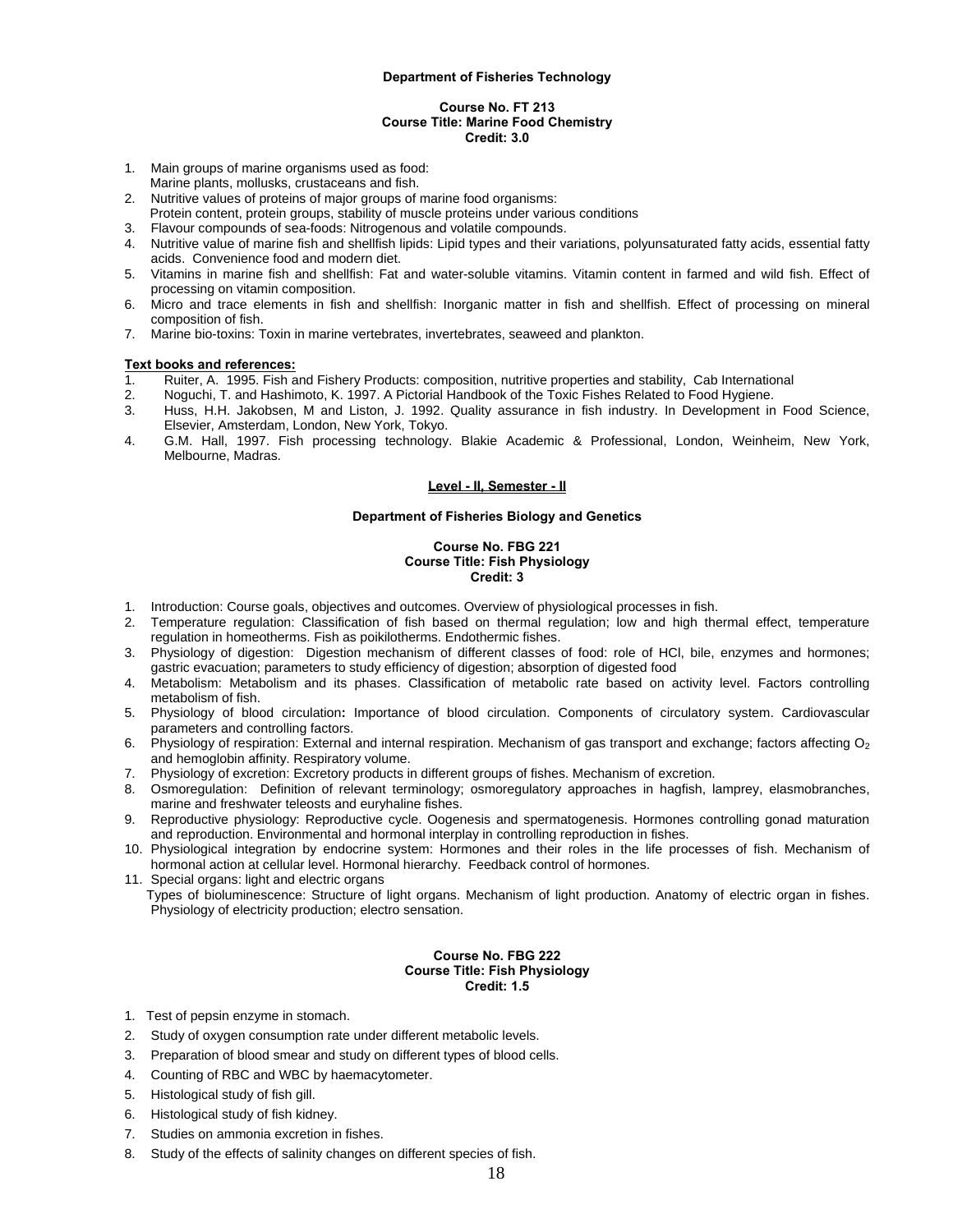9. Studies on developmental stages of fish gonad.

# **Text books and references:**

- 1. Evans, D.H. (ed.), 1998. The Physiology of Fishes. Second edition. CRC Press
- 2. Jobling, M., 1995. Environmental Biology of Fishes. Chapman and Hall, London Fish and Fisheries Series 16.
- 3. Moyle, P.B. and Cech, J.J., 1988. Fishes: An Introduction to Ichthyology. Second edition. New Jersey: Prentice-Hall Inc., Eaglewood Cliffs.
- 4. Bond, C.E., 1979. Biology of Fishes. Saunders College Publishing
- 5. Hepher, B., 1988. Nutrition of Pond Fishes. Cambridge Univ. Press.
- 6. Hoar, W.S., 1983. General and Comparative Physiology. Third Edition. New Jersey. Prentice-Hall Inc., Eaglewood Cliffs.
- 7. Hoar, W.S. and Randall, D.J (eds.), 1969--. Fish Physiology. Academic Press Inc.
- 8. Hopson, J.L. and Wessells, N.K., 1990. Essentials of Biology. McGraw-Hill Publishing Company.
- 9. Iwama, G. and Nakanishi, T. (eds.), 1996. The Fish Immune System. Academic Press.
- 10. Steffens, W., 1989. Principles of Fish Nutrition. Ellis Howard Ltd.
- 11. Turner, C.D. and Bagnara J.T. 1976. General Endocrinology. Sixth edition. W. B. Saunders Co.

# **Department of Aquaculture**

#### **Course No. AQ 221 Course Title: Fish Parasitology Credit: 3**

- 1. Introduction to parasitology: Definition. Symbiosis and its types, infestation and infection.
- 2. Parasitic fauna of freshwater and marine fishes: Classification of protozoan, helminth, copepod and annelid parasites of fishes; their characteristics and examples.
- 3. Ecology of parasites: Host-parasite-environment relationship, types of parasitism.
- Life cycles of representative protozoan and metazoan fish parasites: key to their control.
- 5. Common protozoan parasitic diseases of fishes: causative agents, clinical and pathological signs, prevention and control measures.
- 6. Common metazoan parasitic diseases of fishes: causative agents, signs, pathology, prevention and control measures.
- 7. Hosts reaction to parasites: cell and tissue reactions. Immunity in fishes against parasitic infestation and infection. Principles of immunization against protozoan and metazoan parasitic diseases in fishes.
- 8. Physiological factors of parasitic diseases: stress and susceptibility of fish to parasitic diseases. Infestation to infection and diseases.
- 9. Fish consumption and public health: Fish as carrier of human diseases zoonotic diseases. Prevention and control of zoonotic diseases.

# **Course No. AQ 222 Course Title: Fish Parasitology Credit: 1.5**

Students shall maintain a record of everything done in the practical and field sessions in a practical note book to be signed and checked by teacher (s) concerned. Viva voce test will form an essential part of the practical examination.

- 1. Calibration of the microscope for measurements
- 2. Study of museum specimens of fish parasites.
- Plan data accessation for examination of vertebrate host
- 4. Technique of investigation of fish host for parasitological study
- 5. Collection, fixation, and preservation of parasites.
- 6. Permanent preservation of parasites--staining, dehydration, clearing and mounting
- 7. Key out, identification and description of collected parasites
- 8. Field trip: to a fish farm and preparation of report on parasitological investigation.

- 1. Cheng. T. C. 1982. General Parasitology Academic Press, Inc.
- 2. Dogiel, V.A. 1962. General Parasitology. Oliver and Boyd, Edinburgh, U. K.
- 3. Kabata, Z. 1985. Parasites and diseases of fish cultured in the tropics. Taylor and francis, London.
- 4. Woo, P.T.K. (Ed.) 1995. Fish diseases and disorders. Vol. I. Protozoan and metazoan infections. CAB, international.
- 5. Esch, G.W., Bush, A. O. and Aho J. M. 1990. Parasite communities : Patterns and Processes. Chapman and Hall, London.
- 6. Kennedy C.R.1975. Ecological Animal Parasitology. Blackwell Scientific Publications, Oxford.
- 7. Williams, H.H. and Jones, A. 1994. Parasitic Worm of fish. Tayler and Francis, Basingstocke.
- 8. Kennedy, C.R. 1976. Ecological Aspects of Parasitology. North Holland, Amsterdam.
- 9. Roberts R. J. 1989. Fish Pathology (2nded.) Baillere Tindal, London, UK.
- 10. Chandratchakool, P., Tuabull, J. F. and Limsuwan, C. 1994. Health Management of Shrimp Ponds .Aquatic Anima lHealth Reseaech Institute Bangkok, Thailand.
- 11. Lom, J. and I. Dykova. 1992. protozoan parasites of fishes. Development in aquaculture and Fisheries Science, 26. Elsevier, Amsterdam.
- 12. Hoffman, G.L. 1967. Parasites of North Americal Freshwater Fishes.University of California Press, Burkeley.
- 13. Cable. R.M. 1963. An illustrated Manual of Parasitology. Allied Pacific Private Limited, India.
- 14. Tonguthai,K., Chinabut, S., Somsiri, T., Chanratchakool, P. and Kanchanakhan, S. Diasnostic Procedures for Finfish Diseases. AAHRI, Department of Fisheries, Kasetsart Univ. Campus, Bangkok, Thailand.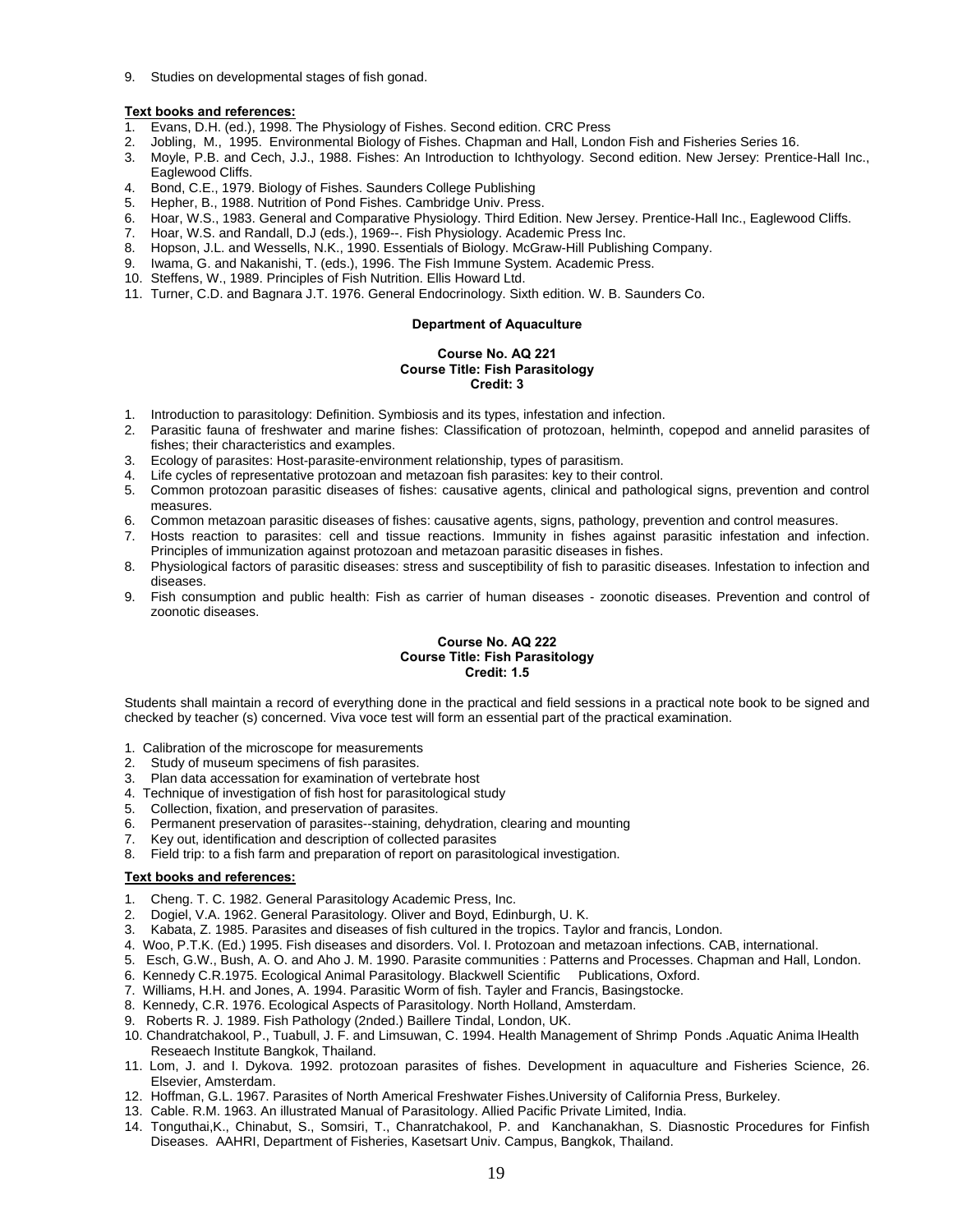#### **Department of Aquaculture**

#### **Course No. AQ 223 Course Title: Live Food Culture Credit: 3**

- 1. Introduction: Importance, present status, and prospect of live food in aquaculture.
- 2. Types of live food organisms: Phytoplankton, zooplankton, microcrustaceans and other food organisms; their nutritive values.
- 3. Culture of algae: Freshwater and sea water media. Physico chemical factors, isolation, sterilization and maintenance of culture. Culture technique - batch culture, and continuous culture. Harvesting and preservation.
- 4. Culture of zooplankton: Techniques with particular emphasis on freshwater and marine rotifers.
- 5. Culture of micro-crustaceans: Daphnia, Moina, Copepod and Cyclops.
- 6. Culture of brine shrimp (*Artemia*): Decapsulation, hatching and culture techniques for *Artemia* in Lab condition and in salt ponds.
- 7. Culture of other food organisms: Oligochaete worms (*Tubifex*), nematodes (Trochophora larvae), earthworms and frog tadpoles.
- 8. Culture of microorganisms: Preparation of media, isolation and culture techniques for fish food microorganisms (Yeast and bacteria).
- 9. Preservation and storage of fish food organisms. Economics of live food culture.

#### **Text books and references:**

- 1. Fulks, W and Main, K. L. (eds) (1992). Rotifer and microalgae culture systems. Argent Laboratory Press. 364 pp.
- 2. Lavens and Sorgeloos (eds). 1996. Manual on the production and use of live food for Aquaculture. 295 pp.
- 3. Stottrup (2002) Live feed for fish. (in press) 336 pp.
- 4. Barnalee, G. (1980). Rotifers; biology and rearing technology. In: Barnabe, G. (ed). Aquaculture Vol. 1. ELLIS. Harwood Publications, London, England.
- 5. Bhat, B. V. (1995). *Artemia* In: Live feed Hand book on Aquaculture. The Marine Products Export Development Authority (Ministry of Commerce, Government of India) Kochi, India.
- 6. Dhert, P; Sorgeloos, P. (1995). Live feeds in aquaculture. Info fish International, (2): 31-39.
- 7. Fogg, G. E. (1996) Algal culture and phytoplankton ecology. University of Wiscon press.
- 8. Omori, M. and T. Ikeda (1984). Methods in Marine Zooplankton Ecology, John Willy & Sons. 332 pp.
- 9. Simpson, K. L. Klein-mcPhee, G. & Beck. A. D. (1982). Zooplankton as food source. Proc. 2<sup>nd</sup> conf. on Aquaculture Nutrition. Biochem. and Physiol. Approches tio shellfish Nutrition. Rohoboth Beach, Delaware/USA; October, 180-201.
- 10. Stanley, J. G. and Jons, J. B. (1976). Feeding alage to fish. Aquaculture, 7: 219-223.
- 11. Verreth, J. (1999). Fish Larval Nutrition. Chapman & Hall. 256 pp.

# **Department of Fisheries Management**

# **Course No. FM 221 Course Title: Fish Population Dynamics**  Credit: 3

- 1. Introduction: Importance and definition of different terminologies, salient features of population ecology.
- 2. Factors limiting abundance: Physical , chemical and biological factors.
- 3. Fecundity of fish: Methods of preservation of eggs, methods of estimation,. Numerical, volumetric and gravimetric method.
- 4. Marking and tagging: Objectives, group and individual marking methods (Tagging): types of tag external and internal , tagging materials and choice of marking methods. Description of commonly used tags for marking fish.
- 5. Fish population estimation: Direct and indirect methods. Factors affecting the estimation of population.
- 6. Migration: Definition, types , migration of hilsa and eel in Bangladesh and Indian waters.
- 7. Mortality: Definition, causes of mortality, estimation of total mortality and factors affecting the estimation of total mortality. Estimation of fishing mortality by tagging experiment.
- 8. Effects of exploitation: Effects of exploitation on size, age, species composition, catch per unit of effort (CPUE), economic level of abundance, area of eggs and young distribution, recruitment, equilibrium yield and shifting of fishing grounds.
- 9. Balanced and unbalanced population: Criteria of a balanced population, causes for unbalanced condition, F-class and C-class fishes. F/C ratio, Y/C ratio,  $A_T$  value and their uses.

#### **Course No. FM 222 Course Title: Fish Population Dynamics Credit: 1.5**

Students shall be required to show a good knowledge of the topics included in the theoretical portion of the paper. They shall maintain a record of everything done in practical classes/ field trips in a practical note book to be signed and checked by the teacher (s) concerned. Viva-voce test will form an essential part of the practical examination.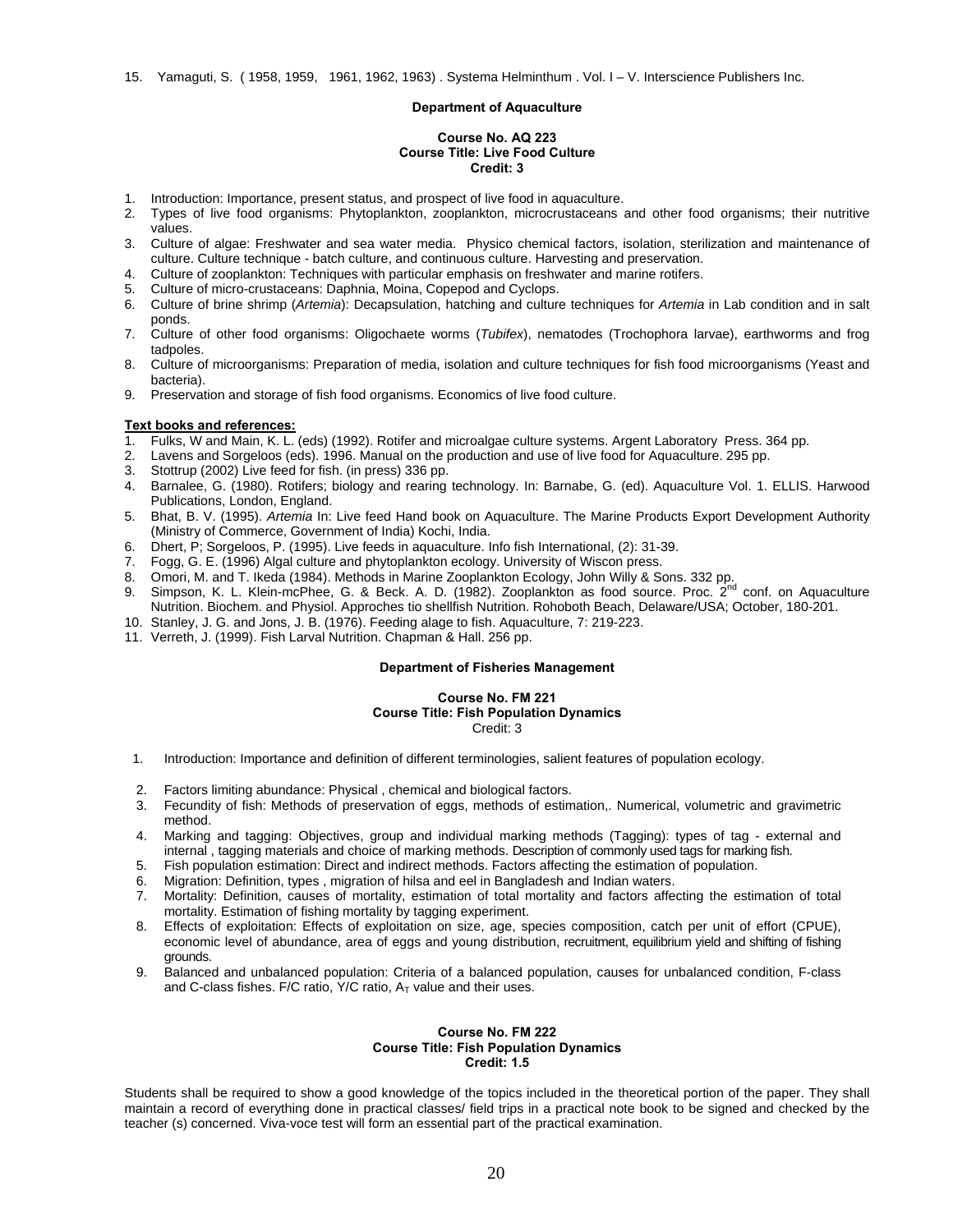- 1. Estimation of catch per unit of effort and species composition and gear selectivity.
- 2. Estimation of fecundity by different methods.
- 3. Estimation of fish population by mark and recapture method and Delury's Regression method.
- 4. Estimation of total mortality and fishing mortality rate by mark and recapture method.<br>5. Total length- standard length and total length-fork relationships of fish, length-we
- 5. Total length- standard length and total length-fork relationships of fish, length-weight relationship and condition factor of fish.
- 6. Determination of age and growth of fish by length-frequency method and scale method.

- 1. Cushing, D.H. 1968. Fisheries Biology: A study in population dynamics. Univ. Wisconsin, Madison, USA. 200 pp.
- 2. Cushing, D.H., 1977. Science and the Fisheries. Edward Arnold Publishers Ltd. 25, Hill Street, London WIX 8 LL. 60 pp.
- 3. Dwiponggo, A., 1986. Growth, mortality and recruitment of commercially important fishes and penaeid shrimps in Indonesian waters. Filipiniana Specialist, Manila. 91 pp.FAO. 2001. Yearbook of fishery. Statistics of catches and landings.
- 4. Gulland, J.A. (ed.), 1983. Fish Stock Assessment: A Manual of Basic Methods. Chichester, U.K., Wiley Interscience, FAO/Wiley series on food and agriculture, Vol. 1. 223 pp.
- 5. Gulland, J.A. (ed.), 1988. Fish Population Dynamics. Second edition. John Wiley & Sons, Inc., New York.
- 6. King, M., 1995. Fisheries biology, assessment and management. Fishing News Books, 342 pp.
- Lagler, K.F., 1956. Freshwater Biology, Second edition, William C. Brown Co. Dubuque, Iowa. 421 pp.
- 8. Nielsen, L.A., 1992. Method of Marking Fish and Shellfish. American Fish. Soc.,Special Publication 23, 208p.
- 9. Nikolskii, G.V., 1982. Theory of fish population dynamics. Bishen Singh, Mahendra Pal Singh and Otto Koeltz, Sci. Publishers. 323 pp.
- 10. Odum, E. P., 1971. Fundamentals of Ecology. W.B. Saunders Co., 574 pp.
- 11. Parker, N.C., Albert, E.G., Roy, C.H., Douglas, Jr.J.B., Eric, D.P. and Gary. A.W., 1990. Fish Marking Techniques. Amer. Fish. Soc. Symp.-7, 876 p.2.
- 12. Pauly, D., 1984. Fish population dynamics in tropical waters. A manual for use with programmable calculators. ICLARM, Manila, 325 p.
- 13. Ricker, W.E., 1958. Hand book of computations for biological statistics of fish populations. Bulletin No. 19. Fisheries Research Board of Canada. Ottawa. 300 p.
- 14. Ricker, W.E., 1968. Methods of assessment of fish production in freshwaters. Blackwell Scientific Publications, Oxford, 321 pp. Solomon, M.E. 1976. Population dynamics. Second edition, Arnold (Publishers) Ltd., 67 p.
- 15. Rounsefell, G.A. and Everhart, W. H., 1953. Fishery Science: Its methods and application. John Wiley & Sons, Inc., New York. 444 pp.
- 16. Swingle, H.S., 1950. Relationships and dynamics of balanced and unbalanced fish population. Alabama Agricultural Experiment Station. Auburn, Bulletin No. 274,74 p.

# **Department of Fisheries Technology**

#### **Course No. FT 221 Course Title: Fisheries Microbiology-II Credit: 3.0**

- 1. Aquatic microorganisms: Microorganisms of freshwater and marine environment. Factors effecting growth of aquatic microorganisms and their activities related to aquatic animals. Economic importance of aquatic microoganisms.
- 2. Contamination and spoilage of fresh fish: Microorganisms of cold, temperate and tropical regions. Sources of contamination, causes of spoilage, factors affecting kinds and rates of spoilage, evidence of spoilage, chemical changes caused by microorganisms in fish.
- 3. Spoilage of fishery products: Frozen fish, canned fish, cured fish, fermented fish and surimi based products.
- 4. Effect of processing on microorganisms: Effect of low and high temperature, curing and others processing methods.
- 5. Food borne illness Chemical and biological intoxication and bacterial food poisoning and infection (Botulism, Staphylococcal intoxication, Salmonellosis, Shigellosis, *Clostridium perfringens* infection etc.)
- 6. Food safety and quality control: Microbiological quality of fishery products. Quality control and quality assurance. Microbiological standard and sanitation in fish processing industry. Definition and principles of HACCP. Application of HACCP in fish processing industry.

#### **Course No. FT 222 Course Title: Fisheries Microbiology-II Credit: 1.5**

Students shall maintain a record of everything done in the practical and field sessions in a Practical Note Book to be signed and checked by teacher (s) concerned.

- 1. Important terminology and guideline for exercise in the practical classroom.
- 2. Study of different types of microscopes (principles and operation)
- 3. Study of different sterilization techniques: Moist heat sterilization, dry heat sterilization, tyndallization, gaseous sterilization and filtration by membrane filter.
- 4. Study of culture media: Ingredients, types, and preparation of culture media.
- 5. Culture of microoganisms: Broth culture, pour plate culture, spread plate culture, streak plate culture, stab culture and shake culture.
- 6. Microscopic observation of bacteria: Gram's stain, spore stain, flagella stain, Ziehl-Neelsen' s stain, Hiss's methods and Albert's staining.
- 7. Isolation and identification of bacteria**:** Morphological, biochemical and serological study.
- 8. Quantitative estimation of bacteria: Consecutive decimal dilution method and most probable number method.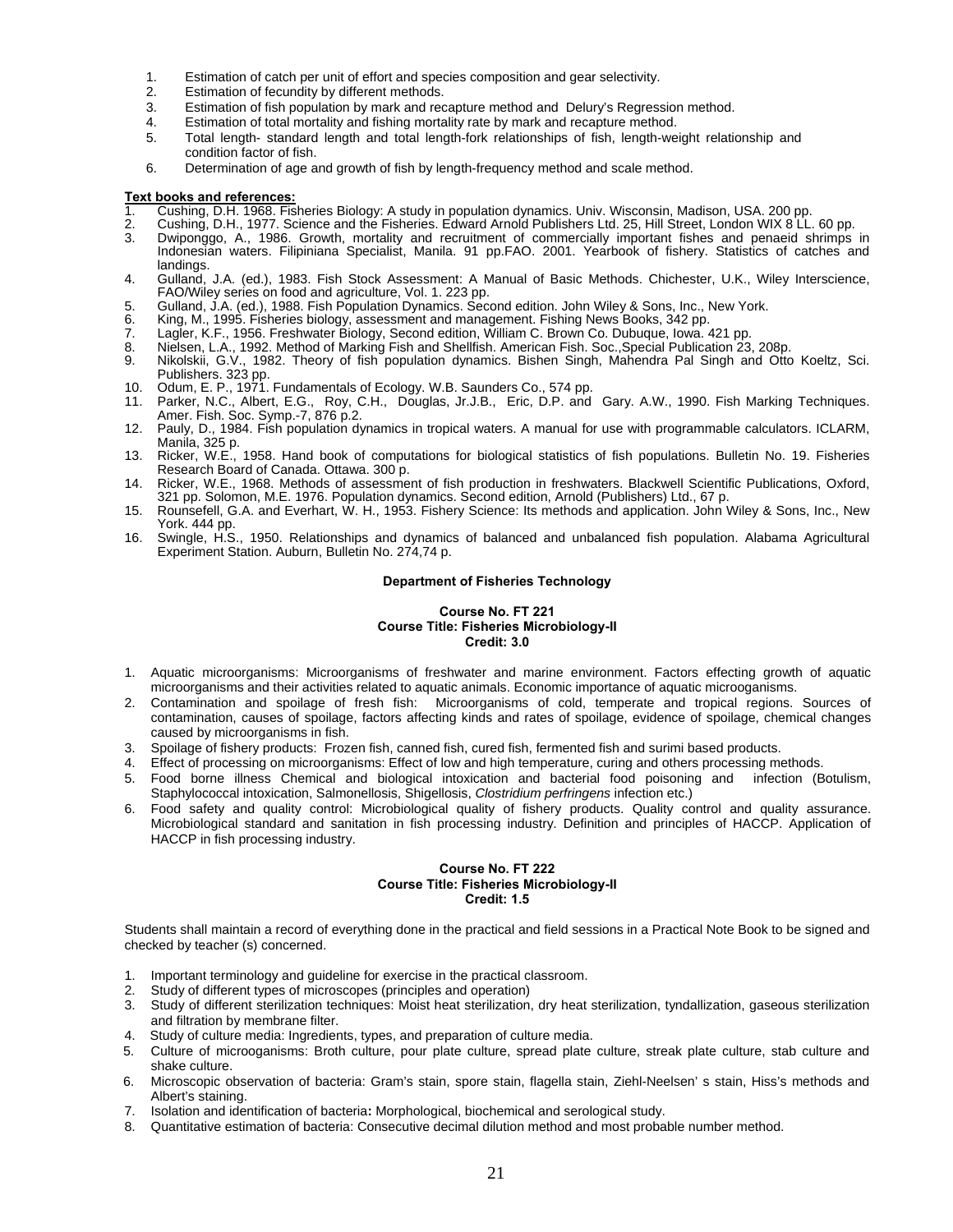9. Field visit for sample collection from selected fish landing centers, fish markets and processing plants and bacteriological analysis and preparation of report.

- 1. Frazier, W. C. and Westhoff, D. C. 1990. Food Microbiology. 3<sup>rd</sup> edition. McGrow Hill Book Co., New York. London.
- 2. Nickerson, J. T. and Sinskey, A. J.. 1993. Microbiology of Food and food processing. Alsevier, New York, Oxford, Amsterdam
- 3. Ravindran, K. N., Nair, I. A., Perigreen, P. A. Paniker and Thomas, M.. 1985. Harvest and Post-harvest Technology of Fish. Society of Fisheries Technologists, India.
- 4. Reinheimer, G. 1985. Aquatic Microbiology. John Wiley & Sons. New York, Brisbane, Toronto.
- 5. Ward, D. R. and C. R. Hackney. 1991. Microbiology of Marine Food Products. A AVI Book, Van Nostrand Reinhold, New York.
- 6. Collins, C. H. and Lyne, P. M., 1976. Microbiological Methods (4th ed.) Butterworths & Co. Ltd., London
- 7. Barrow, G. L. and Feltham, R. K. A. (Ed.) 1993. Cown and Steel's Manual for the Identyification of Medical Bacteria, Cambridge University Press.
- 8. Miwa, K. and Low, Su Ji. 1992. Laboratory manual on analytical methods and procedures for fish and fish products (2<sup>nd</sup>) ed.). Marine Fisheries Research Department, SEAFDEC, Singapore.
- 9. Marvin L. Speck (Ed.) 1984. Compendium of methods for the microbiological examination of foods. American Public Health Association. Washington, D. C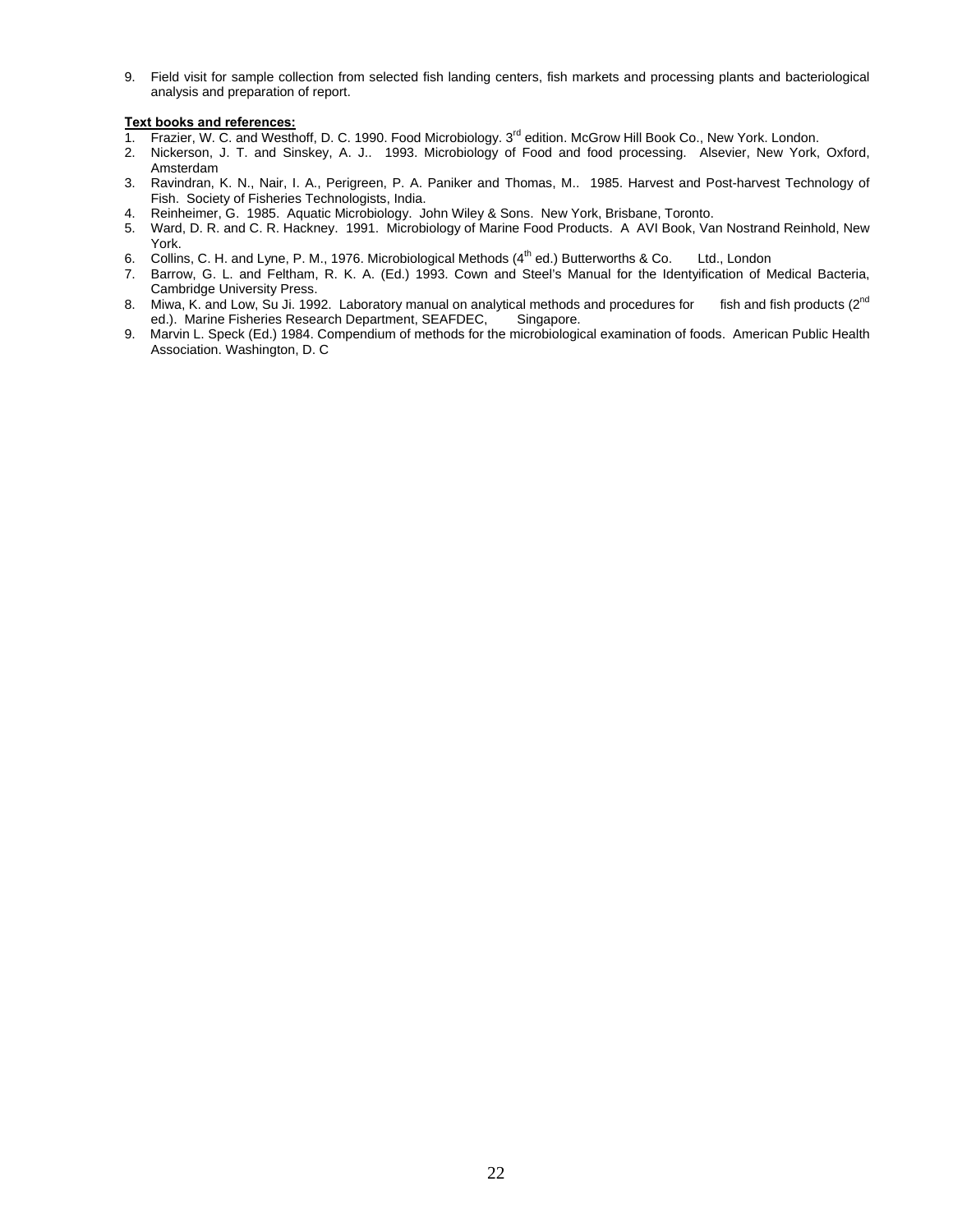#### **Department of Fisheries Biology and Genetics**

#### **Course No. FBG 223 Course Title: Shellfish Biology Credit: 3**

- 1. Introduction: Course goals, objectives and outcomes.
- 2. Shellfish resources and their role in the economy of Bangladesh
- 3. Factors affecting the life of shellfishes in aquatic environment..
- 4. Morphological features and biology with special reference to food and feeding habits, digestion, respiration, reproduction, embryonic and larval developments and shell formation of:
- (a) Freshwater giant prawn; (b) Marine shrimp; (c) Mudcrab; (d) Octopus; (e) Lobster, and (f) Oyster.
- 5. Adaptation of shellfish in relation to food and feeding, respiration, reproduction osmoregulation and migration.

#### **Text books and references:**

- 1. Mantel, L.H., 1983. The Biology of Crustacea Vol. 5. Internal Anatomy and Physiological Regulation. Academic Press Inc. 111 Avenue New York.
- 2. Provenzano, A.J. (ed.), 1985. The Biology of Crustacea Vol. 10. Economic Aspects, Fisheries and Culture. Academic Press Inc. Sandiego, New York, Boston. London.Tokyo.Toronto.
- 3. Angell, C.L., 1986. The Biology and Culture of Tropical Oysters. ICLARM, Manila, Philippines.
- 4. Green. J., 1961. A Biology of Crustacea. Quadrangle Books Inc.
- 5. Vernberg F. J. and Vernberg, W. B., 1983) The Biology of Crustacea. Vol. 8. Environmental Adaptations. 111 Avenue, New York.
- 6. Jordan E. L. and Verma, P. S., 1985. Invertebrate Zoology. S. Chand & Company, Ramnagar, New Delhi.
- 7. Kotpal R. L., 1997. Phylum Arthopoda. Rastogi Publication, Shivaji. Rd. Meerut. India.
- 8. Kotpal R. L, 1997. Mollusca . Rastogi Publication, Shivaji. Rd. Meerut. India.

#### **Department of Fisheries Management**

#### **Course No. FM 223 Course Title: Aquatic Environmental Science Credit Hours: 3**

- 1. Introduction on aquatic environment: Key concepts; Importance of aquatic environmental maintenance; Sensitivity of aquatic biota on environmental changes.
- 2. Environmental degradation and fisheries resources: River-bed siltation, loss of habitats, water development Projects (FCD and FCDI installations), impact of water abstraction and irrigation, barrages, roads, highways and embankments etc.
- 3. Agriculture and aquatic environment: Practices and inputs used, fertilizers (phosphatic and nitrogenous), pesticides and insecticides, impacts on aquatic flora and fauna.
- 4. Impact of aqua farming on aquatic environment: Nutrient accumulation and eutrophication, drainage effect due to excess feed, fertilizer and therapeutants. Loss of natural habitats- mangroves, agricultural lands, livestock pastures etc.
- 5. Industrial development and environment: Types of industries, location, raw materials used and byproducts, effects of tannery, pharmaceutical, dying, fertilizer industries on underground and riverine waters.
- 6. Coastal and marine environment: Causes of degradation of coastal and marine environment (shrimp farming, salinization, sewages, oil spillage, industrial wastes, ship breaking activities, municipal wastes, disposal of solid wastes), impact on coastal and marine fisheries.

- 1. Alabaster, J.S. and Lloyd, R., 1982. Water Quality Criteria for Freshwater Fish. Second Edition. Butterfly Scientific Publisher, London.
- 2. Ali, M.Y., 1991. Towards sustainable development: Fisheries resources of Bangladesh. IUCN, NCS and BARC. 96 pp.
- 3. Baird, D.J., Beveridge, M.C.M., Kelly, L.A. and Muir, J.F. (eds.), 1994. Aquaculture and Water Resource Management. Fishing News Books, UK. 219 pp.
- 4. Boyd, C. E., 1988. Water Quality Management for Pond Fish Culture. elsevier Scientific Publisher B. V., Amsterdam. 318 pp.
- 5. Calow, P., 1993, 1995. A Handbook of Ecotoxicology. Vols. 1 & 2. Blackwell Scientific Publications, UK.
- 6. Flood Action Plan (FAP)-17, 1994. Fisheries Studies and Pilot Project, Final Report, GOB and ODA (UK).
- 7. Flood Action Plan (FAP)-6, 1994. Fisheries Specialist Study. Main Report. Vol. 1 GOB and CIDA (Canada). 301 pp.
- 8. Forbes, V.E. and Forbes, T.L., 1994. Ecotoxicology in Theory and Practice. Chapman and Hall Publishers, London, UK.
- 9. Haslam, S.M., 1991. River Pollution: An Ecological Perspective. CBS Publishers & Distributors (Pvt.) Ltd.
- 10. Islam, A., 1989. Prathamic Paribeshic Jibabijnan. Bangla Academy, Dhaka. 181 pp.
- 11. Lloyd, R., 1992. Pollution and Freshwater Fish. Fishing News Books, Oxford, UD. 176 pp.
- 12. Master Plan Organization, 1987. Fisheries and Flood Control, Drainage and Irrigation Development. Technical Report No. 17. Dhaka, Bangladesh.
- 13. Muller, R. and Lloyd, R., 1994. Sublethal and chronic effects of pollution on freshwater fish. Fishing News Books, UK. 288 pp.
- 14. Nishat, A., Hossain, Z., Roy, M.K. and Karim, A. (eds.), 1993. Freshwater wetlands in Bangladesh: Issues and Approaches for Management IUCN, Gland, Switzerland. 383 pp.
- 15. Penman, D., 1994. Coastal environmental Management for Sustainable Aquaculture Workshop Proceedings of AADCP Component I, held in Bali, Indonesia, 31 October, November, 1994. AADCP/PROC/7. 221 pp.
- 16. Pillay, T.V.R., 1992. Aquaculture and Environment. Fishing News Books, UD.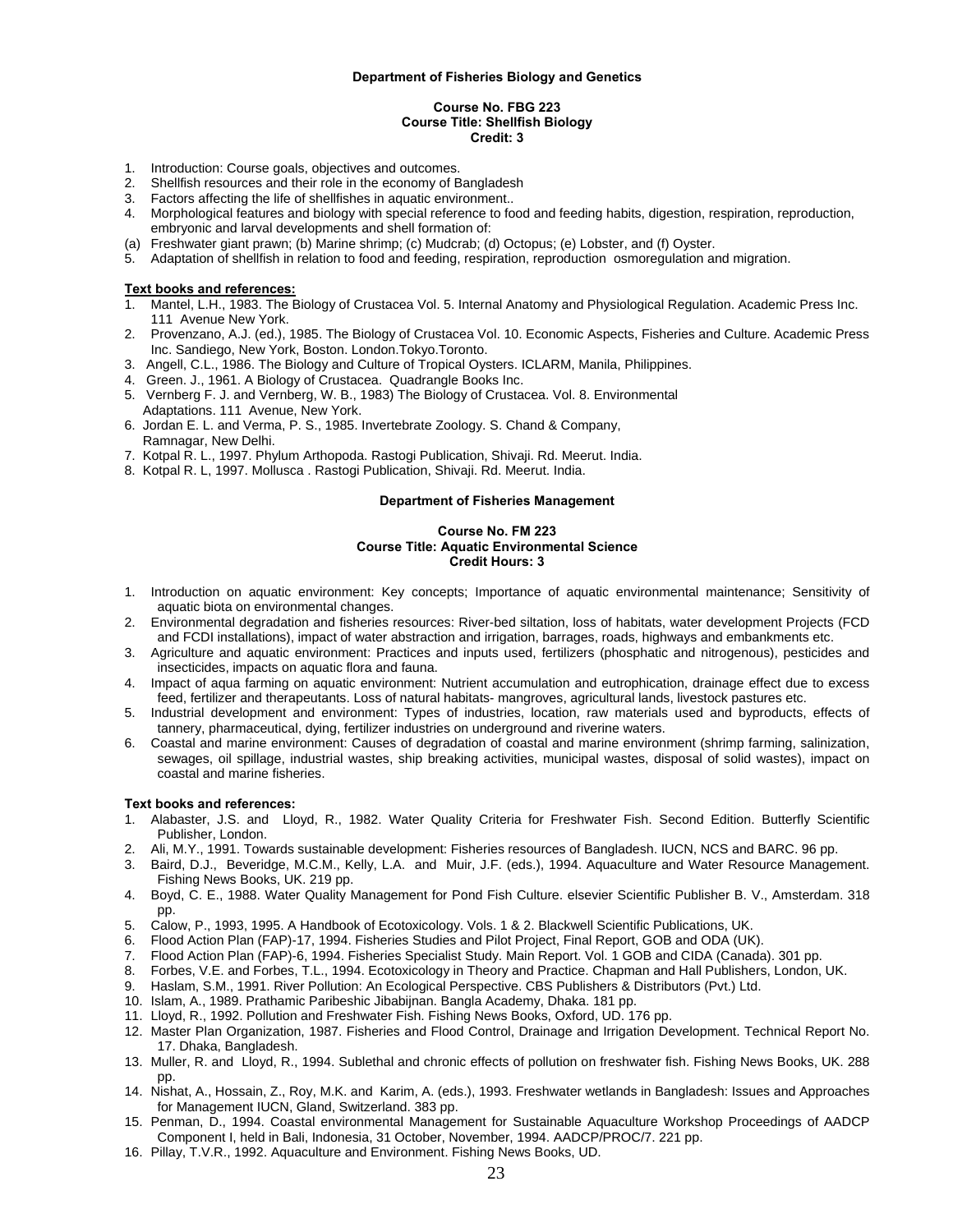- 17. Pullin, R.S.V., Rosenthal, H. and Maclean, J.L., 1993. Environment and Aquaculture in Developing Countries. ICLARM Conference Proceedings 31. 359 pp.
- 18. Rahman, A.K.A., 1989. Freshwater Fishes of Bangladesh. Zoological Society of Bangladesh, Dhaka. 364 pp.
- 19. Rand, G.M. and Petrocelli, S.R. (eds.), 1985. Fundamentals of Aquatic Toxicology. Hemisphere, Washington, D.C.
- 20. Tsai, C. and Ali, M.Y., 1997. Openwater Fisheries of Bangladesh. Bangladesh Centre for Advanced Studies. The University Press Limited, Dhaka. 212 pp.

#### **Level - III, Semester - I**

# **Department of Fisheries Biology and Genetics**

# **Course No. FBG 311 Course Title: Principles of Genetics Credit: 3**

- 1. Introduction: Course goals, objectives and outcomes; milestone of genetics; scope and significance of genetics
- 2. Physical bases of heredity: Introduction of animal and plant cells, prokaryotic and eukaryotic cell, constituents of eurokaryotic cells, their structure and function; structure of chromosome and its organization, variation in chromosome number, cell division; gametogenesis- spermatogenesis and oogenesis.
- 3. Mendelian genetics: Mendel and his work; Mendel's laws of inheritance- principles of segregation, principles of independent assortment; monohybrid and dihybrid cross; lethal genes, pleiotropy, peneterance and expressivity; linkage and linked genes, kinds of linkage, difference in linkage and independent assortment, arrangement of linked genes; crossing over and meiosis, genetic recombination.
- 4. Interaction of genes: Complete and incomplete dominant gene action, additive gene action; epistasis, epistatic and nonepistatic interaction, dominant and recessive epistasis; multiple allelism.
- 5. Sex determination and sex chromosome: Different sex determining systems; sex-linked traits, sex-influenced and sexlimited traits; sex manipulation techniques.
- 6. Chemistry of gene: Introduction of nucleic acid, nucleic acid structure and nomenclature; DNA and RNA structure; Chemistry of DNA synthesis; DNA repairing, packaging of DNA as nucleosome.
- 7. Phenotypic expression of gene: Protein synthesis, transcription and translation, regulation of protein synthesis; the genetic code and its properties.
- 8. Mutation: Definition, germinal and somatic mutation, spontaneous and induced mutation; types of mutation, mutagens; practical application of mutations.

# **Course No. FBG 312 Course Title: Principles of Genetics Credit: 1.5**

Students shall maintain a record of everything done in the practical and field sessions in a Practical Note Book to be signed and checked by teacher(s) concerned.

Viva voce test will form an essential part of the Practical Examinations.

- 1. Introduction to practical session: Familiarization with the practical courses and facilities of the department for the practical classes.
- 2. Cell division and chromosome: Study of cell division; chromosome preparation from tissue or embryo.
- 3. Mendelian genetics: Excercise on inheritance of qualitative phenotypes; pedegree analysis and chi-square.
- 4. Sex ratio analysis: Sex ratio analysis from crosses of fish with pre-determined sex chromosome. Chi-square test will be used to determine any significant difference between the observed and expected sex ratio.
- 5. Genomic DNA isolation: Techniques of genomic DNA isolation from fish tissue or embryos.

# **Text books and references:**

- i) Douglas Tave. 1993. Genetics for Fish Hatchery Managers, Second Edition. Published by Van Nostrand Reinhold, New York.
- ii) Verma, P.S. and Agarwal, V.K. 1989. Genetics. S. Chand and Company
- iii) Garderner, E.J., Simmons, M.J. and Snustad, D.P. 1991. Principles of Genetics  $(8^{th}$  edition), John Willey and Sons, Inc.
- iv) Watson, J.D., Gilman, M., Witkowski, J. and Zoller, M. 1992. Recombinant DNA (2th edition). Scientific American Books, distributed by W.H. Freeman and Company, New Work.
- v) Lewis, B. 1997. Genes. Oxford University Press.
- vi) Strickberger, M.W. 1990. Genetics (3<sup>rd</sup> edition). Macmillan Publishing Company, New York.

# **Department of Aquaculture**

#### **Course No. AQ 311 Course Title: Fish Pathology Credit: 3**

- 1. Introduction: General significance of fish disease. Sources and degree of infection. Factors producing diseases in fish. General signs of diseased fish.
- 2. Pathological changes in diseased fish: Circulatory disturbances, cellular degeneration, necrosis, inflammation, disturbances of growth and development.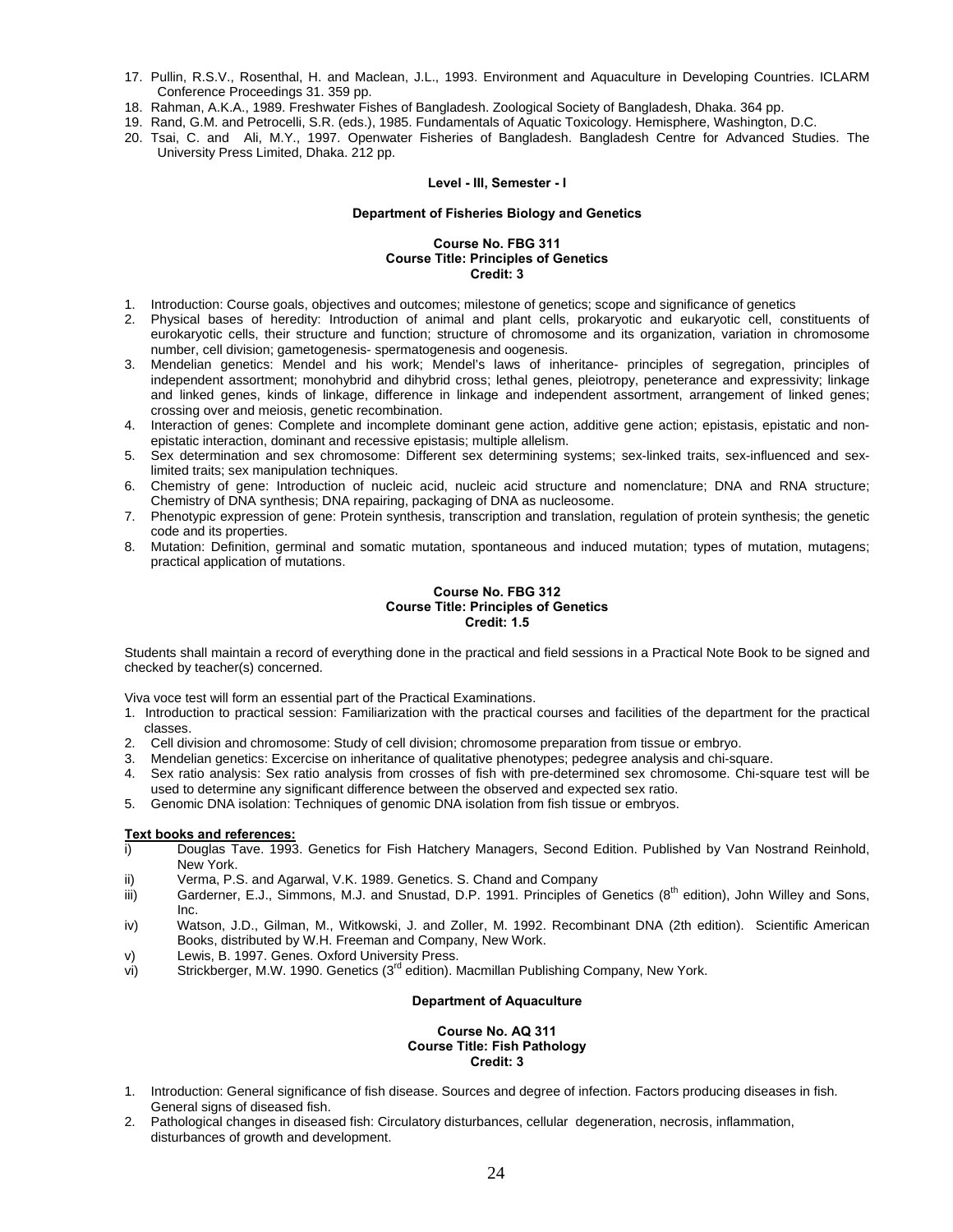- 3. Systemic pathology of fish: Integument and musculoskeletal pathology, gill pathology, digestive and related system pathology, renal pathology, pathology of eye.
- 4. Viral diseases of fish: Fish pathogenic viruses. Characteristics of major viral fish pathogens. Epozootiology, distribution etiology, clinical signs, pathology, and diagnosis.
- 5. Bacterial diseases of fish: Epizootiology, distribution, etiology, clinical signs, pathology and diagnosis. Major typing of bacterial diseases based on pathological signs.
- 6. Fungal diseases of fish: Characteristics and life cycle of major fungal fish pathogens. Epizootiology, distribution, etiology, clinical signs, pathology and diagnosis.
- 7. Stress and infectious disease: Environmental stress and their effects on fish.
- 8. Nutritional Pathology of fish: Pathological syndrome associated with dietary imbalance. 8. Nutritional Pathology of fish: Pathological syndrome associa<br>9. Hereditary fish diseases: Tumors and growth abnormalities.
-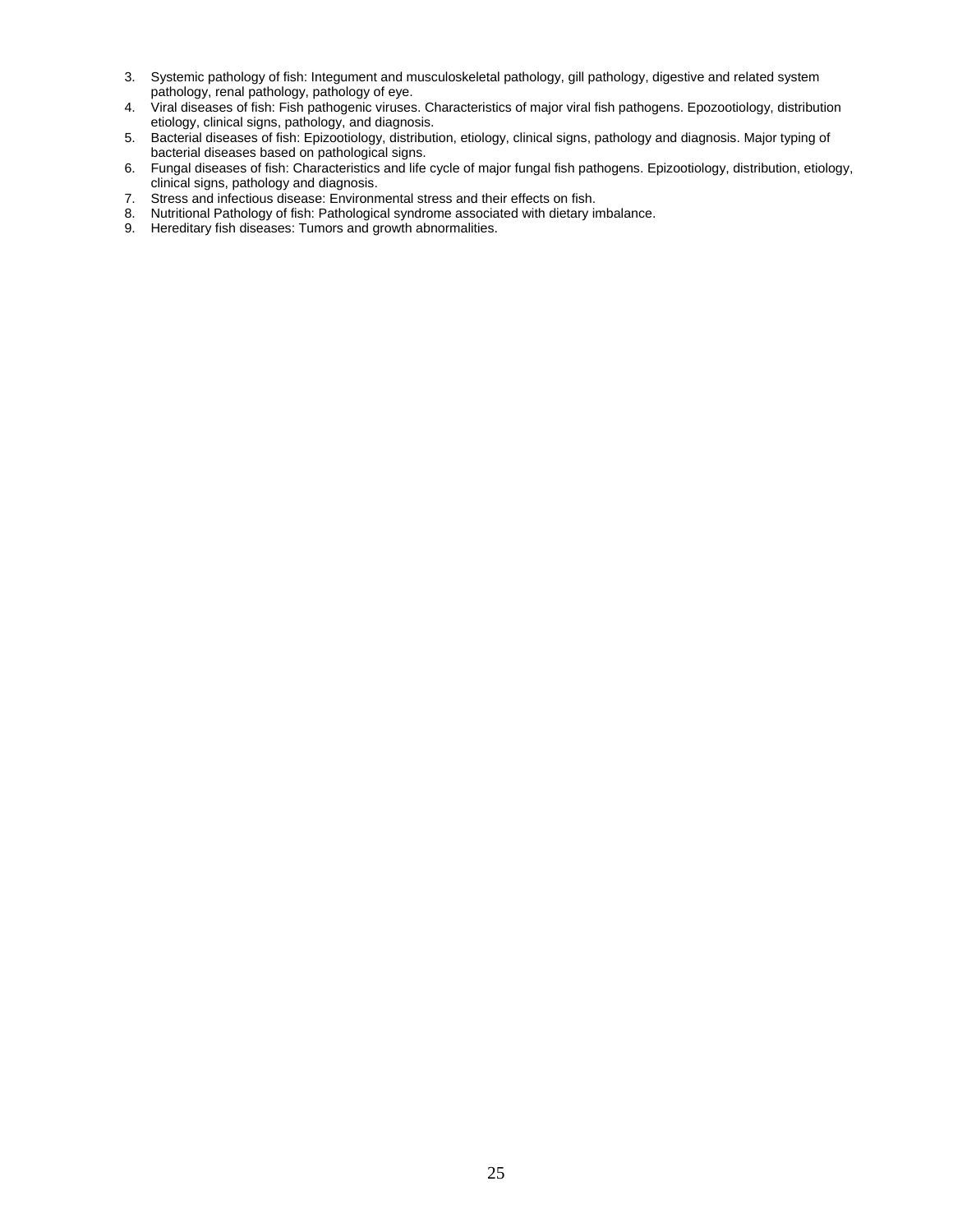#### **Course No. AQ 312 Course Title: Fish Pathology Credit: 1.5**

Students shall maintain a record of everything done in the practical and field sessions in a practical note book to be signed and checked by teacher (s) concerned. Viva voce test will form an essential part of the practical examination.

- 1. Diagnostic procedure for fish diseases: (a) conventional laboratory techniques for viral, bactrial and fugal identification (b) case study.
- 2. Study on clinical and pathological signs of diseased fish under laboratory and field condition.
- 3. Study on histopathological techniques: Sampling, tissue processing, microtomy, staining, mounting and microscopic observation
- 4. Observation of histopathological changes of different tissues and organs of diseased fish.
- 5. Case study for investigation of clinical and pathological signs of fish.

## **Text booksand references:**

- 1. Inglis, V., R.J. Roberts and N.R. Bromage. 1993. Bacterial Diseases of Fish. Blackwell Science.
- 2. Roberts, R. J. (Editor). 1989. Fish Pathology. 2<sup>nd</sup> ed. Bailliers and Tindall, London.
- 3. Plumb, J.A.1999. Health Maintenance of Cultured Fishes: Principal Microbial Diseases. Iowas State University Press.
- 4. Bonded-Reantaso, M.G., McGladdery, S.E., East, I., and Subsinghe, R.E. (eds) (2001). Asia Diagnostic Guide to Aquatic Animal Diseases. FAO Fisheries Technical Paper No 402, Supplement 2. Rome, FAO, 240 pp.
- 5. Frerichs, N.G and Millar, S.D. 1993. Manual for the Isolation and Identification of Fish Bacterial Pathogens, Pisces Press, Stirling.
- 6. Post, G. 1987. Textbook of Fish Health. T.F.H. Publications, Inc. USA.
- 7. Austin, B and D. A. Austin. 1999. Bacterial Fish Pathogens: Disease of Farmed and Wild Fish, Ellis Horwood, England.
- 8. Bullock, G.L. 1980. Identification of Fish Pathogenic Bacterial TFH Publication.
- 9. Chainabut, S and R.J. Roberts. 1999. Pathology and Histopathology of Epizootic Ulcerative Syndrome (EUS), AAHRI, Department of Fisheries, Bangkok, Thailand.
- 10. Chanratchakool, P, J. F Turnbull, S, Funge-Smith, I. H MacRae and C. Limsuwan. 1998. Health Management in Shrimp Ponds (3<sup>rd</sup> Ed.), AAHRI, Bangkok, Thailand.
- 11. Brown, L.1994. Aquaculture for Veterinarians: Fish Husbandry and Medicine, Pergmon Press, Oxford.
- 12. Noga, E.J. 2000. Fish Disease: Diagnosis and Treatment. Iowa State University Press.
- 13. Cross, J.H (Editor). 1983. Bacterial and viral diseases of fish. Washington Sea Grant Publication.
- 14. Egusa, S. 1992. Infectious Diseases of Fish. Oxonian Press Ltd. New Delhi.
- 15. Ferguson, H.W. Systemic Pathology of Fish. 1989. Iowa State University Press.
- 16. McMillan, T. 2000. Fish Histology, Chapman & Hall.
- 17. Roberts. R. J. (Editor). 1982. Microbial Diseases of Fish. Academic Press.
- 18. Sarig, S. 1981. Diseases of Fishes. (edited by S.F. Snieszko and H.R. Axelrod). Book 3. The Prevention and Treatment of Diseases of Warm water Fishes under Subtropical Conditions, With Special Emphasis on intensive Fish Farming. TFH. Publication.
- 19. Sindermann, J. 1990. Principal Diseases of Marine fish and shell fish Vol. 1 & 2 second ed. Academic press inc.
- 20. Sindermann. A.J. and O.V. Lighter. 1988. Diseases Diagnosis and Control North Americal Marine Aquaculture. Elsevier. 21. Sineszko, S.F. and H.R. Axelrod, (Editor). 1976. Diseases of Fishes. V. Environmental Stress and Fish Diseases. TFH. **Publication**
- 22. Trever-Brown, K.M. 2000. Applied Fish Pharmacology (Aquaculture, Vol. 3). Kluwer Academic Publications.
- 23. Austin, B and D. A. Austin (eds). 1989. Methods for the Microbiological examination of Fish and shellfish.Ellis Horwood, England.
- 24. Tonguthai, K., Chainabut, S., Somsiri, T., Chanratchkakool and Kanchanakhan, S. 1999. Diagnostic procedure for finfish diseases. Aquatic animal Health Research Institute, Department of Fisheries, Bangkok, Thailand.
- 25. Chainabut, S and R.J. Roberts 1999. Pathology and Histopathology of Epizootic Ulcerative Syndrome (EUS), AAHRI, Department of Fisheries, Bangkok, Thailand.
- 26. McMillan, T. 2000. Fish Histology, Chapman & Hall.

# **Department of Fisheries Management**

#### **Course No. FM 311 Course Title: Biological Limnology Credit: 3**

- 1. Introduction: Biological relations in inland waters; influence of physical and chemical factors on aquatic biota; classification of freshwater aquatic organisms of both lotic and lentic habitats.
- 2. Phytoplankton: Characteristics of major groups; morphology, life history, flotation; cosmopolitanism of freshwater plankton, distribution; seasonal succession; eutrophication and phytoplankton bloom- factors influencing phytoplankton bloom, biological effects of phytoplankton bloom, dinoflagellates and red tides, interactions with other organisms. Control of phytoplankton bloom. Relations between producers and consumers. Culture of phytoplankton.
- 3. Aquatic primary production: Factors affecting primary production; estimation of primary production, variations in primary productions in different habitats.
- 4. Zooplankton: Characteristics of major groups, seasonal variations in abundance. Food and feeding habits, reproduction biology, diurnal vertical migrations, cosmopolitanism, cyclomorphosis, relations with other organisms, phytoplanktonzooplankton relations. Culture of zooplankton.
- 5. Benthos: Significance, benthic regions, qualitative and quantitative distribution, factors affecting distribution. Life cycle of some common benthic fauna.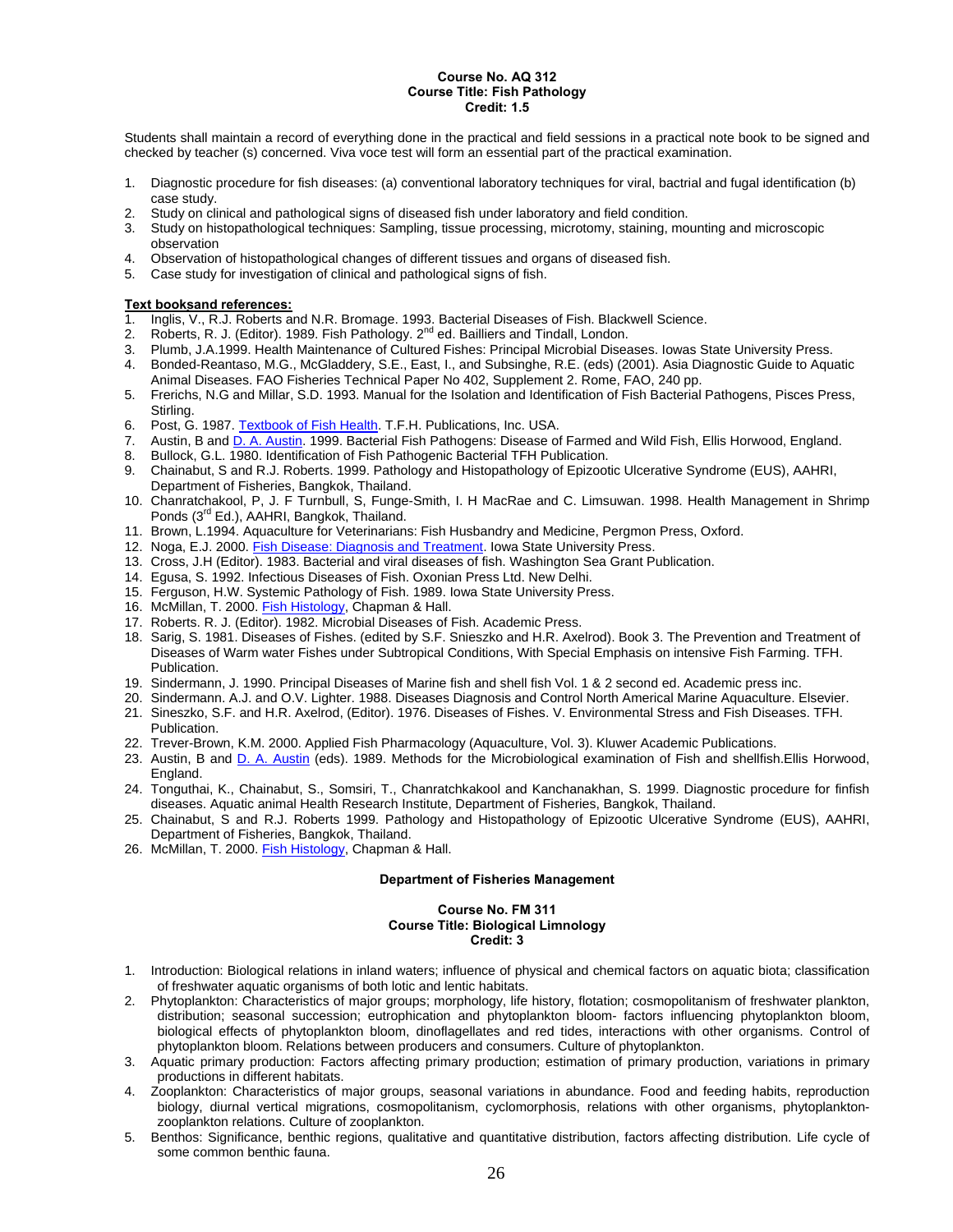- 6. Periphyton (aufwuchs): Characteristics of major groups, substrates, seasonal variations in abundance and distribution in lentic and lotic habitats. Importance in the ecosystems and relations with other organisms.
- 7. Secondary production: Factors affecting secondary production; estimation of secondary production (zooplankton, benthos), relations with water depth and water areas; variation in lentic and lotic habitats
- 8. Bacteria and their role in bio-geochemical cycles: Bacteria, phytoplankton, zooplankton and benthos relations; feeding relations, detritus and filter feeders, bottom deposits and detritivores.
- 9. Aquatic vascular plants: Major groups available in closed and open freshwater systems; role in the floodplain and oxbow lake systems; influence on biological production; economic and aesthetic importance.

# **Course No. FM 312 Course Title: Biological Limnology Credit: 1.5**

Students shall be required to show a good knowledge of the topics included in the theoretical portion of the paper. They shall maintain a record of everything done in practical classes/ field trips in a practical note book to be signed and checked by the teacher (s) concerned. Viva-voce test will form an essential part of the practical examination.

- 1. Collection, preservation, identification, enumeration and estimation of phytoplankton, zooplankton, macrophytes and benthos from different freshwater habitats.
- 2. Quantitative study of phytoplankton, zooplankton, periphyton and benthos.
- 3. Estimation of primary productivity using light and dark bottle method.
- 4. Phytoplankton pigments analysis. Estimation of plankton standing crop through determination of Chlorophyll-*a*.
- 5. Demonstration of plankton culture techniques: Isolation of plankton, culture media preparation, inoculation, incubation; maintenance of stock.

# **Text books and references:**

- 1. A.P.H.A., 1976. Standard methods for the examination of water and wastewater including bottom sediments and sludge. 14<sup>th</sup> Ed. APH, New York.
- 2. Barber, H.G. and Haworth E.Y., 1981. A Guide to the Morphology of the Diatom Frustule. Freshwater Biological Association; Publication No. 4. Scientific Publication. Wilson & Son Ltd., Britain.112 pp.
- 3. Bellinger, E.G., 1992. A Key to Common Algae. The Institute of Water and Environmental Management. John Street, London. 138 pp.
- 4. Boney, A.D., 1975. Phytoplankton, Institute of Biology Study. 52, Crane, Russak Co, New York. 116 pp.
- 5. Boyd, C. E., 1979. Water quality in Warmwater Fish Ponds. Auburn University Agricultural Experiment Station, Auburn, Alabama, 359 pp.
- 6. Downing J.A. and Rigler, F.H., 1984. A Manual of Methods for the assessment of secondary productivity in freshwater. IBP Publication no. 17. Blackwell Scientific Publications.
- 7. Goldman G.R and Horne, A.J., 1983. Limnology. McGraw-Hill Book Co.
- 8. Hutchinson G. E., 1967. A Treatise on Limnology Vol. 2. Introduction to lake Biology and Limno plankton. John Willey & Sons., Inc., New York.
- 9. Jeffrey, S.W., Mantoura R.F.C. and Wright S.W., 1997. Phytoplankton Pigments in Oceanography: guidelines to modern methods. Sponsored by SCOR and UNESCO, pp. 19-445.
- 10. LeCren, E.D., Lowe-MxConnel, R.H., 1980. The Function of freshwater ecosystems. IBP publication No. 22. Cambridge University Press.
- 11. Moss B., 1988. Ecology of freshwater: Man and Medium.  $2^{nd}$  Ed. Blackwell Scientific Publications.
- 12. Needham, J.G. and Lloyd, J.T. The life of Inland waters.
- 13. Pennak. R.W., 1978. Freshwater Invertebrates of the United States. 2<sup>nd</sup> Ed. Wiley, New York.
- 14. Pinder, L.C.V., 1978. A Key to Adult Males of British Chironomidae. Freshwater Biological Association; Publication No. 37. Scientific Publication. Wilson & Son Ltd., Britain.
- 15. Pontin, R.M., 1978. A Key to British Freshwater Planktonic Rotifera. Publication No. 38. Scientific Publication. Wilson & Son Ltd., Britain. 178 pp.
- 16. Prescott G.W., 1962, Algae of the Western Great Lakes Area. 2nd Ed., William C. Brown Co., Dubuque, Lowa.
- 17. Rahman M. S., 1992. Water Quality Management in Aquaculture. BRAC prokashana, Dhaka –1212
- 18. Raymont, J.E.G., Plankton & Productivity in the Oceans
- 19. Serruya, G and Pollingher, U., 1983. Lakes of Warm Belt. Cambridge University Press.
- 20. Welch, P.S., 1952. Limnology. 2<sup>nd</sup> Ed. McGraw-Hill Book Co., New York.
- 20. Wetch, F.G., 1992. Emmology. 2nd Ed. McGraw-Hill Book Co., New 1<br>21. Wetzel E.G., 1983. Limnology. 2<sup>nd</sup> Ed. Saunders College Publishing.

# **Department of Fisheries Management**

#### **Course No. FM 313 Course Title: Fish Stock Assessment Credit: 3**

- 1. Introduction: Concept of stock, objective of stock assessment, types of assessments, information collection techniques.
- 2. Criteria for separation of stock: Importance, characteristics of unit stock and Criteria of separation study of racial characters, genetic characters, age composition, growth rate, vital parameters, bio-chemical study and tagging method.
- 3. Collection and handling of stock assessment data: Sample and sampling, general sampling, truisms of sampling, basic tenets of sampling, sources of assessment data, types of measurements, data from commercial fisheries, catch effort data, commercial catch-at-length data.
- 4. Overview of stock assessment models: Analytical models, holistic models and surplus production models.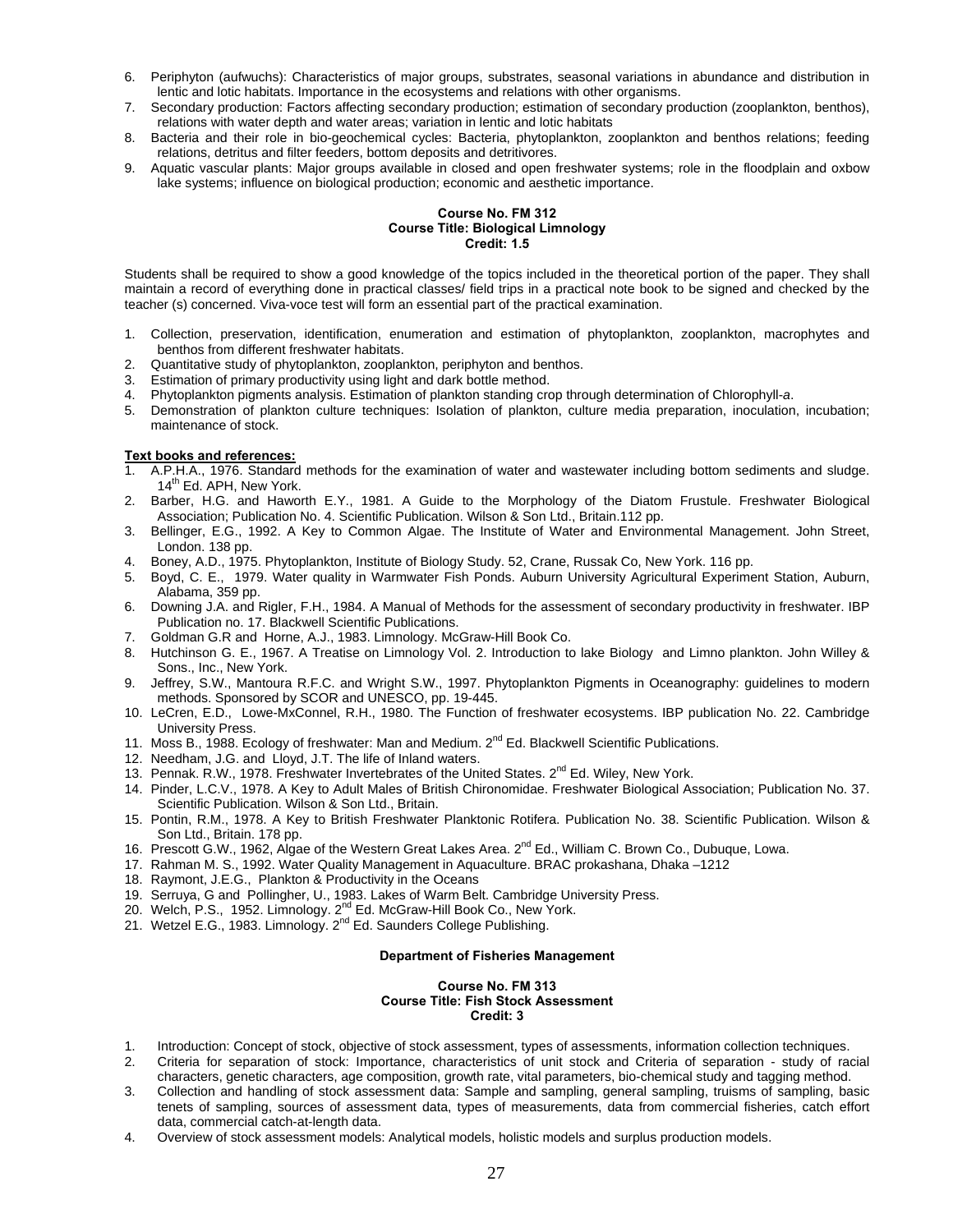- 5. Cohort, VPA and gear selectivity: Concept of cohort and dynamics of a cohort. Concept of Virtual population analysis (VPA) and analysis of VPA. Concept of gear selectivity and estimation of trawl net, seine net and gill net selectivity.
- 6. Age and growth of fish: Methods of Age and growth determination, length-weight relationship, condition factor and estimation of growth parameters.
- 7. Recruitment: Factors affecting recruitment- environmental factors, success of spawning, food, predation, density dependent effect, indiscriminate fishing.
- 8. Yield models: ELEFAN-I and II, FiSAT and surplus yield models-Schaefer models and Fox models, yield per recruit models, length based models and stock assessment from egg survey.
- 9. Maximum sustainable yield (MSY): Concept and usefulness

- 1. Cushing, D.H., 1968. Fisheries Biology: A study in population dynamics. Univ. Wisconsin, Madison, USA. 200 pp.
- 2. Gayanilo, Jr. F.C. and Pauly, D. (eds.), 1997. FAO-ICLARM Stock Assessment Tools: Reference manual. FAO, Rome, 262 pp.
- 3. Gulland, J.A. (ed.), 1983. Fish Stock Assessment: A Manual of Basic Methods. Chichester, U.K., Wiley Interscience, FAO/Wiley series on food and agriculture, Vol. 1. 223 pp.
- 4. Gulland, J.A. (ed.), 1988. Fish Population Dynamics. Second edition. John Wiley & Sons, Inc., New York.
- 5. Gulland, J.A., 1991. Fish population dynamics.  $2^{nd}$  ed. John Wiley and Sons Ltd., 422 pp.
- 6. King, M., 1995. Fisheries biology, assessment and management. Fishing News Books, 342 pp.
- 7. Lagler, K.F., 1956. Freshwater Biology, Second edition, William C. Brown Co. Dubuque, Iowa. 421 pp.
- 8. Morales-Nin, B., 1992. Determination of Growth in Bony Fishes from Otolith Microstructure. FAO Fisheries Technical Paper-322, 51p.
- 9. Ricker, W.E., 1958. Hand book of computations for biological statistics of fish populations. Bulletin No. 19. Fisheries Research Board of Canada. Ottawa. 300 p.
- 10. Ricker, W.E., 1968. Methods of assessment of fish production in freshwaters. Blackwell Scientific Publications, Oxford, 321 pp. Solomon, M.E. 1976. Population dynamics. Second edition, Arnold (Publishers) Ltd., 67 p.
- 11. Rounsefell, G.A. and Everhart, W. H., 1953. Fishery Science: Its methods and application. John Wiley & Sons, Inc., New York. 444 pp.
- 12. Spare, P. and Venema, S. C., 1998. Introduction to tropical fish stock assessment, Part-1.Manal. FAO Fisheries Technical Paper No. 306.2, Rev.-2 Rome, FAO, 94p.
- 13. Spare, P. and Venema, S. C., 1998.Introduction to tropical fish stock assessment,Part-1.Manal. FAO Fisheries Technical Paper No. 306.1, Rev.-2 Rome, FAO, 407p.

#### **Department of Fisheries Technology**

#### **Course No. FT 311 Course Title: Fish Processing Credit: 3**

- 1. Introduction to fish processing: Production and marketing steps of fish and prawn in Bangladesh. Loss of food value due to improper handling and transportation. Bio-factor of fish and quantity of bio-factors in different groups of fish. Role of bio-factor on human health.
- 2. General principles of fin fish and shellfish preservation and storage. Structure of fish muscle, biochemical properties of white and dark muscle of fish.
- 3. Postmortem changes in fish: Rigor mortis. Biochemical changes in fish during rigor mortis. Rigor mortis and keeping quality of fish. Effects of rigor mortis on fish processing and control measures.
- 4. Fish processing at low temperature: Types and methods of freezing. Shrimp/fish freezing method in Bangladesh. Factor affecting the quality of fish and shrimp during freezing transportation and storage. Time-temperature relationship in freezing.
- 5. Fish curing (Drying and dehydration, salting, smoking): Basic principles and methods of fish curing. Details of each curing method. Variations in curing methods for different species of fish. Quality aspects and storage.
- 6. Fish canning: Principles, preparation of raw materials and steps of canning. Types of can materials. Examination of processed fish can.
- 7 Modern approaches to fish processing: Modified atmosphere packaging. *Saus vide* technology in fish processing. Vacuum packaging. Hurdle's approach in fish processing. Irradiation in fish processing.
- 8 Packaging: Functions of packaging. Appropriate package selection. Packaging materials. Packaging regulation.
- 9. Planning and design of cold storage and fish processing plant.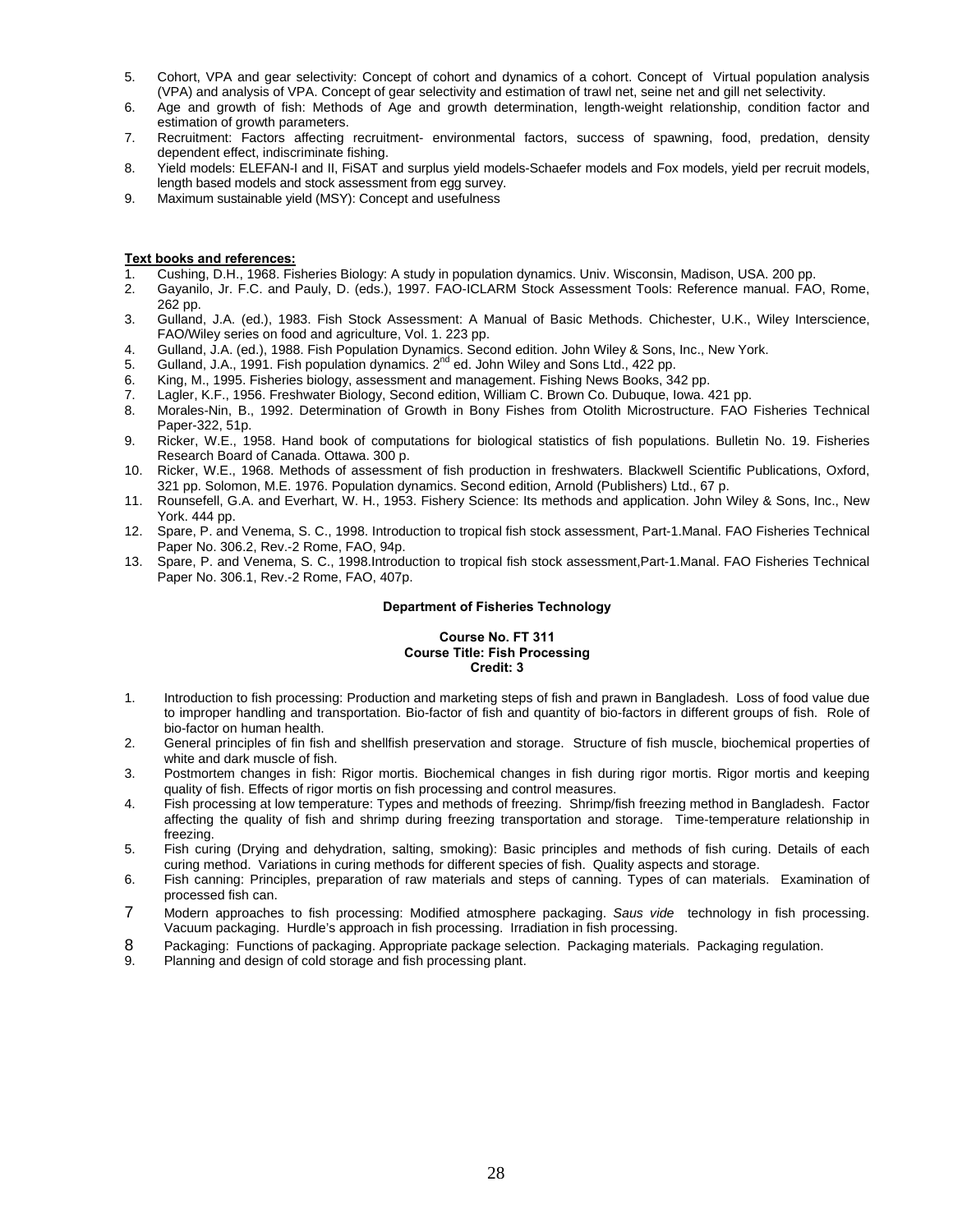# **Course No. FT 312 Course Title: Fish Processing Credit: 1.5**

Students shall maintain a record of everything done in the practical and field sessions in a Practical Note Book to be signed and checked by teacher (s) concerned.

- 1. Acquaintance with fish processing laboratory.<br>2. Study of proximate composition of fish- (Mois
- Study of proximate composition of fish- (Moisture, lipid, ash and crude protein)
- 3. Determination of non-protein nitrogen (NPN) of fish.
- 4. Determination of salt (NaCl) content in salted fish.<br>5. Freshness test of fish by subjective method.
- 5. Freshness test of fish by subjective method.
- 6. Processing and preservation of fish by sun drying, salting and smoking method and observation on their physical and chemical changes.

# **Text books and references:**

- 1. G.M. Hall, 1997. Fish processing technology. Blakie Academic & Professional, London, Weinheim, New York, Melbourne, Madras
- 2. Tanikawa, E. Motohiro, T, and Akiba, M. 1985. Marine products in Japan, Published by Koseisha Koseikaku Co., Ltd., Tokyo.
- 3. Govindan, T.K. 1985. Fish Processing Technology, Oxford & IBH publishing Co., New Delhi.
- 4. Motohiro, T.; Hashimoto, K.; Kadota, H. and Tokunaga, T. (1992). Science of Processing Marine products, Vol. I & II. Kanagawa International Fisheries Training Center. Japan International Cooperation Agency.
- 5. Stansby, M. E. (1963). Industrail Fishery Technology. Reinhold Publ Corp. New York.
- 6. Zaitsev, V. P. (1965). Preservation of Fish Products by Refrigeration. U.S. Department of Commerce.
- 7. Clucas, I, J. and Ward, A. R. 1996. Post-harvest Fisheries Development: A guide to handling, preservation, processing and quality. Natural Resource Institute, Central Avenue, Chatham Maritime, Kent ME44TB, UK.
- 8. A O A C. (1980). Official methods of analysis. Association of Official Analytical Chemists. Washington, D. C.
- 9. Howgate, P., A. Johnston and Whittle, K. L. (1992) Multilingual Guide to EC freshness grades for fishery products (Torry Research Station, Food Safety Directorate, Ministry of Agriculture, Fisheries and Food; Aberden. Scotland, UK.
- 10. Hasegawa, H. (1987). Laboratory Manual on Analytical Methods and procedures for Fish and Fishery Products. Marine Fisheries Research Department, Southeast Asean Fisheries Development Center, Singapore.

#### **Department of Aquaculture**

#### **Course No. AQ 313 Course Title: Environmental Management for Aquaculture Credits: 3**

- 1. Environmental impact of aquaculture: Introduction, aquaculture wastes, environmental consequences of hypernutrfication and eutrophication. Conflict with other users.
- 2. Impact of aquaculture on environment: Chemicals used in aquaculture, administration, environmental concerns and their effects on microbial community and environment.
- 3. Waste production in aquaculture: Feed derived and metabolic waste products, wastes from food and foodstuffs, methods of measuring waste production and fertilizer-derived wastes.
- 4. Waste minimization: Waste minimization and aquaculture planning. Environmental impact assessment (EIA). Operational management for waste reduction.
- 5. Waste water treatment physical methods: Solid removal, sedimentation, floatation, sludge denaturing and disposal. Interception of solids from floating net cage aquaculture. Pathogen elimination from waste water. Oxygenation.
- 6. Wastewater treatment-biological methods: Biofilters, implication of biofilter design and management and application of biofilters in aquaculture.
- 7. Socio- economic impacts: Impacts of aquaculture on socio-economic condition of the community.
- 8. Environmental management systems: Environmental policy, environmental management and pollution control. Environmental management system and organizational ethics.
- 9. Future developments in waste minimization: Integrated farming systems development. Systems optimization and chemical usage. A strategic frame work for environmental management in aquaculture.

- 1. Milden, A. and T. A. Redding (2000). Environmental Management for Aquaculture. Kluwer Academic Publisters, London. 223 pp.
- 2. Pillay, T. V. R (1992). Aquaculture and Environment Fishing News Books Ltd., Onsey Mead, Oxford, England. 189 pp.
- 3. European Commission (1995) Aquaculture and the Environment in the European Community, office for official Publications of the European Communities, Brussels.
- 4. Goddard, S. (1996). Feed Management in Aquaculture. Chapman & Hall, New York, 194 pp.
- 5. Bergheim, A. and Asgard, T. (1996). Waste production from aquaculture, In: Aquaculture and Water Resource Management (eds. D. J. Baird, M. C. M. Beveridge and L. A. Kelly), Blackwell Science, Oxford.
- 6. Beveridge, M. C. M. (1987). Cage Aquaculture, Fishing News Books, Oxford, 351 pp.
- 7. EIFAC (1982). Report of the EIFAC Workshop on Fish- Farming Effluents, Silkeborg, Denmark, (ed. J. S. Alabaster), ELFAC Technical Paper 41, FAO, Rome, pp. 313-166
- 8. Gray, N. F. (1989). Biology of Waste water Treatment, Oxford University Press, Oxford.
- 9. Lawson, T. B (1995). Fundamentals of Aquaculture Engineering, Chaman & Hall, 351 pp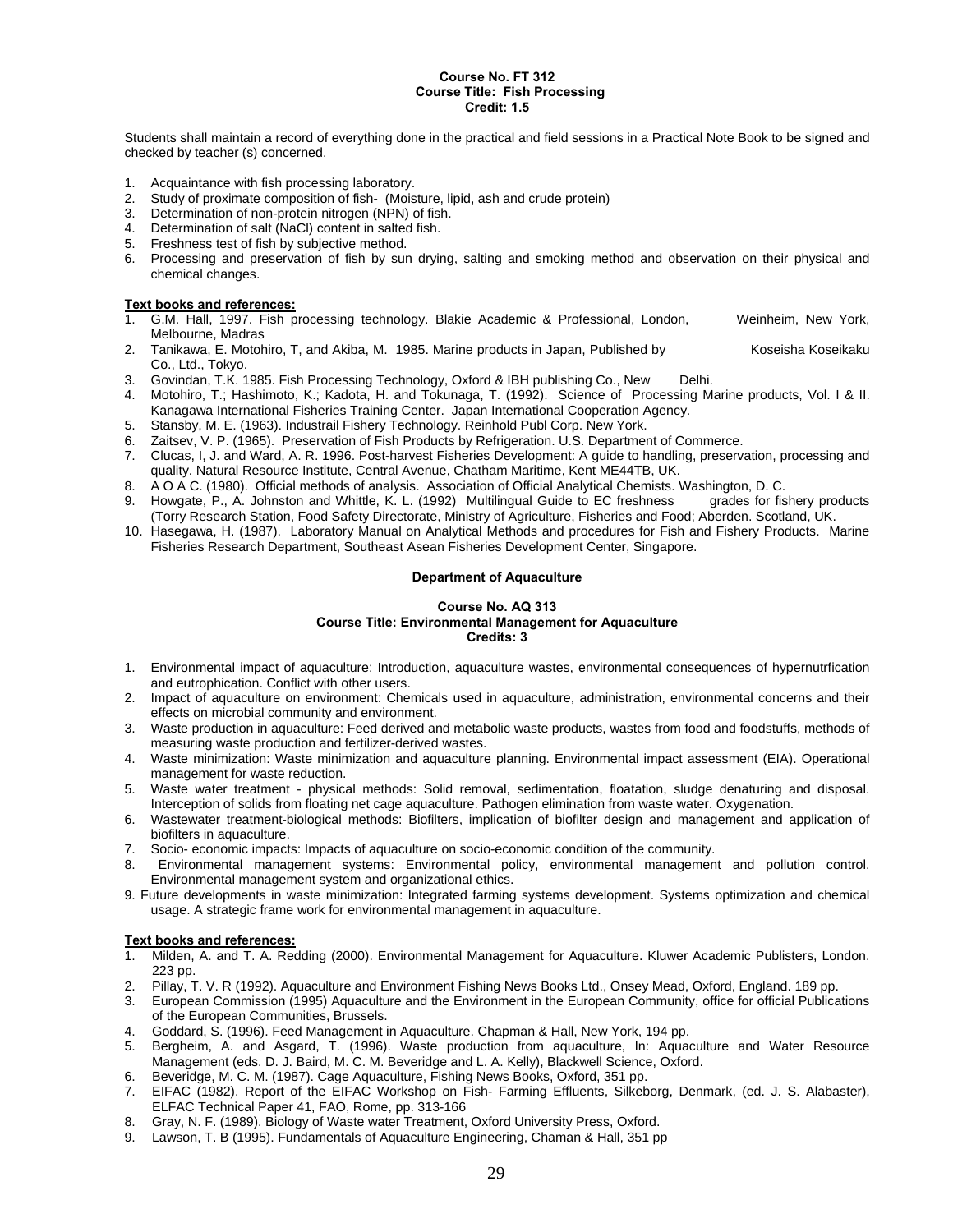- 10. Kautsky, N. and Folke, C. (1991). Integrating open system aquaculture. Ecological Engineering for waste water Treatment, Proceeding of a conference at stensund Folk college, Sweden, Maroh 24-28, 1991. Bokskogen, Sweden (Pub).
- 11. Westerman, P. W. Losords, T. M. and Wildhaber, M. W. (1996). Evalution of various biofilters in an intensive recireulating fish production facility. Transactions of the American Society of Agricultural Engineers 39 (2) 723-727.
- 12. ESCAP (1985). Environmental impact assessment- Guidelines for planners and decision makers. ESCAP. Environment and Development Series. UN-ESCAP, Bangkok, 198 pp.

## **Department of Fisheries Technology**

# **Course No. FT 313 Course Title: Microbiology of Fishery Products Credit: 3**

- 1. Microbiology of finfish and finfish processing: Harvesting and onboard handling, fishing vessel sanitation, processing and preservatives.
- 2. Microbiology of molluscan shellfish: Microflora of molluscan shellfish at harvest, during processing. Indicators of spoilage and public health concern.
- 3. Microbiology of crustacean processing (crabs, shrimps, prawns and crayfish): Naturally occurring microflora , microbiological changes through distribution system, microoganism associated with spoilage and public health concern. Effect of processing, handling and retail procedures.
- 4. Microbiology of cured and fermented fish: Dried fish, salted fish, marinades, smoked fish, fish sausages and fermented fish.
- 5. Microbiology of mince, surimi and value added products.
- 6. Indicator microoganisms and pathogens in fish and fishery products.

# **Text books and references:**

- 1. Ward, D. R. and Hackney, C. R. 1991. Microbiology of Marine Food Products. An AVI Book, Van Nostrand Reinhold, New York.
- 2. Chichester, C. O. and Graham, H. D. 1973. Microbial safety of fishery products. Academic Press, New York and London.
- 3. Frazier, W. C. and Westhoff, D. C. 1990. Food Microbiology. 3<sup>rd</sup> edition. McGrow Hill Book Co., New York. London.
- 4. Nickerson, J. T. and Sinskey, A. J. 1993. Microbiology of Food and food processing. Alsevier, New York, Oxford, Amsterdam.

# **Level - III, Semester - II**

# **Department of Fisheries Biology and Genetics**

# **Course No. FBG 321 Course Title: Reproductive Physiology of Fishes Credit: 3**

- 1. Introduction: Course goals, objectives and outcomes.
- 2. Functional morphology of fish gonads: Primordial germ cells and sex differentiation. Morphology and composition of eggs. Egg membrane and micropyle. Morphology of sperm;. Gonadal development.
- 3. Gametogenesis: Oogenesis and folliculogenesis; primary oocyte growth; cortical granule formation; vitellogenesis; pigment formation. Spermatogenesis and biology of sperm: sperm production, biochemistry of sperm, sperm motility and metabolism, sperm survival and maturation. Endocrine control of gametogenesis: inducing hormones and maturation promoting factors.
- 4. Viviparity in fishes: Viviparity and gestation- evolutionary considerations, viviparity among the chondrichthyes, internal fertlization, ovoviviparity, viviparity among the teleosts and maternal-embryonic relationship.
- 5. Factors regulating reproductive activity: Environmental factors and social factors. Environmental influences- photoperiod, temperature and feeding on gonadal activity and timing of reproductive cycle. Endocrine control of fish reproduction: the brain and neurohormones in fish reproduction;, gonadotropin releasing hormones. Input of physiological factors: steroid feed back; regulation of onset of puberty; regulation of gonadal recrudescence and regulation of ovulation and spermiation.
- 6. Reproductive behavior: Pheromones, sex recognition and behavior; territory and space recognition; courtship, nestbuilding and parental cares.
- 7. Water pollution and fish reproduction: Action of pollutants on reproductive processes- hormonal control, egg production, oocyte and embryo energy metabolism. Changes in pollutant sensitivity and hatching time.

- 1. Hoar, W.S. and Randall, D.J., 1984. Fish Physiology Vols. IXA and IXB. Academic Press.
- 2. Potts, G.W. and Wootton, R.J. (eds), 1984. Fish Reproduction: Strategies and Tactics. Academic Press, London.
- 3. Hoar, W.S., Randall, D.J., and Donaldson, E.M. (eds.), 1983. Fish Physiology Vol. IXA and IXB. Academic Press.
- 4. Hoar, W.S. and Randall, D.J., 1969. Fish Physiology Vol. III. Academic Press.
- 5. Heath, A.G., 1987. Water Pollution and Fish Physiology. CRC Press.
- 6. Muir, J.F. and Roberts, R.J., 1993. Recent Advances in Aquaculture IV. Blackwell Science Publication.
- 7. Hoar, W.S. and Randall, D.J., 1988. Fish Physiology Vol. XI (B).
- 8. Matty, A.J., 1985. Fish Endocrinology. Croom Helm, London, Sydney. TIMBER PRESS Portland, Oregon.
- 9. Zohar, Y. and Breton, B. (eds.), 1988. Reproduction in Fish: Basic and Applied Aspects in Endocrinology and Genetics. INRA Press, Paris.
- 10. Billard, R. and Gall, G.A.E., 1995. The Carp: Aquaculture Vol. 129. Elsevier.
- 11. Rankin, J.C., Pitcher, T.J., and Duggan, R. (eds.), 1983. Control and Processes in Fish Physiology. Croom Helm, London.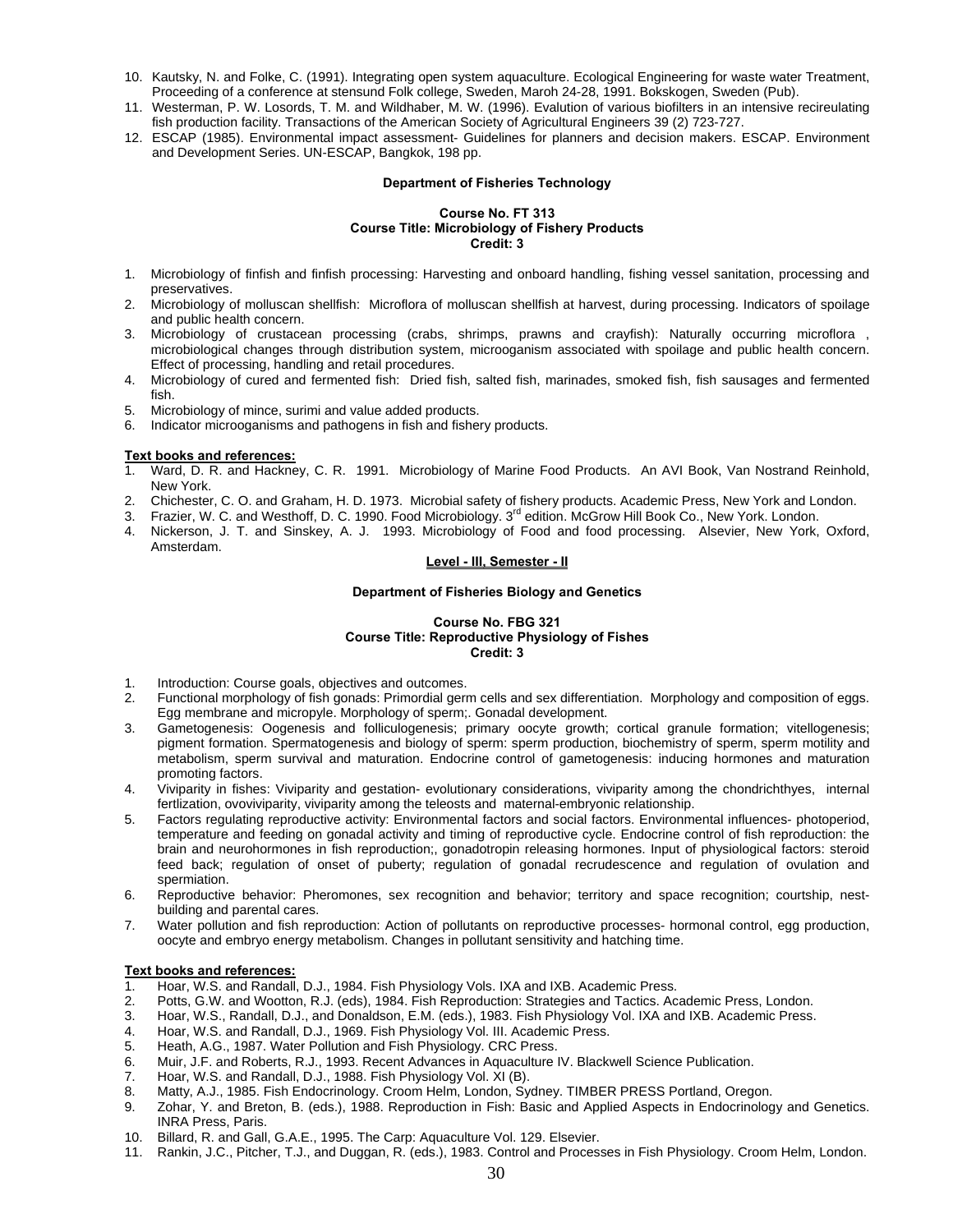- 12. Billard, R. and Marcel, J. (eds.), 1986. Aquaculture of Cyprinids. INRA, Press, Paris.
- 13. Gaillard, P.J. and Boer, H.H. (eds.), 1978. Comparative Endocrinology. Elsevier/ North Holland Biomedical Press.
- 14. Thorpe, J.E.(ed), 1978. Rhythmic Activity of Fishes. Academic Press, New York.
- 15. Harvey, B.J. and Hoar, W.S., 1979. The Theory and Practice of Induced Breeding in Fish. International Development Research Center. IDRC-TS21e, Canada.
- 16. Shilo, R. and Sarig, S. (eds.), 1989. Fish Culture in Warm Water Systems: Problems and Trends. CRC Press.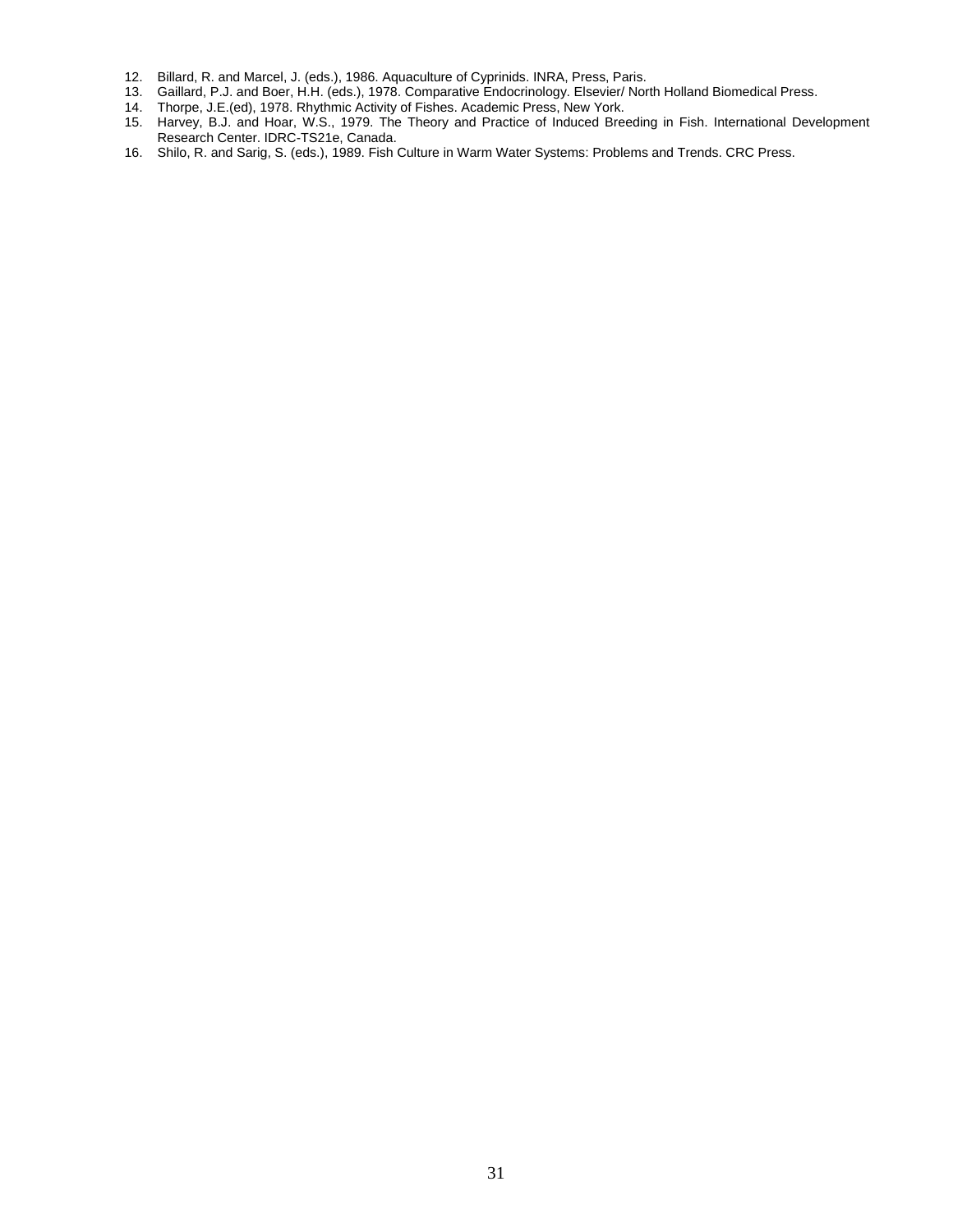#### **Department of Aquaculture**

#### **Course No. AQ 321 Course Title: Fish Nutrition Credit: 3**

- 1. Introduction: Role of nutrition in aquaculture practices. Terminology used in fish nutrition.
- 2. Protein and amino acids: Classification and functions, quantitative dietary protein requirements for fish and crustaceans, protein as an energy source and amino acid requirement. Factors affecting protein and amino acid requirement. Amino acid availability, evaluation of protein quality.
- 3. Lipid and fatty acids: Dietary lipid requirement of fish and shellfish, lipid as energy and essential fatty acid source, essential fatty acid requirement of fish and shellfish and sources of fatty acids.
- 4. Carbohydrates: Carbohydrates as energy source. Utilization of dietary carbohydrates and fibre.
- 5. Minerals: Classification and general functions, macro and microelements, functions and sources, and mineral requirement for fish.
- 6. Vitamins: Water-soluble and fat-soluble vitamins, biological functions and dietary sources.
- 7. Energy metabolism in cultivated fish and crustaceans: Partitioning of biological energy, specific dynamic action, energy metabolism and energy requirement of fish and crustacean. Factors affecting energy requirements, Dietary energy sources. Nutrient budget in pond ecosystem.
- 8. Digestion and absorption of nutrients: Digestive fluids and enzymes, protein, fat, carbohydrate and microbial digestion. Rate of digestion, factors affecting rate of digestion, absorption and assimilation and excretion.
- 9. Digestibility and digestibility coefficients: Apparent and true digestibility, direct and indirect methods of digestibility determination advantages and disadvantages. Factors affecting digestibility.
- 10. Nutritional disorders in fish due to nutrients.
- 11. Larval and broodstock nutrition: Energy partitioning for reproduction, effect of dietary quality on reproductive output, nutritional requirements of broodstock and larvae.

# **Course No. AQ 322 Course Title: Fish Nutrition Credit: 1.5**

Students shall maintain a record of everything done in the practical and field sessions in a practical note book to be signed and checked by teacher (s) concerned. Viva voce test will form an essential part of the practical examination.

- 1. Introduction to laboratory equipment and safety procedures
- 2. Proximate composition analysis, feed ingredients, compounded feed and naturally produced food and carcass samples: a) moisture/ dry matter, b) protein, c) lipid, d) ash, and e) crude fibre.
- 3. Estimation of gross energy value by Bomb Calorimeter
- 4. Techniques for faecal collection.
- 5. Determination of chromic oxide content in feed and fecal sample.
- 6. Digestibility studies of dry matter, protein and lipid content in feed.
- 7. Analysis of growth responses, food conversion and protein utilization.
- 8. Aquarium setting for nutritional studies.
- 9. Study of growth performances under different feeding practices in field conditions.

#### **Text books and references:**

1. De Silva, S.S. and Anderson, T.A., 1995. Fish Nutrition in Aquaculture. Chapman & Hall, London, 319 pp.

- 2. Halver, J.E. 1988. Fish Nutrition. Academic Press, New York,798pp.
- 3. Hepher, B., 1990. Nutrition of Pond Fishes. Cambridge University Press, Cambridge, 388 pp.
- 4. AOAC, 1990. Official Methods of Analysis-15<sup>th</sup> Edition, Association of Official Analytical Chemists, Washington DC.
- 5. Goddard, S., 1996. Feed Management in Intensive Aquaculture, Chapman & Hall, Dept. BC, 115 Fifth Avenue, New York, NY 10003, 194 pp.
- 6. Guillaume, J., Kaushik, S., Bergot, P. and Metailler, R., 2001. Nutrition and Feeding of Fish and Crustaceans. Praxis Publishing, Chichester, UK, 408 pp.
- 7. Lovell, T., 1998. Nutrition and Feeding of Fish. Kluwer Academic Publishers, 3300 AH Dordrecht, The Nethelands, 267 pp.
- 8. New, M.B., 1987. Feed and Feeding of Fish and Shrimp. ADCP/REP/87/26, UNDP/FAO, Rome, 275 pp.
- 9. Steffens, W., 1989. Principles of Fish Nutrition. Ellis Horwood Ltd., West Sussex, 384 pp.
- 10. Tacon, A.G.J., 1990. Standard Methods for the Nutrition and Feeding of Farmed Fish and Shrimp. Argent Laboratories Press, Washington, 454 pp.
- 11. Tacon, A.G.J. and Basurco, B., 1997. Feeding Tomorrow's Fish. CIHEAM/FAO/IEO, Zaragoza (Espana), 307 pp.
- 12. Webster, C.D. and Lim, C.E., 2002. Nutrient Requirements and Feeding of Finfish for Aquaculture. CABI Publishing, CAB International, Wallingford, Oxon OX10 8DE, UK, 448 pp.

#### **Department of Aquaculture**

#### **Course No. AQ 323 Course Title: Fish Farm Design and Construction Credit: 3**

- 1. Introduction: Importance and scope. Basic engineering principles for aquafarming; its present status and prospects.
- 2. Site selection: General considerations, soil and water quality. Survey techniques.
- 3. Aquaculture systems: Land based, water based and specialized systems.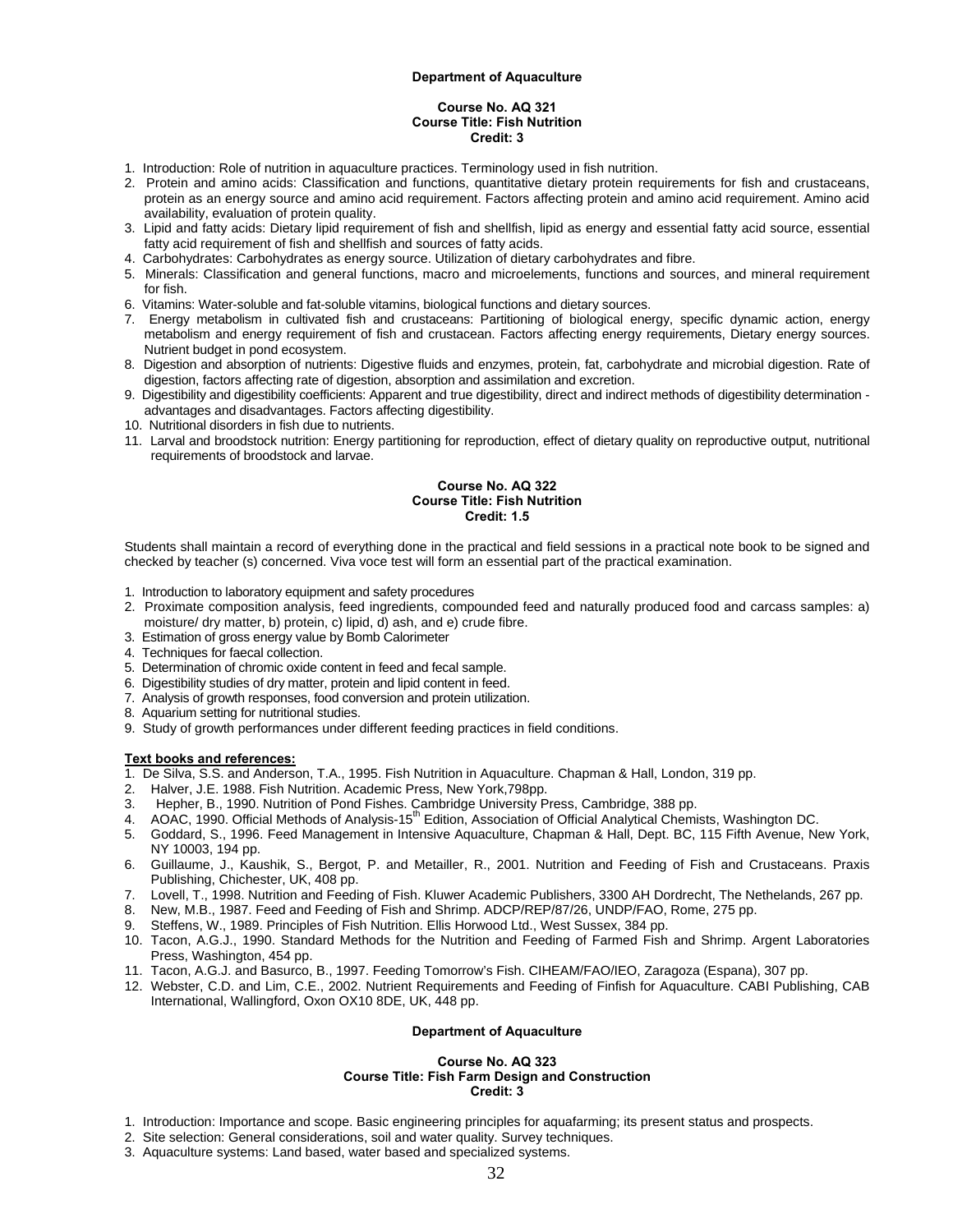- 4. Design process: Project planning; farm layout including hatcheries, nurseries and grow out units for carp, catfish and shellfish. Cages, raceways, tanks, recirculatory system, on-bottom and off-bottom culture systems.
- 5. Construction process: Contract, tender and bid; bill of quantity, project costing, project site management, project monitoring and project ancillaries.
- 6. Basic hydraulic systems: Basic relationships in hydraulic systems; pumps and its installation procedures. Water flow through channel, pipe, sluice gate, monk, tidal gate and pen stock gate.
- 7. Feeding system: Feed storage, different type of feeders and feed delivery systems.
- 8. Aeration systems: Oxygen budget; types of blowers, aerators, compressors and oxygenation systems.
- 9. Farm hygiene: Sterilization and disinfection of farm units by heat, clorination, oozonation, UV-irradiation and other methods.
- 10. Wastewater treatment and disposal: Types of wastes in aquafarms, waste management, wastewater treatment by physical, chemical and biological methods.

# **Course No. AQ 324 Course Title: Fish Farm Design and Construction Credit: 1.5**

Students shall maintain a record of everything done in the practical and field sessions in a practical note book to be signed and checked by teacher (s) concerned. Viva voce test will form an essential part of the practical examination.

- 1. Acquaintance with laboratory equipment.
- 2. Determination of soil texture.
- 3. Plane table and contour survey.
- 4. Site selection for commercial farms by individual student in his/her respective locality.
- 5. Design and cost estimation of a pond construction.
- 6. Design and cost estimation for the construction of pond complex.
- 7. Design and cost estimation for the construction of cage, recirculatory system, raceway, finfish and shellfish farm.
- 8. Design and construction of inlet, outlet and overflow structures.
- 9. Case study: Field visit to different government and private fish farms to study their design and construction.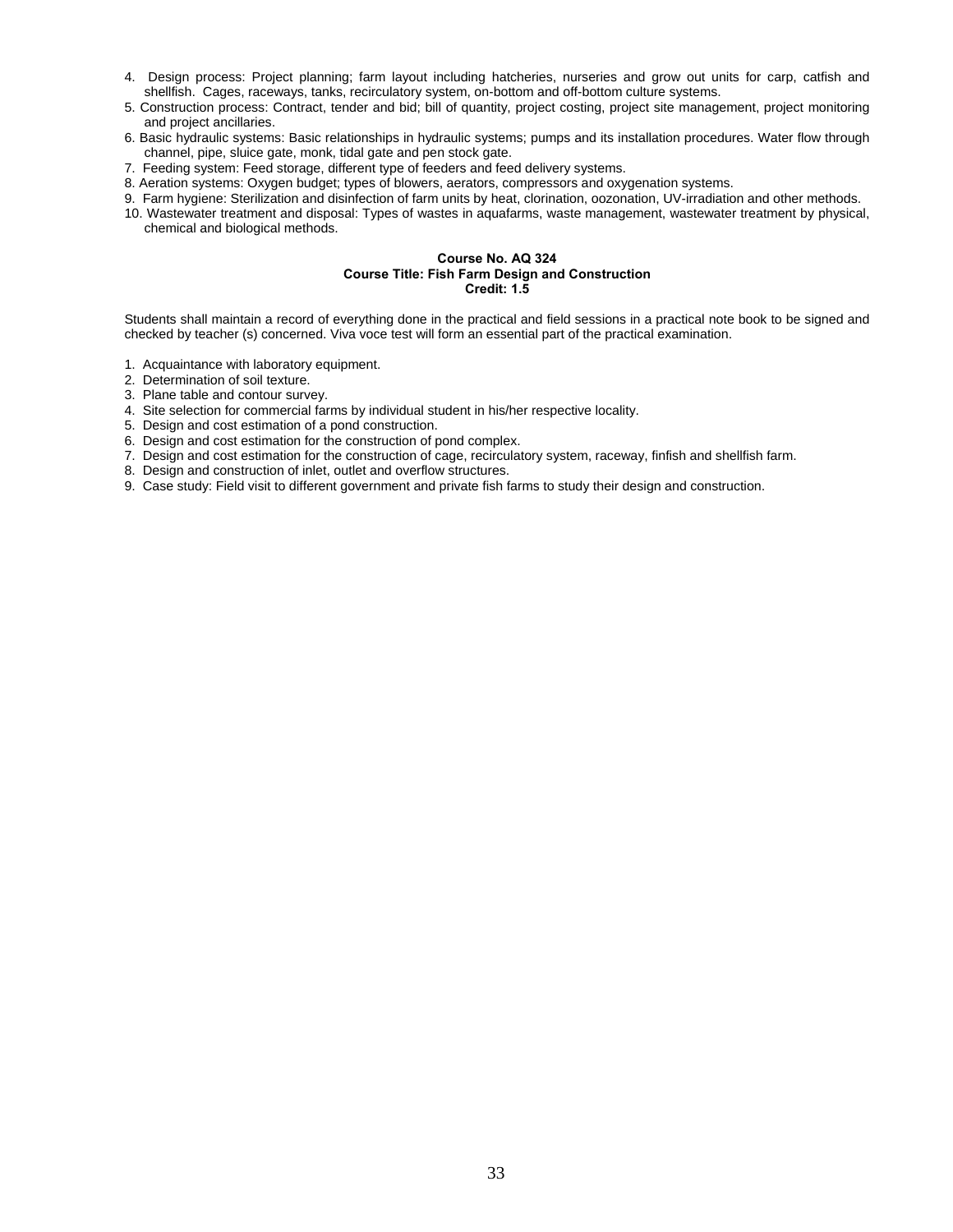- 1. Bose, A. N., S. N. Ghosh, C. T. Yang and A. Mitra. 1991. Coastal Aquaculture Engineering. Cambridge University Press, Cambridge, U. K. 365 pp.
- 2. Lawson, T. B. 1995. Fundamentals of Aquacultural Engineering. Chapman and Hall, New York. 355 pp.
- 3. Pilay, T. V. R. 1993. Aquaculture: Principles and Practices. Cambridge University Press, Cambridge, U. K. 575 pp.
- 4. Coche, A. G. and J. F. Muir. 1992. Training Series, Pond Construction. FAO, Rome, Italy.
- 5. Coche, A. G., J. F. Muir and T. Laughlin. 1995. Training Series. FAO, UNO, Rome, Italy.
- 6. Coche, A. G. and T. Laughiin. 1998. Training series, Topographic Tools. FAO, Rome, Italy.
- 7. Williuam Seamen, Jr. L. M. Sprague. 1991. Artificial Habitats for Marine and Freshwater Fisheries. Academic Press, Inc., U. K. London.
- 8. Gray, C. W. 1990. A guide to shrimp and prawn hatchery techniques in Bangladesh. BAFRU, IOA, University of Stirling, Scotland, U. K.
- 9. Huet, M. 1979. Textbook of Fish Culture: Breeding and Cultivation of Fish. Fishing News Books Ltd. U. K.
- 10. Islam, M. A. 2001. Aquaculture. Bangla Academy. Dhaka. 352 pp.
- 11. Islam, M. A. Carp Jatiyo Macher Hatchery Mannual, Roushon Ara Choudhury, Mymensingh. 56 pp.
- 12. Muir, J. F. and R. J. Robert. 1982. Recent Advances in Aquaculture, Vol.3, Croon Helm, London, U. K.
- 13. Nelson, K. D. 1985. Design and Construction of Earth Dams. Inkata Press, Melbourne, Australia.
- 14. Walker, M. 1988. Aquaculture Engineering: Technologies for the Future. Ichem Symposium Series No. 111. EFCE Publication Series No. 66. The University of Chemical Engineers, Rugby, U. K. 418 pp.
- 12. Woynarovitch, E. 1975. Fish Ponds and their Construction: Elementary Guide to Fish Culture in Nepal, FAO, Rome, Italy.

# **Department of Aquaculture**

#### **Course No. AQ 325 Course Title: Shellfish Diseases Credit: 3**

- 1. Introduction: Importance of shellfish diseases with special reference to shrimp. Disease producing factors and general indications of shellfish health.
- 2. Viral diseases of shrimp and prawn: Etiology, epizootiology, clinical signs, pathology, diagnosis, distribution, prevention and control measures.
- 3. Bacterial diseases of shrimp and prawn: Etiology, epizootiology, clinical signs, pathology, diagnosis, distribution, prevention and control measures.
- 4. Fungal diseases of shrimps and prawns: Clinical signs, pathology, epizootiology, diagnosis, distribution, prevention, and control measures.
- 5. Common protozoan and metazoan parasitic diseases in shrimp and prawn: Causative agents, clinical signs, pathology and control measures.
- 6. Environmental diseases of shrimp and prawn and their management.
- 7. Dietary diseases of shrimp and prawn: Effects on shrimp and prawn health. Care and management.
- 8. Diagnostic procedures for shrimp diseases: Clinical and laboratory diagnoses.
- 9. Diseases of non-shrimp crustaceans: Diseases of lobsters, crabs and crayfishes causative agents, clinical signs and control measures.
- 10. Diseases of molluscs: Causative agents, clinical signs and control measures for common diseases in oyster, clam and abalone.

- **Text books and references:** Sindermann, C. J. 1990. Principal Diseases of Marine Fish and Shellfish-Diseases of Marine Shellfish. Vol 2.  $(2^{nd}$  ed.) Academic Press Inc.
- 2. Manas, K. and R. K. Das. 1997. Fish and Prawn Diseases in India-Diagnosis and Control. Inland Fisheries Society of India.
- 3. Charnatchakool, P., J. F. Turnbull, S. J. Funge-smith, I. H. MacRae and C. Limsuwan. 1998. Health Management in Shrimp Ponds. 3<sup>rd</sup> ed. AAHRI, Bangkok, Thailand.
- 4. Anthony, E. E. (editor). 1985. Fish and Shellfish Pathology. Academic Press, Inc.
- 5. Sindermann, C. J. and D. V. Lightner (Editor). 1988. Disease Diagnosis and Control in North American Marine Aquaculture. 2<sup>nd</sup> ed. Elsevier Scientific Publishers.
- Sindermann, C. J. 1990. Principal Diseases of Marine Fish and Shellfish. Vol 1. (2<sup>nd</sup> ed.) Academic Press Inc.
- 7. McVey, J. 1991. CRC Handbook of Mariculture. Vol 1: (Crustacean Aquaculture). Fish Printing. CRC Press. Inc. Boca Raton Florida.
- 8. Lightnor, D. V. 1996. A Handbook of Shrimp Pathology and Diagnostic Procedures for Diseases of Cultured Penaeid Shrimp. World Aquaculture Society, Baton Rouge LA.
- 9. Diagnostic Manual for Aquatic Animal Diseases. 1997. Edited by the OIE Fish Diseases Commission.

#### **Department of Fisheries Management**

#### **Course No. FM 321 Course Title: Aquatic Soil Science Credit : 3**

- 1. Definition, physical properties of soil- texture, colour, consistency and temperature. Suitability of soil for pond construction and fish culture.
- 2. Chemical properties: pH, cation-anion exchange and adsorption. Soil fertility and productivity.
- 3. Soil-water interactions and their effects on productivity of waterbodies.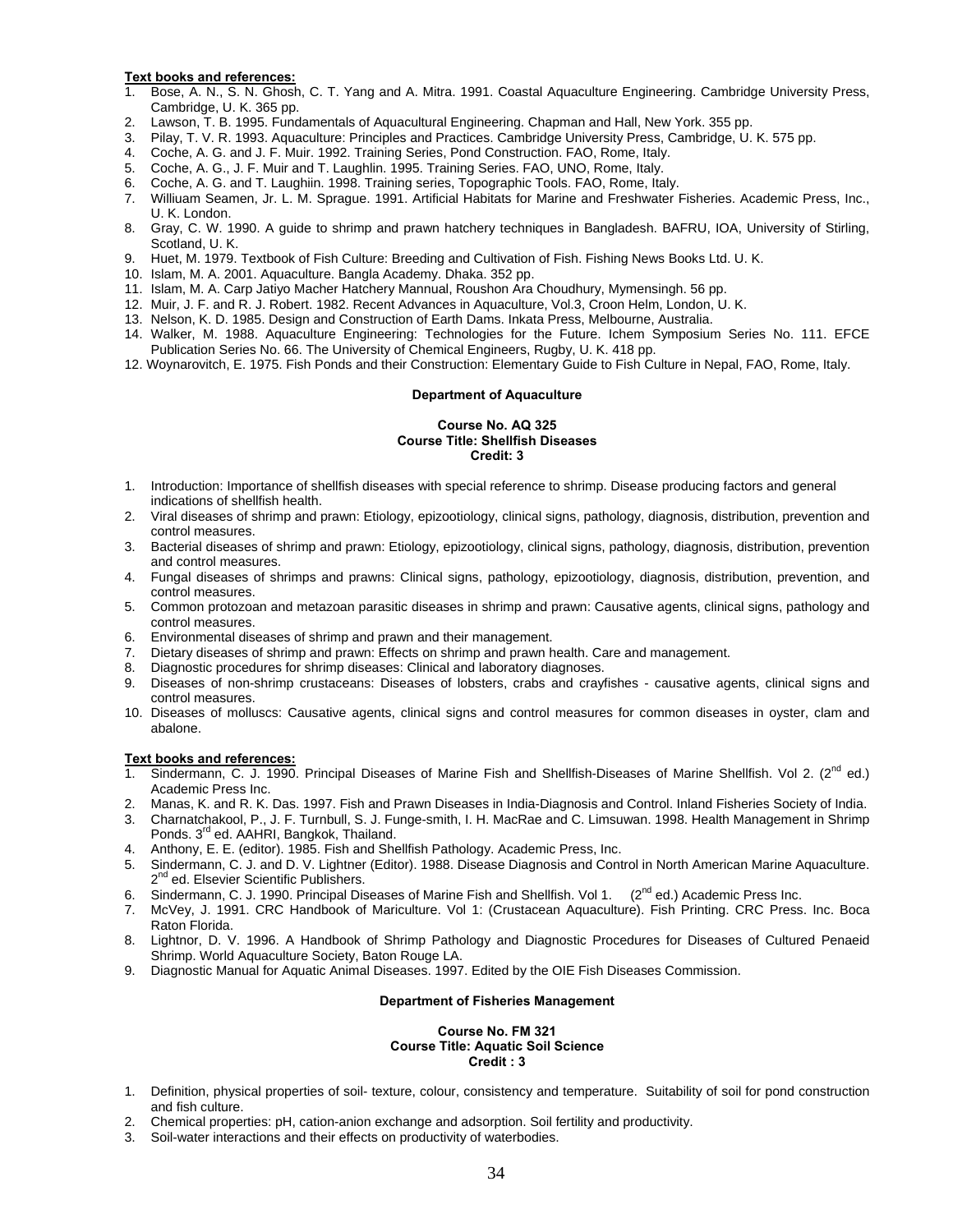- 4. Bioturbation: Benthic organisms responsible for bioturbation, effects of bioturbation on physico-chemical properties of overlying water.
- 5. Bottom-mud: Bottom-mud as a store-house of nutrients for aquatic productivity. Physico-chemical factors affecting release and retention of nutrients from/to mud. Management of bottom mud.
- 6. Saline soils and acid sulphate soils: Characteristics, reclamation and impacts in coastal aquaculture and mangrove fisheries.
- Sandy soils: Problems of very sandy soils in pond construction and fish culture and their solutions.
- 8. Red soil: Characteristics, problems to fish culture and mitigation measures.
- 9. Soil microorganism: Role in nutrient cycling.

- 1. Boyd, C.E., 1988: Water quality management for pond fish culture. Elsevier Science Publishers B.V., Amsterdam. 318pp.
- 2. Buckman, H.O. and Brady, N.C., 1988. The Nature and Properties of Soils. Ninth edition. S. Chand & Company (Pvt.) Ltd. co. Inc. 750pp.
- 3. Donahue, R.L., Miller, R.W. and Shickluna, F.C., 1990. Soils-an Introduction to Soils and Plants Growth. Fifth edition. Prentice-Hall of India private Ltd. New Delhi. 667pp.
- 4. Fitzpatrick, E.A., 1986. Soils-their formation, classification and distribution. English language Book Society. Longman, England. 353pp.
- 5. Golterman, H.L. (ed.), Interactions between sediments and freshwater: Proceedings of an international symposium held at Amsterdam. The Netherlands, September 6-10, 1976.
- 6. Tamhane, R.V., Motiramoni, D.P. and Bali, Y.P., 1970. Soils: Their Chemistry and Fertility in Tropical Asia. Third edition. Prentice-Hall Int. Inc. 475pp.
- 7. Thompson, L.M. and Troeh, F.R., 1978. Soils and soil fertility. Fourth edition. McGraw Hill Book Co., New York. 516 pp.

#### **Department of Agricultural Economics**

# **Course No. AE 327 Course Title: Fishery Economics Credit: 3**

Economic Concepts and Principles Applicable to Fishery Economics: Definition and basic concepts of economics, Consumer behaviour, Law of demand and supply, Factors of production, Production function, Law of returns, Costs and revenue, Market mechanism, Banking system and financing.

Economics of fish production: Fish Production and its economic importance, culture, capture and marine fisheries, Economic factors related to aquacultural production, Investment and economic returns, Fish population dynamics and sustainable yield. Present status and potentiality of inland and marine fish production. Problems and constraints related to fish production. Measures and steps for improvement of fishery sector.

#### **Taxt books and references:**

- 1. Shang, Y.C. 1981. *Aquaculture Economics*: *Basic Concepts and Methods of Analysis,* Westview Press, London.
- 2. Samuelson, P.A. and Nordhaus, W.D. 1989. *Economics,* 13th edn. McGraw Hill, New York.
- 3. Bell, F.W. 1978. *Food from the Sea: The Economics and Policies of Ocean Fisheries,* Westview Press, Boulder.
- 4. Hill, B. 1980. *An Introduction to Economics for Students of Agriculture,* Pergamon Press, London.
- 5. Lecomber, R. 1979. *The Economics of Natural Resources,* MacMillan, London.
- 6. Panayotou, T. 1987. *Small-Scale Fisheries in Asia: Socio-economic Analysis and Policy*, IDRC-229c, Canada.
- 7. Randal, A. 1987. *Resource Economics: An Economic Approach to Natural Resource and Environmental Policy*, Wiley, New York.
- 8. Dillon, J.L. and Hardaker, J.B. 1993. *Farm Management Research for Small Farmer Development*, 2nd end., Farm Systems Management Series, FAO, Rome.
- 9. Henderson, J.M. and Quandt, R.E. 1985. *Microeconomic Theory- A Mathematical Approach,* 3rd edn., McGraw Hill, London.
- 10. Gittinger, J.P. 1994. *Economic Analysis of Agricultural Projects*, 2nd edn., John Hopkins University Press, Baltimore.

#### **Department of Fisheries Biology and Genetics**

# **Course No. FBG 323 Course Title: Genetics and Reproduction of Ornamental Fish Credit: 3**

- 1. Introduction: Course goals, objectives and outcomes.
- 2. An overview of the ornamental fishes. Economic importance. Importance as model animals for basic, genetical and molecular biological research. Prospects of ornamental fish seed business in Bangladesh.
- 3. The genetics and pattern of inheritance of the special features of ornamental fish: Color pattern, fin structure, scale pattern, sexual dimorphism. Mendelian inheritance, simple gene effects, complex effect of alleles, interaction of genes. Sexual dimorphism and sex-linked phenotypes; mechanism of sex-determination. Selective breeding of ornamental fishes to produce desired phenotypic combinations. Genetic manipulation.
- 4. Modes of reproduction in representative aquarium and farmed ornamental fishes. Factors influencing reproduction of aquarium fishes.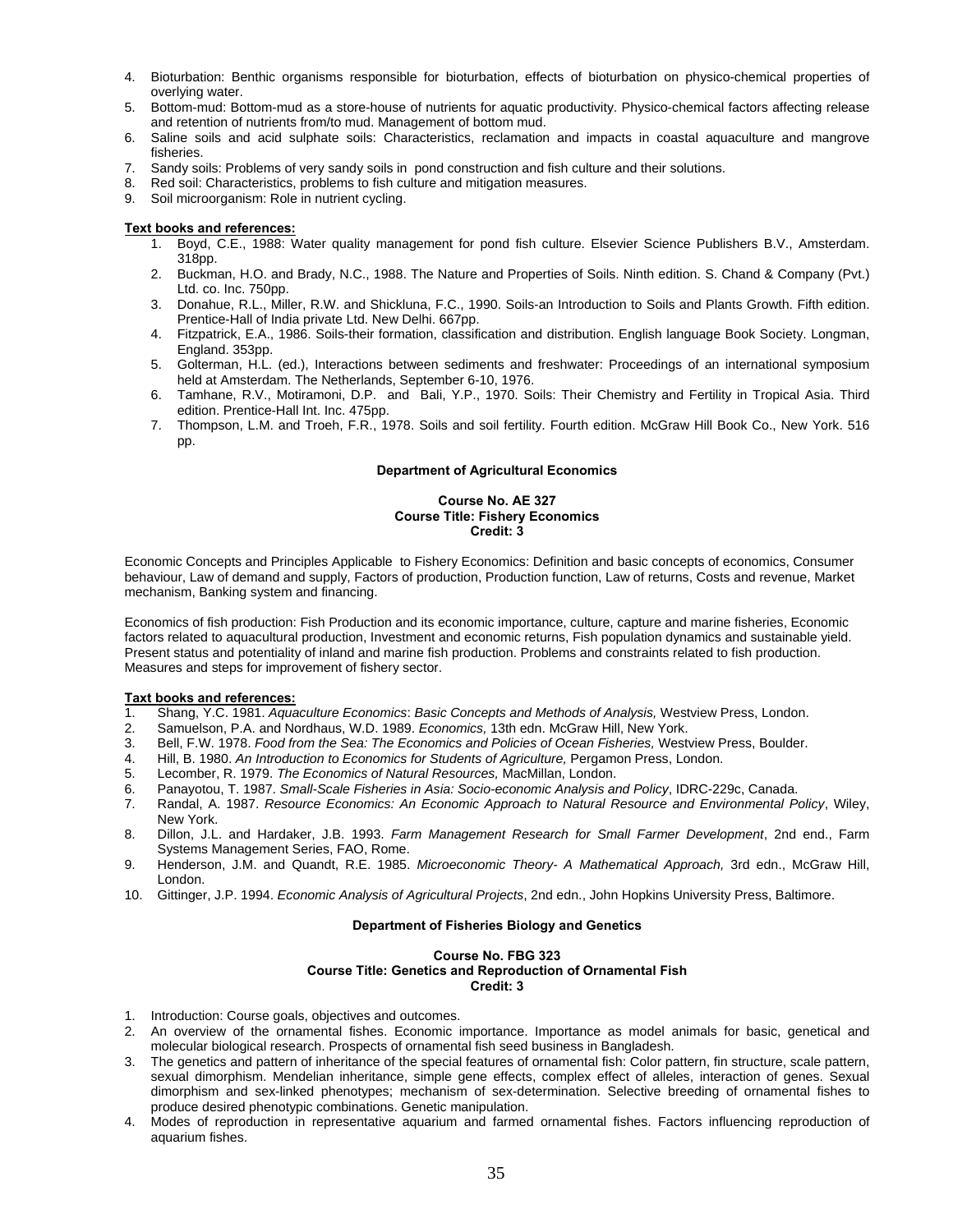- 5. The basic principles of setting up aquarium for fish keeping and breeding; Induced breeding technique of the ornamental fishes. Breeding by creating environment and hormonal induction. Breeding behavior of ornamental fishes in the aquarium.
- 6. Embryonic and larval development. Care for larvae and mass seed production techniques.

- 1. Kirpichnikov, V.S., 1981. Genetic Bases of Fish selection. Springer-Verlag, Berlin, Heidelberg. New York.
- 2. Herbert, R., Axelrod, D., and Windelov, H., 1993. Complete Introduction to Breeding Aquarium Fishes. TFH Publisher.
- 3. Gratzek, J.B., 1992. Aquariology: Fish Breeding and Genetics. Tetra Press.
- Herbert, R., Axelrod, D., and Sweeney, M.E., 1993. The Fascination of Breeding Aquarium Fishes.
- 5. Schroder, J.H., 1976. Genetics for Aquarists. TFH Publications Inc, Neptune 6. Andrews. C., 1986. A Fishkeeper's Guide to Fish Breeding. Tetra Press.
- 6. Andrews, C., 1986. A Fishkeeper's Guide to Fish Breeding. Tetra Press.
- 7. Jones, B., 1986. A Fishkeeper's Guide to Aquarium Plants. Tetra Press.
- 8. Leibel, W.S., 1993. A Fishkeeper's Guide to South American Cichlids. Tetra Press.
- 9. Loiselle, P.V., 1988. A Fishkeeper's Guide to African Cichlids. Tetra Press.
- 10. Schliewen, U., 1992. Aquarium Fish. Baron's Educational Series Inc.
- 11. Mills, D., 1993. You and Your Aquarium. Alfred A. Knopf, Inc., New York.
- 12. Hampton, C.H.and Hampton, C.D., 1979. Care and Maintenance: A Freshwater Aquarium. TFH Publications.
- 13. Petrovicky, I., 1989. Aquarium Fish of the World. Natural Sciences of the World Series.
- 14. Purdom, C.E., 1993. Genetics and Fish Breeding. Chapman and Hall.
- 15. Turner, B.J. (ed.), 1984. Evolutionary Genetics of Fishes. Plenum Press, New York.
- 16. Tamadachi, M., 1990. The Culture of the Koi. TFH Publications, New Jersey.
- 17. Yamamoto, T.O., 1975. Handbook of Genetics Vol. IV. Plenum Publ. Corp, New York.

# **Department of Fisheries Technology**

#### **Course No. FT 321 Course Title: Fishery Products and By-products Credit: 3.0**

- 1. Introduction to fishery products and by-products in Bangladesh**.** Scientific and technological development in fishery products.
- 2. Chilled and frozen products**:** Chilled and frozen fishery products, frozen storage, scientific and technological problems associated with chilled and frozen fishery products.
- 3. Dried and dehydrated fishery products**:** Types of various traditional sun dried and dehydrated
- products. Technological problems and quality control of dehydrated and dried products.
- 4. Salted products: Kinds of salted fish and fish roe. Technical problem in curing of fish and fish roe. Storage of salted products.
- 5. Smoked products: Categories of smoked fish and shellfish. Technical problems associated with smoked fish
- 6. Canned products: Kinds of canned products, shape and size of can, storage of canned fish, technical problem in canned fish.
- 7. Fermented fishery products: Types of fermented products and technical problems in fermented products.
- 8. Surimi and diversified value-added fishery products**:** Various minced and surimi based fish and shrimp products, fish ball, fish finger, kamaboko , chikwa, fish cakes, fish pickles, fish soup powder etc.
- 9. Fishery By-products: Fish meal, fish protein concentrate, fish oil and refining, shark fin rays, fish maws/Isinglass, pearl essence, fish glue, ambergris, fish marinades, fish silage, fish hydrolyzate etc.

# **Text books and references:**

- 1. Tanikawa, E. Motohiro, T, and Akiba, M. 1985. Marine products in Japan, Published by Koseisha Koseikaku Co., Ltd., TokyoK. Gopakumar 1997. Tropical fishery products, Science Publishers, Inc
- 2. Windsor, M. and Barlow, S. 1981. Introduction to Fishery by-products. Fishing News Books Ltd.;
- 3. Hall, G.M. 1997. Fish processing technology. Blakie Academic & Professional, London, Weinheim, New York, Melbourne, Madras.
- 4. Govindan, T.K. 1985. Fish Processing Technology, Oxford & IBH publishing Co., New Delhi

#### **Level - IV, Semester - I**

# **Department of Fisheries Biology and Genetics**

# **Course No. FBG 411 Course Title: Genetics and Fish Breeding Credit: 3**

- 1. Introduction: Course goals, objectives and outcomes.
- 2. Breeding, the applied aspects of genetics: Prospects of genetics and breeding in aquaculture and fisheries.
- 3. Genetics of populations: Genetic variability in a population, gene pool and gene frequency, Hardy-Weinberg equilibrium, factors influencing allele frequency. Heterozygosity and genetic distance.
- 4. Genetics of quantitative phenotypes: Quantitative phenotypic variation and its components. Characteristics of quantitative inheritance. Calculating the number of multiple alleles. Significance of quantitative genetics.
- 5. Selection as a breeding program: Heritability and selection response, different types of selection programs, individual selection, family selection and mass selection.
- 6. Hybridization: Dominant genetic variance and hybridization, uses of hybridization, heterosis and hybrid vigor, recurrent selection and impact of hybridization. Outbreeding depression.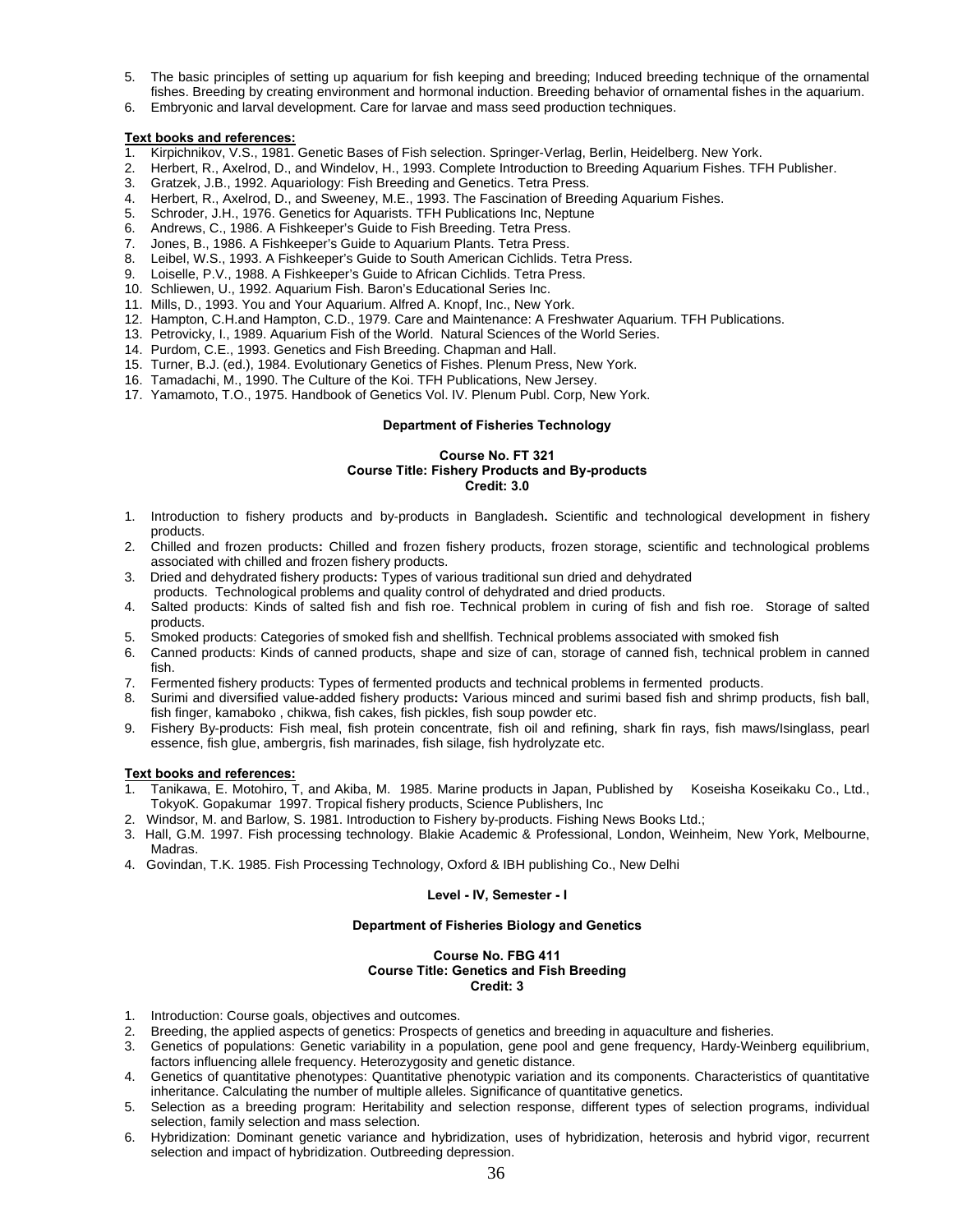- 7. Inbreeding: Genetic effects of inbreeding, practical applications of inbreeding, inbreeding coefficient, calculation of inbreeding coefficient, inbreeding depression, approaches for reducing inbreeding accumulation; assortative mating and inbreeding, genetic drift.
- 8. Gene-environment interaction variance: Environmental factors affecting productivity.
- 9. Genetics of brood stock management: Sources of brood fish. Genetic changes in hatchery populations. Unintentional selection and small population size.
- 10. Seed storage and genetic conservation: Cryopreservation of gametes, live and cryogenic gene banking.
- 11. Chromosome manipulation: polyploidy, gynogenesis, androgenesis, sex-reversal and production of monosex population.
- 12. Recent developments in genetics: Gene transfer: applications and biosafety of GMOs.

# **Course No. FBG 412 Course Title: Genetics and Fish Breeding Credit: 1.5**

Students shall maintain a record of everything done in the practical and field sessions in a Practical Note Book to be signed and checked by teacher(s) concerned.

Viva voce test will form an essential part of the Practical Examinations.

- 1. Study of quantitative phenotypes: Collection of fish from a natural population; Measurement of their length and weight. Creating frequency distribution to study the normality of the distribution.
- 2. Comparison of difference in the distribution between a large and a small population. Calculation of heritability from a given data. Calculation of expected response from selection differential and heritability.
- 3. Population genetics: Familiarization with the techniques of starch gel electrophoresis. Calculation of gene and genotype frequencies from allozyme data/blood group data.
- 4. Study of sex-reversal and sex identification: Setting up experiment for hormonal sex-reversal using androgen and/or estrogen treated feed. Feeding the fry everyday and observation. Identifying the sexes of juvenile fish by acetocarmine squash method to evaluate the results of sex-reversal experiments.
- 5. Study of chromosome manipulation: Familiarization with the chromosome manipulation techniques to produce polyploid and gynogenetic fish.
- 6. Familiarization with cryobiology: Cryopreservation techiques.
- 7. Field visit: Visiting different government and privately-owned fish hatcheries to know the brood stock management practices by the hatchery operators and to learn the problems currently faced by the hatchery operators/fish farmers.

- 1. Tave, D., 1996. Genetics for Fish Hatchery Managers ( $3<sup>rd</sup>$  edition) Van Nostrand Reinhold, New York.
- 2. Ryman, N. and Utter, F. (eds.). 1987. Population Genetics and Fishery Management. University of Washington Press Seattle and London.
- 3. Falconer, D.S. 1996. Introduction to Quantitative Genetics  $(4<sup>th</sup>$  edition), Longman.
- 4. Tave, D., 1999. Inbreeding and Broodstock Management. FAO Technical Paper No. 392.
- 5. Reddy, P.V.G.K., 1999. Genetic Resources of the Indian Major Carps. FAO Fisheries Technical Paper No. 387.
- 6. Tave, D., 1995. Selective Breeding Programs for Medium-sized Fish Farms. FAO Fisheries Technical Paper No. 352.
- 7. Mostafa, S. (ed.). 1999. Genetics in Sustainable Fisheries Management. Fishing News Books.
- 8. Hillis, D.M., Moritz, C., and Mable, B.K., 1996. Molecular Sytematics. Sinauer Associates.
- 9. Kirpichnikov, V.S., 1981. Genetic Bases of Fish Selection. Springer-Verlag, Berlin, Heidelberg, New York.
- 10. Hussain, M.G. and Mazid, M.A., 2001. Genetic Improvement and Conservation of Carp Species in Bangladesh. Bangladesh Fisheries research Institute and International Centre for Living Aquatic Resources Management (World Fish Centre).
- 11. Purdom, C.E., 1992. Genetics and Fish Breeding. Chapman and Hall.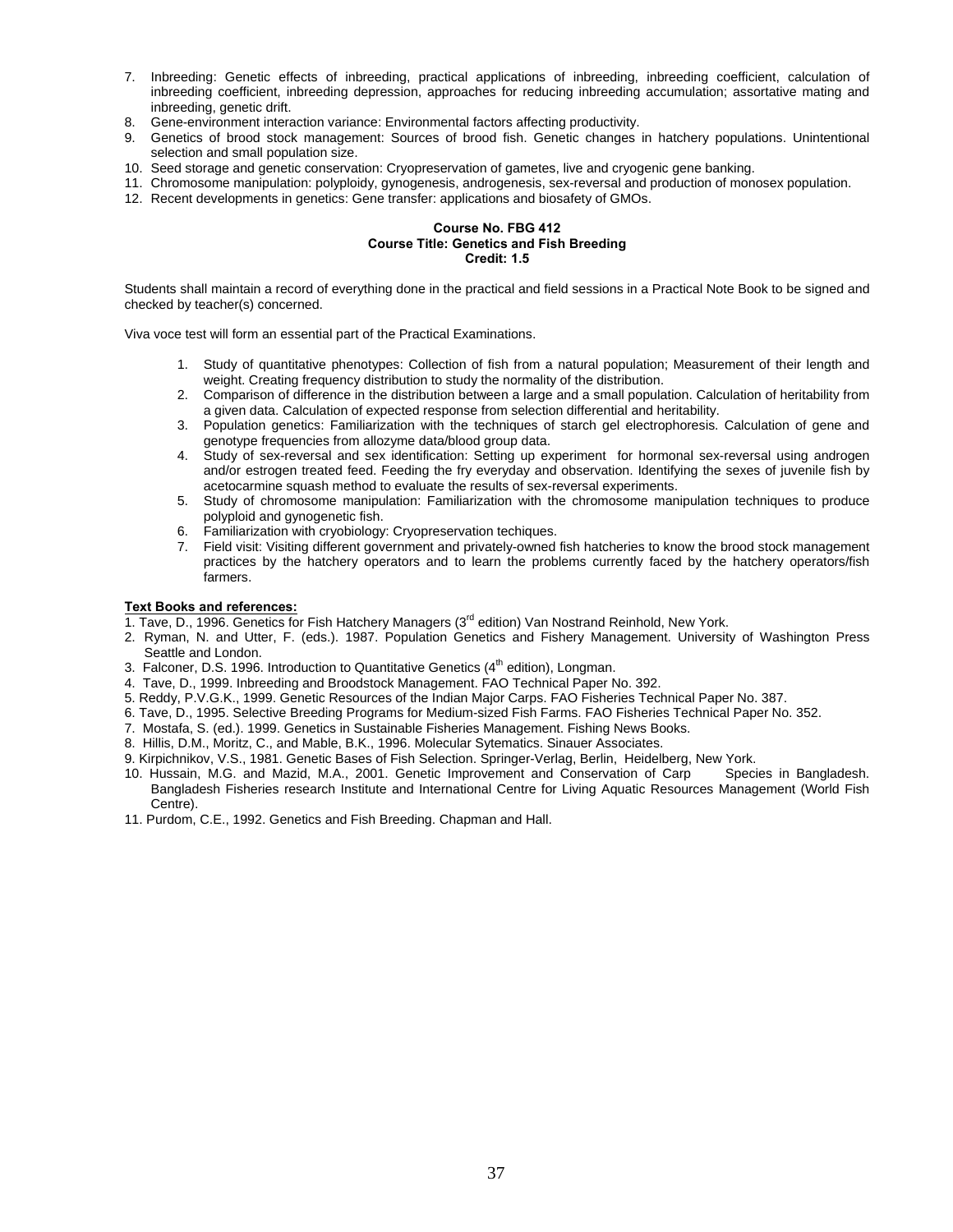#### **Department of Aquaculture**

#### **Course No. AQ 411 Course Title: Prevention and Control of Fish Diseases Credit: 3**

- 1. Introduction: Concept of fish disease and health. Causes of diseases outbreak in fish. General idea about prevention and control of diseases in fish.
- 2. Disease diagnosis: Clinical and laboratory diagnosis. Health management and its significance.
- 3. Mechanisms of disease protection: Responses of fish to pathogenic invasion. Pathogens' interactions on the host body and effect of pathogens on host.
- 4. Non-specific and specific responses: Organs involved in fish immune system and their role in the maintenance of nonspecific and specific immunity.
- 5. Immunodiagnostic methods and vaccination
- 6. Therapy of fish diseases: Types of therapeutic measures. Principles of chemotherapy. Selection of drugs and their mode of actions. Methods of application of drugs. Use of common drugs in aquaculture.
- 7. Prevention and control of viral, bacterial and fungal diseases of fish.
- 8. Prevention and control of parasitic diseases.
- 9. Prevention and control of fish diseases caused by environmental, dietary and hereditary factors.

#### **Course No. AQ 412 Course Title: Prevention and Control of Fish Diseases Credit: 1.5**

Students shall maintain a record of everything done in the practical and field sessions in a practical notebook to be signed and checked by the relevant teacher (s). Viva-voce test is an essential part of the practical examination.

- 1. Study of prevention and control of diseases:
	- a. Diagnosis of fish diseases,
		- b. Chemotherapy in laboratory and farm condition, and
		- c. Health management by husbandry method.
- 2. Study of imunodiagnostic techniques: ELAT, ELISA, IFAT, PCR, Western blot and immunohistochemistry
- 3. Immunization: Methods and vaccination trials<br>4. Pretreatment trial for reducing diseases in cult
- 4. Pretreatment trial for reducing diseases in culture ponds
- 5. Case study for particular disease problem on any fish farm or culture facilities

## **Text books and references:**

- 1. Woo, P.T.K. and D.W. Bruno, 1999. Fish Diseases and Disorders Vol. 3. CABI Publishing.
- 2. Treves-Brown, K. 1989. Applied Fish Pharmacology. Aquaculture Series. Chapman & Hall.
- 3. Brown, L. 1994. Aquaculture for Veterinarians: Fish Husbandry and Medicine Pergamon Press Oxford.
- 4. Tonguthai, K., Chainabut, S., Somsiri, T., Chanratchkakool and Kanchanakhan, S. 1999. Diagnostic Procedure for Finfish Diseases. Aquatic Animal Health Research Institute, Department of Fisheries, Bangkok, Thailand.
- 5. Stolen, J. S., Fletcher, T. C., Anderson, D. P., Robertson, B. S. and Uan Muiswinkel, W. B. (editors). 1993. Techniques in Fish Immunology, FITC-1
- 6. Frerichs, N.G and Millar, S.D. 1993. Manual for the Isolation and Identification of Fish Bacterial Pathogens, Pisces Press, Stirling.
- 7. Plumb. J. A. 1994. Health Maintenance of Cultured Fishes: Principal Microbial Diseases. Argent: B- HEAL-MCF.
- 8. Egusa, S. 1992. Infectious Diseases of fish. Oxonian Press Ltd. New Delhi, Argent: B- INFE- DF.
- Thrusfield, M. 1995. Veterinary Epidemiology. 2<sup>nd</sup> ed. The University Press, Cambridge
- 10. Charnatchkool. P., J. F Turnbul and C. Limsuween 1996. Health Management in Shrimp Ponds AAHRI, Kasetsurt University Campus, Bangkok. 3rd ed.
- 11. Roberts, R. J. 1989. Fish Pathology. Baillere Tindall, London, 2<sup>nd</sup> ed.
- 12. Austin, B. and D. A. Austin. 1999. Bacterial Fish Pathogens: Diseases in Farmed and Wild Fish. 3<sup>rd</sup> ed. Ellis Horwood, England.
- 13. Gudding, R., A. Lillenaug, P. J. Midtlyng and F. Brown 1997. Fish Vaccinology. Development of Biological Standardization, Karger.
- 14. Thoesen. J. C (Editor). 1994. Bluebook: Suggested Procedures for the Detection and Identification of Certain Finfish and Shellfish Pathogens, AFS, Fish Health Section. 4<sup>th</sup> ed. Argent. B- BLUE-SPD.
- 15. Bonded-Reantaso, M.G., McGladdery, S.E., East, I., and Subsinghe, R.E. (eds) (2001). Asia Diagnostic Guide to Aquatic Animal Diseases. FAO Fisheries Technical Paper No 402, Supplement 2. Rome, FAO, 240 pp.
- 16. Thoesen, J. C (Editor). 1994. Bluebook: Suggested Procedures for the Detection and Identification of Certain Finfish and Shellfish Pathogens, AFS, Fish Health Section. 4<sup>th</sup> ed. Argent. B- BLUE-SPD.
- 17. Treves-Brown, K. 1989. Applied Fish Pharmacology. Aquaculture Series. Chapman & Hall.
- 18. Plumb. J. A. 1994. Health Maintenance of Cultured Fishes: Principal Microbial Diseases. Argent: B- HEAL-MCF.
- 19. Austin, B. and D. A. Austin. 1999. Bacterial Fish Pathogens: Diseases in Farmed and Wild Fish. 3<sup>rd</sup> ed. Ellis Horwood, England.

#### **Department of Fisheries Management**

**Course No. FM 411 Course Title: Fisheries Management Credit: 3**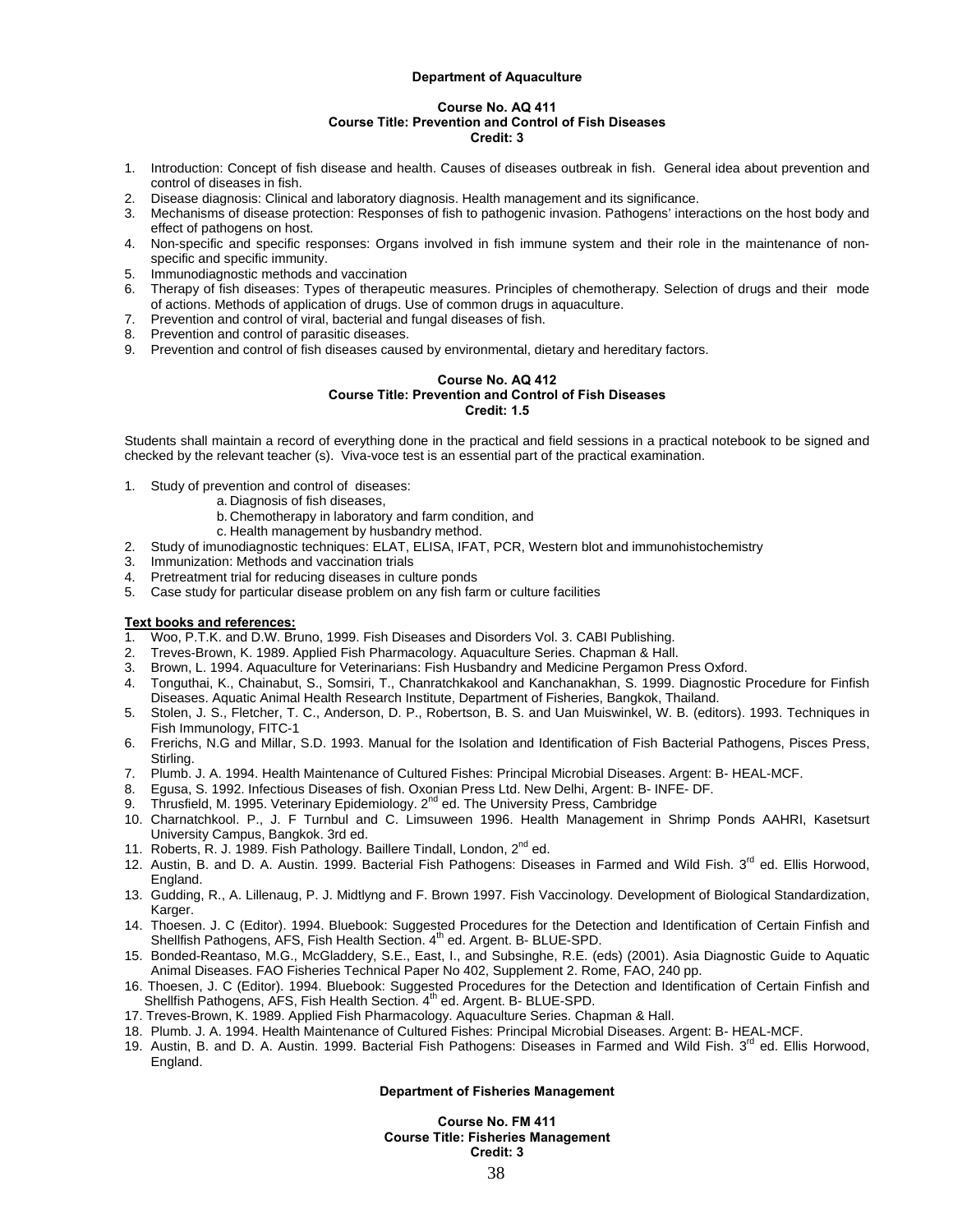- 1. Introduction: History of fisheries management. Importance of life history data in fisheries management.
- 2. Protection against hazards: Fishways, screens and racks. Operation and maintenance. Habitat improvement devices for lentic and lotic water environments.
- 3. Management of natural population: Undesirable species and their control. Causes of declination of catch and biodiversity. Monitoring and controlling of fish stocks.
- 4. Fishery regulation: Purpose, theories, classification and application. Fish and wild life ordinance of Bangladesh.
- 5. Management problem: Problem and their mitigation measures. Co-management and community based management of waterbodies (rivers, haors, baors, beels, lakes, estuaries and bays).
- 6. Fisheries management policy of Bangladesh: History, principles and objectives of New Fisheries Management Policy (NFMP). Exclusive economic zone, international convention on sea and code of conduct.
- 7. Fisheries cooperative: Role, general principles, objectives and activities. Problems and mitigation measures
- 8. Fish market and marketing system: Types, marketing channels and transportation of fish and fishery products. Problems and mitigation measures.
- 9. Development of new fishing water: Objectives and basic principles.
- 10. Recreational fisheries: History and major recreational fishery resources. Management of recreational fisheries: Objectives, predation control, wetland protection and regulations. Future recreational fisheries development.

#### **Course No. FM 412 Course Title: Fisheries Management Credit: 1.5**

Students shall be required to show a good knowledge of the topics included in the theoretical portion of the paper. They shall maintain a record of everything done in practical classes/ field trips in a practical note book to be signed and checked by the teacher (s) concerned. Viva-voce test will form an essential part of the practical examination.

- 1. Field trips to observe different habitats in and around BAU campus and identify possible improvement measures.
- 2. Exercise on controlling undesirable species**.**
- 3. Visit to DFO office to know how fishery regulation are being implemented.
- 4. Visit to a fishermen cooperative to know their activities.
- 5. Visit to a fish market to observe observe various activities related to fish marketing.
- 6. Visit to a selected haor to study various aspects of fisheries management practices.
- 7. Visit to a selected beel/floodplain to observe different aspects of fishery management.
- 8. Seasonal observation of a representative river fishery of Bangladesh (Old Brahmaputra river near BAU campus) to observe the fishing activities and livelihood of the fishermen.

# **Text books and references:**

- 1. Ali, M.Y., 1997. Fish, water and people: Reflection on inland open water fisheries resources of Bangladesh. University Press Limited, Dhaka- 1000.
- 2. Anderson, L.G., 1977. The economics of fisheries management. The Johns Hopkins University Press, UK.<br>3. Aguero, A., Hague M.S., Rahaman, A.K.A., and Ahmed. M. (eds.), 1997. Inland fisheries managemen
- 3. Aquero, A., Haque,M.S., Rahaman, A.K.A. and Ahmed, M. (eds.), 1997. Inland fisheries management. Department of Fisheries (DOF), Government of Bangladesh.
- 4. Baird, D.J.,Beveridge, M.C.M., Kelly, L.A. and Muir, J.F., 1996. Aquaculture and water resource management. Blackwell Science Ltd. UK.
- 5. Bennett, G.W., 1965. Management of artificial lakes and ponds. Reinhold publishing corporation, New York, Chapman and Hall Ltd. London.
- 6. Berkes, F., Mahon, R., McConney, P., Pollance, R. and R. Pomeroy, 2001. Managing small-scale fisheies: alternative directions and methods. International Development Research Centre, Canada.
- 7. Cowx, I.G. (ed.), 1995. Stock assessment in inland fisheries. Fishing News Books, Farnham, Surrey, UK.
- 8. Cowx, I.G., 2000. Management and ecology of river fisheries. Fishing News Books, UK.
- 9. Graaf, G.D., Born, B., Kamal, A.M. U. and Marttin, F., 2001. Floods fish and fishermen. The university Press Limited, Dhaka.
- 10. King, M., 1995. Fisheries bilolgy, assessment and management. Fishing News Books, Farnham, Surrey, UK.
- 11. Rounsefell, G.A. and Everhart, W.H., 1953. Fishery science: its methods and application. John Wiley and Sons. Inc. New York.
- 12. Shaw, S.A., 1990. Marketing: a practical guide for fish farmers. Fishing News Books, UK.
- 13. Templeton, R.G. (ed.), 1992. Fisheries Management. Fishing News Books, Farnham, Surey, UK.

#### **Department of Fisheries Management**

#### **Course No. FM 413 Course Title: Fisheries Research Planning and Evaluation Credit: 3**

- 1. Introduction: Fisheries research- Goals, objectives, rationale and outcomes. Types of research, steps in solving a problem. Planning- Definition, rational planning, outcome, theory and approach. Evaluation- Objectives and functions.
- 2. Research planning and management techniques: National fisheries policy, national environmental policy, national water policy, Govt.'s five-year plan, identification of research needs, human resources need for fisheries research. Administrative, legislation, guidelines, zoning, capacity building, collaboration and policy formulation.
- 3. Fisheries research activities in Bangladesh and global perspective: Universities, Fisheries research institutes (GOs and NGOs). Fisheries research on global basis.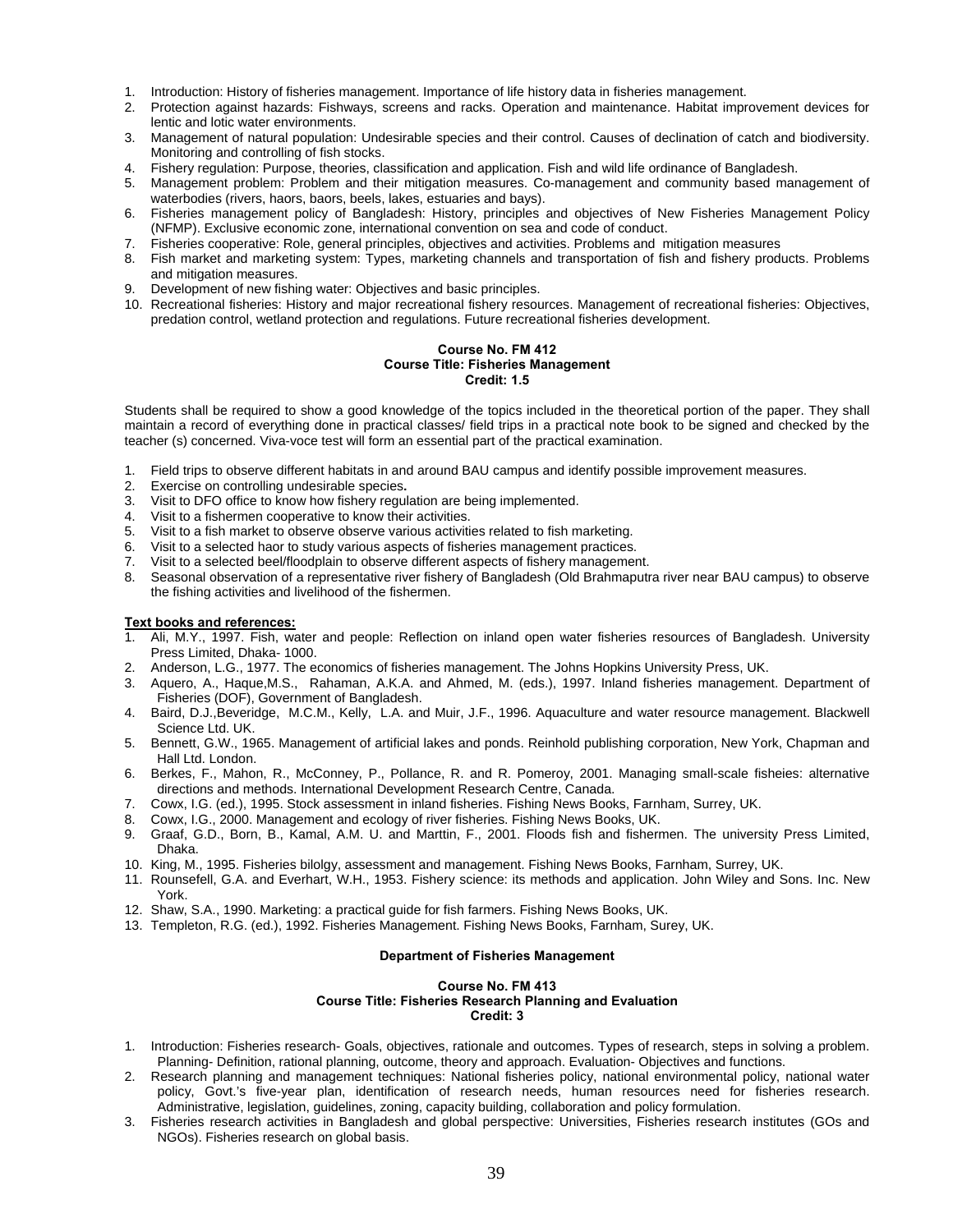- 4. Research issues, strategies and vision: Ponds, reservoirs and lakes, floodplains and rivers, coastal waters, coral reefs and soft bottom shelves.
- 5. SWOT (strength, weakness, opportunities and threats) analysis for fisheries research: Ponds, reservoirs and lakes, floodplains and rivers, coastal waters, coral reefs and soft bottom shelves.
- 6. Research priority setting: Potential benefits, ability to utilize benefits, scientific potential, research capacity, feasibility.<br>7. Environmental impact assessment (EIA): Need for an EIA, steps in the EIA process, oper
- 7. Environmental impact assessment (EIA): Need for an EIA, steps in the EIA process, operational EIA.
- 8. Research project monitoring and evaluation: Definition, steps and scoring.
- 9. Preparation of fisheries research projects and report writing: Justification, objectives, economics, outcomes, scientific report writing and technology packaging.
- 10. Case study on fisheries research in Bangladesh

- 1. Berkes, F., Mahon, R., McConny, P., Pollnac, R. and Pomeroy, R., 2001. Managing small-scale fisheries: Alternative directions and methods. International Development Research Centre, Singapore, 310 pp.
- 2. Clark, J.R., 1996. Coastal zone management handbook. Lewis Publishers, 694 pp.
- 3. Hamlisch, R., 1989. Methodology and guidelines for fisheries development planning with special reference to developing countries in the African region. Food and Agriculture Organization, Rome, 61 pp.
- 4. ICLARM, 1999. Aquatic resources research in developing countries: Data and evaluation by region and research system. ICLARM, Manila, Philippines, 131 pp.
- 5. Kay, R. and Alder, J., 1999. Coastal planning and management. Spon Press, London, 375 pp.
- 6. Liao, D.S., 1995. International cooperation for fisheries and aquaculture development. Proceedings of the 7<sup>th</sup> Biennial Conference of the International Institute of Fisheries Economics and Trade, Organized by National Taiwan University, International Institute of Fisheries Economics and Trade, Taiwan, 405 pp.

#### **Department of Fisheries Technology**

# **Course No. FT 411 Course Title: Quality Control of Fishery Products Credit: 3**

- 1. Introduction: Concept and purpose of quality assurance, importance of fish inspection and quality control programs, problems in quality assurance of fishery products.
- 2. Food laws and regulations: Food laws and competent authority, organization of quality control and official inspection system, regulatory standards for products and processing plants.
- 3. Quality assurance: Hygiene and safety aspects of quality control, standard sanitary operating system (SSOP) and standard operating system (SOP) in processing plant, inspection of fish and fishery products. Quality management information.
- 4. Process control: Hazard analysis critical control points (HACCP), inspection/test plans.
- 5. Methods of quality assessment: Organoleptic assessment of quality, biochemical and bacteriological methods of quality assessment
- 6. Raw material and finished products quality: Raw material collection system, maintenance of raw material quality and finished product quality.
- 7. Quality deterioration and defects in products: Chilled processed fish, frozen fish, smoked fish, dried and salted fish, canned fish, marinades and heat processed fish

# **Course No. FT 412 Course Title: Quality Control of Fishery Products Credit: 1.5**

Students shall maintain a record of everything done in the practical and field sessions in a Practical Note Book to be signed and checked by teacher (s) concerned.

- 1. Study of sensory evaluation techniques: basic taste recognition test, basic colour recognition test, preference test and ratio profile.
- 2. Organoleptic, physical, biochemical and bacteriological evaluation of fresh, chilled and frozen fish and shellfish products.
- 3. Organoleptic, physical, biochemical and bacteriological evaluation of dried and salted dehydrated, salted and smoked products.
- 4. Determination of muscle proteins by biuret method and preparation of standard curve.
- 5. Studies on the stability of myofibrillar proteins by measuring ATPase activity, solubility and SDS-PAGE pattern of soluble protein fraction.
- 7. Samples collection of various products from processors, industries and market and assessment of their qualities by determining physical, organoleptic, bacteriological and microbial aspects.
- 8. Evaluation of gel-forming ability of the various surimi based products by determining rheological and biochemical parameters of fish products.
- 9. Group work and presentation about GMP, HACCP and ISO 9000.

- 1. Rudolf Kreuzer (edited) 1971. Fish Inspection and quality control. Fishing News (books), Limited. London, EC4, England
- 2. Connell, J.J. 1985. Control of Fish Quality. Fishing News Book Ltd.
- 3. Bonnell, A.D. 1994. Quality assurance in seafood processing: A practical guide. Chapman & Hall, New York and London.
- 4. FAO 1994. Working Party on Fish Technology and Marketing. Proceeding of the workshop held at Cochin, India, 7-9 March. FAO Fisheries Report No. 514 Supplement. Indo Pacific Commission.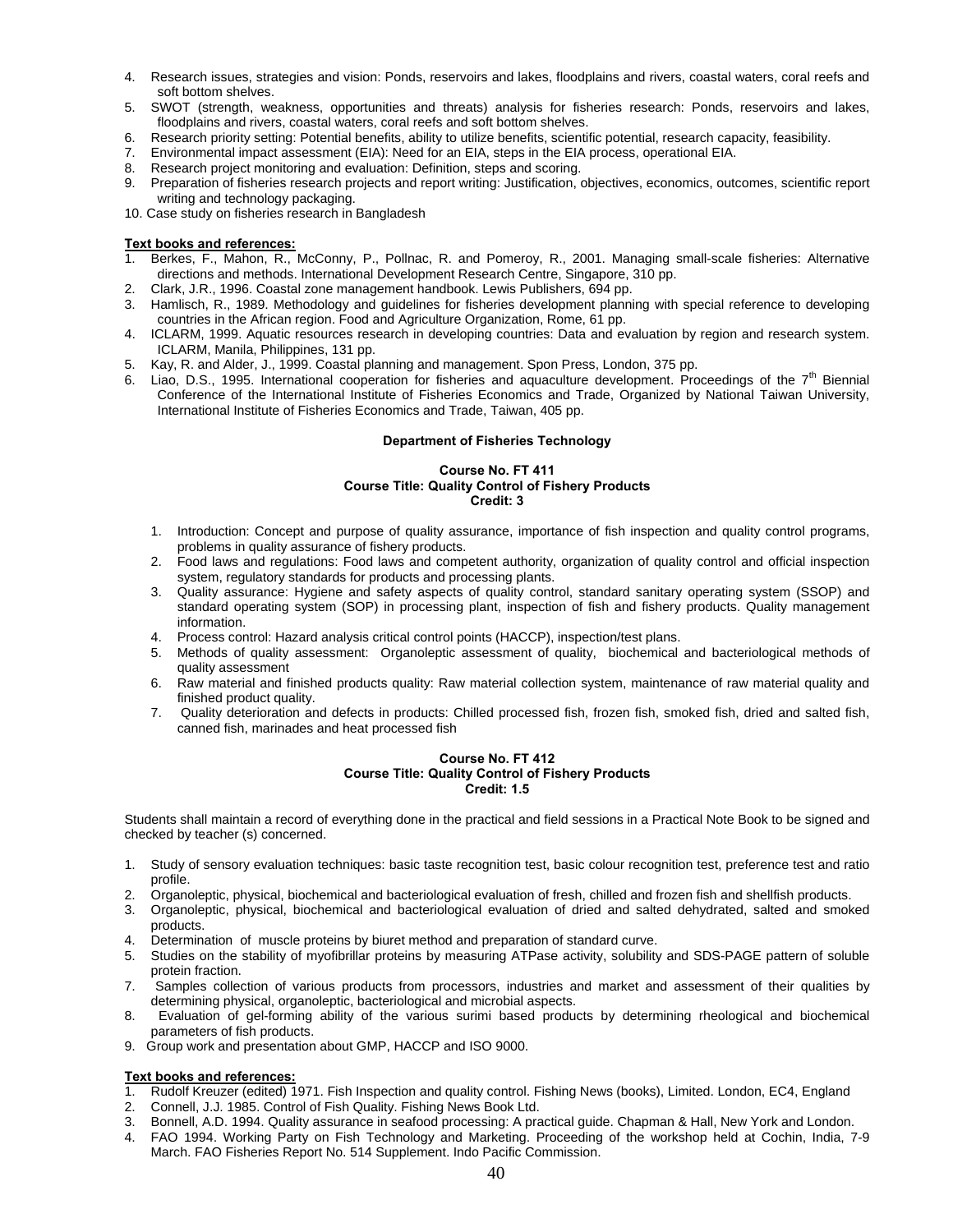- 5. Huss, H,H, 1998. Fresh Fish-Quality and Quality Changes. FAO Fisheries Series No. 29, Rome
- 6. Pierson, M.D. and Donald, A. and Corlett, Jr. 1992. HACCP: Principles and Applications. An AVI Book, Published by Van Nostrand Reinhold, New York.
- 7. Kramer, A. and Twigg., B.A. 1966. Fundaments of Quality Control for the Food Industry. The Avi. Publishing Co. Inc., West port.
- 8. Michael T.M (Ed). 1988. Post-harvest Fishery Lossess. Proceeding of an International Workshop held April 12-16, 1997 at the University of Rhode Island, Kingston, RI. Published by ICMRD.
- 9. Reilly, P.I.J. and Parry, R.W.H. and Barile, L.E. (Ed) 1989. A proceeding of the international conference held at Bangkok, Thailand from November 13-17 on Post-harvest Technology, Preservation and Quality of Fish in South East Asia. International Foundation of Science.
- 10. Ross, M.H. 1993. Student Manual HACCP and Quality Control Programs. Kingsborough Community College, The City University of New York.
- 11. Wiryanti, J. and Madakia, H. (Ed). 1997. Improved Quality Control for Fresh and Frozen shrimp. ASEAN-CANADA Fisheries Post-harvest Technology Project-Phase II.
- 12. Wiryanti, J. and Madakia, H. (Ed). 1997. Improved Quality Control for the Handling and Processing of Fresh and Frozen Tuna at sea and on shore. ASEAN-CANADA Fisheries Post-harvest Technology Project-Phase II.
- 13. Watts, B.M. and Elias, L.G. 1989. Basic sensory methods for food evaluation. International Development Research Centre, Ottawa, Canada KIG 3H9
- 14. Botta, J.R. 1995. Evaluation of seafood freshness quality, VCH Publishers (UK) Ltd, United Kingdom

#### **Department of Aquaculture**

#### **Course No. AQ 413 Course Title: Ornamental Fish Culture Credit: 3**

- 1. Introduction: History and importance of ornamental fish culture. Important ornamental fish species (indigenous and exotic), natural habitats, present status and prospect of ornamental fish culture in Bangladesh.
- 2. Aquarium preparation: Types and size of the aquaria, preparation, aeration, filtration (chemical and biological), water exchange, photosynthesis, and decomposition.
- 3. Selection of aquarium fish: Species selection, transportation of fish, stocking, introduction of suitable communities, acclimatization and release of fish into the aquarium.
- 4. Maintenance of the aquarium: Aeration, water exchange, maintenance of biological filters, handling of ornamental fish, pruning and manuring aquarium plants, removing dust and sediments and disinfecting the aquarium.
- 5. Food and feeding: Live food, balanced artificial feed, feeding regime, waste removal.
- 6. Seed production of ornamental fish: Brood selection, conditioning, spawning and fry rearing of guppy, swordtail, gold fish, koi-carp, zebra fish, angel fish and other local and exotic ornamental fish species.
- 7. Health management of ornamental fishes: Common diseases of ornamental fish and their prevention and control.
- 8. Popularization of ornamental fish keeping: Display, demonstration, training and exhibition.

# **Text books and references:**

- 1. G.E. Hervey, and J. Hems. 1965. Freshwater tropical fishes. Spring Books. London, UK.
- 2. Mills, D. 1992. Tropical Aquarium Fishes, How to keep freshwater fish. Chancellor Press, London, UK.
- 3. Petrovicky, I. 1993. The illustrated guide to Tropical Aquarium fishes. Chancellor Press, London, UK.
- 3. Islam, M. A. 1985. Macher Pokurer Pani, Bangla Academy, Dhaka.
- 4. Islam, M. A. 1985. Macher Roog, Bangla Academy, Dhaka.
- 5. Grzimek, B and Ladiges, W (Editors). 1973. Grzimek's animal life encyclopedia. Van Reinhold Company, UK.
- 6. Roberts, R.J. 1989. Fish Pathology (2nd Ed.). Baillere Tindall, London, UK.

#### **Department of Fisheries Management**

#### **Course No.: FM 415 Course Title: Aquatic Pollution and Toxicology Credits: 3**

- 1. Introduction: Importance, lethal and sub-lethal effects.
- 2. Aquatic pollution: Types of pollution. Sources and their impacts on aquatic plants, aquatic animals and human beings. Prevention and control measures.
- 3. Industrial pollution: Sources and types of industrial pollution. Major polluting industries. Toxic effects of pollutants from tanneries, textiles and chemical industries on freshwater and marine waters.
- 4. Agricultural pollution: Pollution due to intensification of agriculture (fertilizers, insecticides and pesticides). Impact on aquatic animal and human health. Prevention and control strategies.
- 5. Heavy metals: Lethal and sub-lethal effects of heavy metals on aquatic biota; Effects on domestic animals and public health.
- 6. Aquatic Toxicity: Factors influencing toxicity. Toxicity testing.
- 7. Algal toxins: Implications on aquatic food webs; Mode of action of toxins in seafood poisoning; paralytic shellfish poisoning (PSP), diarrhetic shellfish poisoning (DSP), ciguatera fish poisoning (CFP), pfiesteria toxin and domoic acid. Measurement of toxins from different groups of toxic algae; Economic and social effects of algal toxin and control strategy.

#### **Text books and references:**

1. Calow, P. (ed.), 1995. Handbook of Ecotoxicology. Vols 1 & 2. Blackwell Scientific Publication, Inc., Cambridge, UK.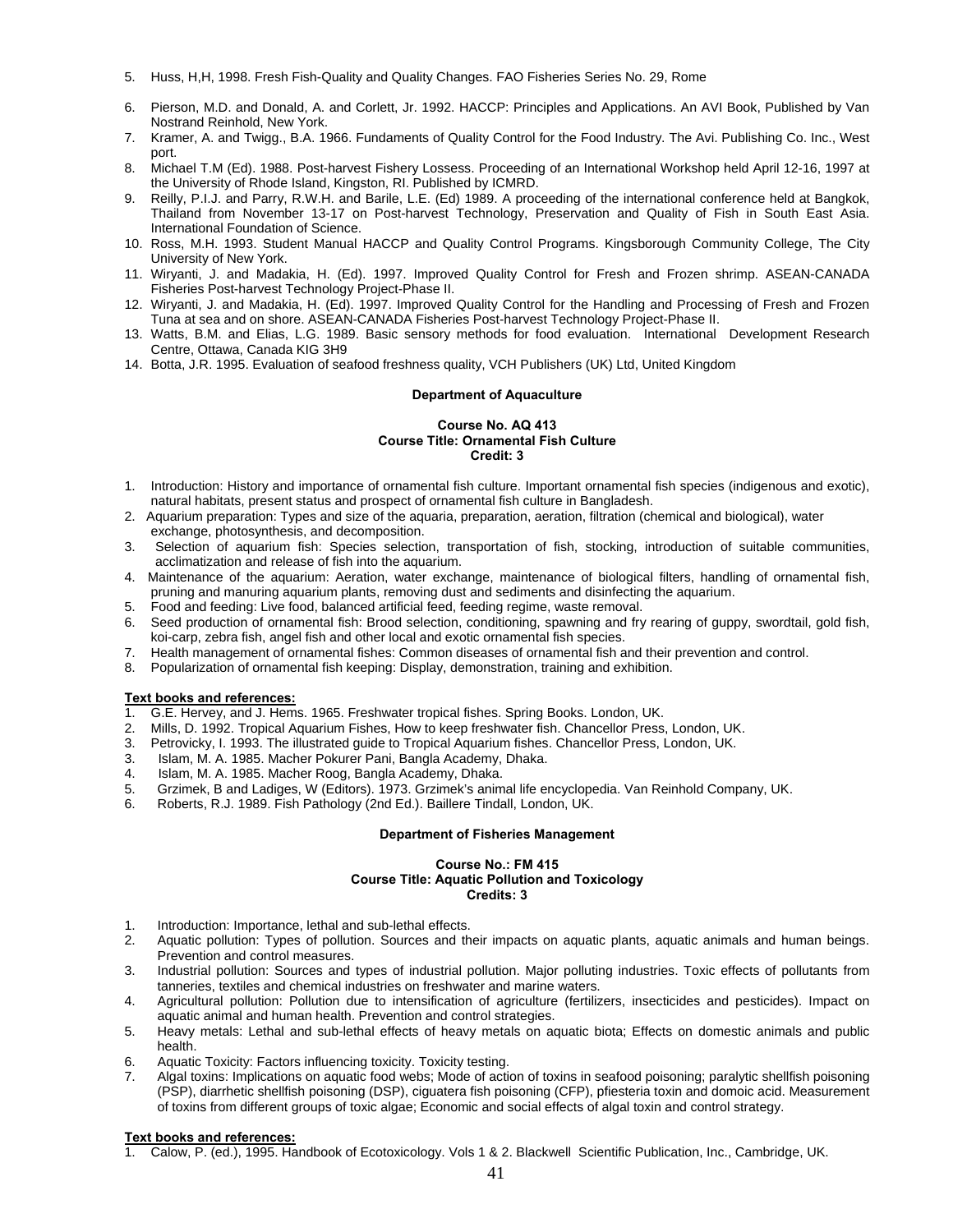- 2. Forbes, V.E. and Forbes, T.L., 1994. Ecotoxicology in Theory and Practice. Chapman and Hall Publishers, London, UK.
- 3. Furness, R.W. and Rainbow, P.S. (eds.), 1990. Heavy Metal in the Marine Environment. CRC Press, Inc., Florida. 256 pp.
- 4. Furness, R.W. and Rainbow, P.S. (eds.), 1993. Ecotoxicology of Metals in Invertebrates. Lewis Publishers, Florida. 461 pp.
- 5. Islam, M.A., 1994. Toxic Chemicals and Hazardous Wastes: Bangladesh Context. Department of Environment, Dhaka. 96 pp.
- 6. Moriarty, F., 1993. Ecotoxicology: The Study of Pollutants in Ecosystems. Academic Press, London. 289 pp.
- 7. Pillay, T.V.R., 1992. Aquaculture and the Environment. Fishing News Books, UK. 189 pp.
- 8. Rand, G.M. and Petrocelli, S.R. (eds.), 1985. Fundamentals of Aquatic Toxicology. Hemisphere, Washington, D.C.
- 9. United Nations Environment Program, 1992. Chemical Pollution: A global review. A joint publication of the International Register of Potentially Toxic Chemicals and the Global Environment Monitoring System's Monitoring and Assessment Centre. UNEP, Nairobi, Kenya. 106 pp.
- 10. Vymazal, J., 1995. Algae and Element Cycling in Wetlands. CRC Press, Inc., Florida. 689 pp.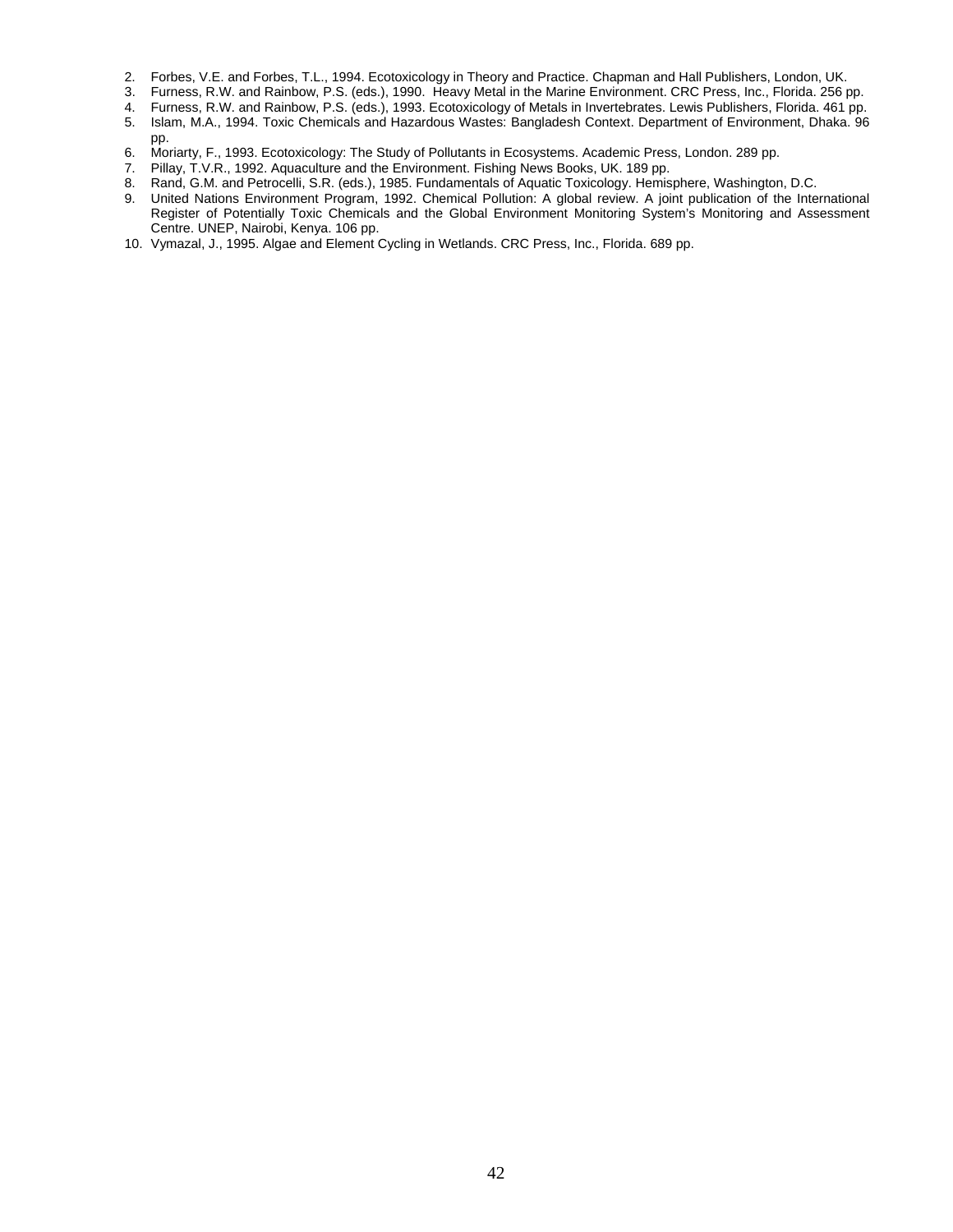# **Department of Fisheries Biology and Genetics**

# **Course No. FBG 421 Course Title: Hatchery Management Credit: 3**

- 1. Introduction: Course goals, objectives and outcomes. Relevance of the course to other fishery courses. Importance of fish hatchery. Present status of hatchery in Bangladesh. Its role to meet the present fish seed requirement.
- 2. Fish hatchery: Site selection- soil and water quality, communication, market demand, transport and marketing facilities. Essential component: Hatchery proper (spawning and incubation facilities), brood rearing ponds, nursery ponds etc. Layout of a typical carp hatchery and a shrimp hatchery.
- 3. Hatchery management (operational issues):Technical considerations: Rotation, species and age Manpower: Technical, skilled and unskilled. Economic considerations: Budgeting, cost-benefit analysis and economic viability.
- 4. Brood stock management: Present brood management practices and impact of brood management on fish production. Brood rearing: Includes detailed brood rearing strategy Wild and hatchery reared brood management system. Selective breeding.
- 5. Hatchery operation: Water quality monitoring, water supply and treatment, treatment of water for reuse and water pollutant.
- 6. Spawning and egg handling: Natural and artificial spawning methods, control of spawning and egg incubation.
- 7. Types of Incubators: Hatching trays, catfish troughs, hatching jars, circular incubator, bottle hatchery hapa and vertical tray incubators. Advantages and disadvantages.
- 8. Larvae and fry rearing: Initial feeding, feeding frequency and feed particle size, larval feed. Pond preparation for fry nursing: One stage and two stage fry rearing.
- 9. Transportation of live fishes: Importance., conditioning, equipment for live fish transportation; traditional versus modern transportation systems.

# **Course No. FBG 422 Course Title: Hatchery Management Credit: 1.5**

Students shall maintain a record of everything done in the practical and field sessions in a Practical Note Book to be signed and checked by teacher(s) concerned.

Viva voce test will form an essential part of the Practical Examinations.

- 1. Lay out of typical fish and shrimp hatchery.
- 2. Selection of breeders, handling and their management: (a) Sex determination and selection of the ready-to-spawn breeders. (b) Dose calculation of inducing agents, injection, stripping and fertilization.
- 3. Use of incubators for hatching of eggs:
	- (a) Incubation of fertilized eggs in different types of incubators.
- (b) Study of fertilization, hatching and survival rates.
- 4. Field visit to commercial fish and shrimp hatcheries

# **Text books and references:**

- 1. Wedemeyer,G.A., 2002. Fish Hatchery Management. American Fisheries Society Publication.
- 2. Jhingran, V. G. and Pullin, R.S.V., 1985. A Hatchery Manual for the Common, Chinese and Indian Major Carps. Asian Development Bank and International Centre for Living Aquatic Resources Management, Manila, Philippines.
- 3. Haylor G., 1998. A Fish Hatchery Manual for Africa. Pisces Press Ltd., Stirling, Scotland.
- 4. Billard R., 1995. Carp: Biology and Culture. Praxis Publishing, Chichester, U.K.
- 5. Hickling, C. F., 1962. Fish Culture. Faber and Faber, London.
- 6. Huet, M., 1972. Text Book of Fish Culture: Breeding and Cultivation of Fish. Fishing News Books Ltd. Faroham, Surrey. England.
- 7. Black K.D. and Pickering, A.D., 1998. Biology of Famed Fish. Sheffield Academic Press Ltd. Sheffield, England.
- 8. Al- Hajj, A. B. and Farmer, A.S.D., 1984. Shrimp Hatchery Manual. Safut. Kuwait Institute for Institute for Scientific Research.
- 9. BAFRU (Bangladesh Agricultural and Fisheries Resources Unit), 1990. A Guide to Shrimp and Prawn Hatchery Techniques in Bangladesh. Stirling, Scotland, BAFRU/ Institute of Aquaculture.
- 10. Lee C.S.,M.S.Su and Liao, I.C., 1991. Finfish Hatchery in Asia (Proceedings of Finfish Hatchery in Asia'91.Tungakang Marine Laboratory, Taiwan.
- 11. Woynarovich E. and Horvath, L., 1984 The Artificial Propagation of Warm-water Finfishes, a manual for extension. FAO Fisheries Technical Paper 201.

# **Department of Aquaculture**

# **Course No. AQ 421 Course Title: Fish Feed Technology Credit: 3**

1. Importance: A brief review on nutritional requirements of cultivable fish and shellfishes.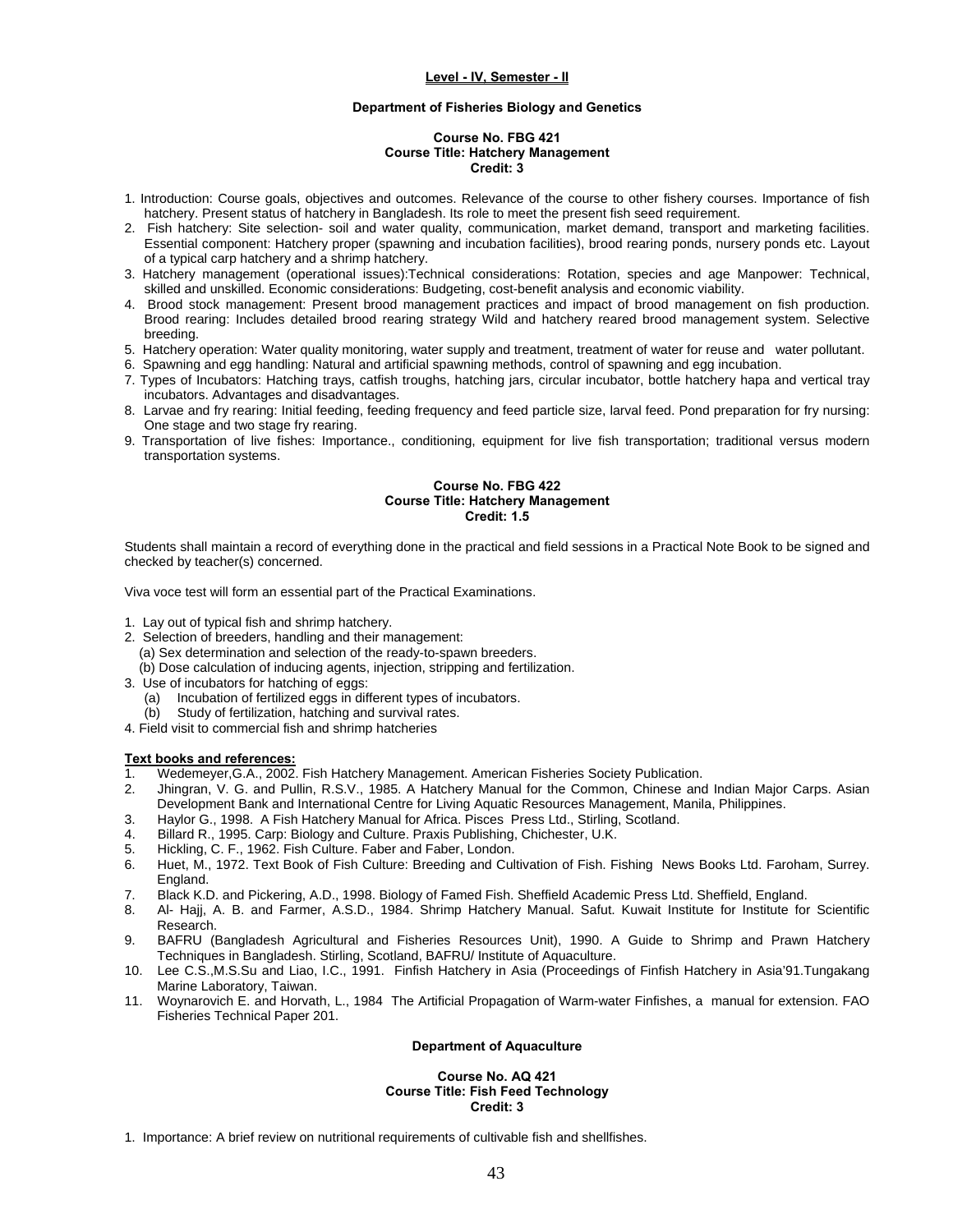- 2. Feedstuffs: Significance of animal versus plant foodstuffs. Conventional, unconventional and novel feedstuffs as applied in aquaculture (manufacture and processing, chemical and physiological properties, feeding value, recommended inclusion levels and legal aspects).
- 3. Feedstuffs of Bangladesh origin: Feedstuffs available with respect to cost and continuity of supply, variation to proximate composition, nutrient bioavailability and palatability.
- 4. Antinutritonal / toxic factors: Antinutrients in plant feedstuffs including the mode of action and processing methods to reduce their toxic effects. Adventitious toxic factors of plant and animal origin.
- 5. Non-nutrient components of feeds: Water, binders, fibre, antioxidants, feeding stimulants, pigments, antibiotics and growth promoters.
- 6. Feed formulations: Criteria for feedstuff selection, basic problems with plant feedstuff selection. Pearson's square hand formulation, spreadsheet formulation and. least-cost feed formulations for semi-intensive and intensive culture of fish and crustaceans.
- 7. Commercial aquaculture feed types: Starter, fry, fingerlings, grow-out, and product quality feed. Forms of feeds. Feed processing and manufacture - pre-processing of raw materials. Types of machinery and commercial feed manufacturing process.
- 8. Farm-made aqua-feed: Classification of on-farm feeds ingredients, processing equipment and options. Farm made aquafeed and feeding strategies in Bangladesh - importance, availability of ingredients, on-farm feed formulation and feed manufacturing. Feeding strategies - problems and constraints.
- 9. Larval and broodstock feed: First feed, weaning feed, starter feed, encapsulated diets. Special diets for broodstock prior to spawning.
- 10. Feed storage and quality control: Deteriorative changes in feedstuffs and feeds during storage. Quality control and preventive measures.
- 11. Feeding regimes: Relation between natural and supplementary and stocking density. Feeding levels and feeding frequency. Compensatory feeding. Different methods of feed presentation for fish and crustaceans aquaculture.

#### **Course No. AQ 422 Course Title: Fish Feed Technology Credit: 1.5**

Students shall maintain a record of everything done in the practical and field sessions in a practical note book to be signed and checked by teacher (s) concerned. Viva voce test will form an essential part of the practical examination.

- 1. Quick test for feedstuffs evaluation:
- a) Bulk density measurement
- b) Non-protein nitrogen in fish meal
- c) Rancidity test for animal products and oilseed meals
- d) Estimation of proportion of ingredients in feed mixture by floatation technique.
- 2. Formulation of a supplemental and balanced feed using square technique for semi-intensive and intensive aquaculture respectively.
- 3. Formulation of experimental diets replacing dietary fish meal using a potential plant protein source available in Bangladesh.
- 4. Formulation of a least cost diets using spreadsheet method or linear programming.
- 5. Analysis of prepared diets for their proximate composition.
- 6. Determination of water stability of pelleted feeds.
- 7. Determination of nutrient digestibility of a diet through feeding trial using chromic oxide as an external marker in the diet.
- 8. Determination of fish growth parameters such as weight gain, specific growth rate, food conversion ratio, protein efficiency ratio, apparent net protein utilization and energy retention through laboratory trial using a prepared diet.
- 9. Survey of feeding practices and feed resources in a rural fish-farming village and cost benefit analysis of cost of production. 10. Visit to a commercial feed manufacturing plant.

# **Text books and references:**

- 1. Hertramptf, J.W. and F. Piedad-Pascual (2000). Hand book on ingredients for aquaculture feeds. Kluwer Academic Publishers, London, 573p.
- 2. Goddard, S. (1996). Feed management in intensive aquaculture. Chapman and Hall, New York, 194p.
- 3. DeSilva, S.S and T. A. Anderson, (1995). Fish Nutrition in Aquaculture. Chapman & Hall, London, 318pp.
- 4. AOAC (1990). Official Methods of Analysis. 15th ed. Association of official analytical chemists. Washington DC.
- 5. Guillaume, S. kaushik, P. Bergot and R. Metailler (2001). Nutrition and Feeding of Fish and Crustaceans. Springer-Praxis Publishing, UK.,408pp.
- 6. Tacon, A.G.J. (1990). Standard methods for the Nutrition and Feeding of Farmed Fish and Shrimp. Vol. I-II. Argent Laboratories Press, Redmond, Washington, USA. 454 pp.
- 7. New, M.B. (1987). Feeds and Feeding of fish and shrimp. ADCP/REP/87/26. UNDP/FAO, Rome, 275pp.
- 8. Steffens, W. (1989). Principles of Fish Nutrition. Ellis Horwood, 384pp.
- 9. Halver, J.E. (1989). Fish Nutrition (2nd Edition). Academic Press, 388 pp.
- 10 Tacon, A.G.J. (1993). Protein Sources for use in Warm Water Aquaculture Feeds. FAO Technical Paper.
- 11. Gohl, B. (1981). Tropical Feeds. FAO Animal Production and Health Series No. 12. 528pp.
- 12. Liener, I.E. (1980). Toxic Constituents of Plant Foodstuffs. Academic Press, 520pp.
- 13. ADCP (1980). Fish Feed Technology. ADCP/REP/80/11 UNDP/FAO. Rome, 395pp.
- 
- 14. ADCP (1980). Fish Feeds and Feeding in Developing Countries. ADCP/REP/ 83/18, ADCP/FAO, 97pp.<br>15. Khajarern, J., D., Sinchermsiri and U. Kanto (1987). Manual of feed microscopy and quality control. 2<sup>nd</sup> Edition. 15. Khajarern, J., D., Sinchermsiri and U. Kanto (1987). Manual of feed microscopy and Americam Soybean Association.

# **Department of Aquaculture**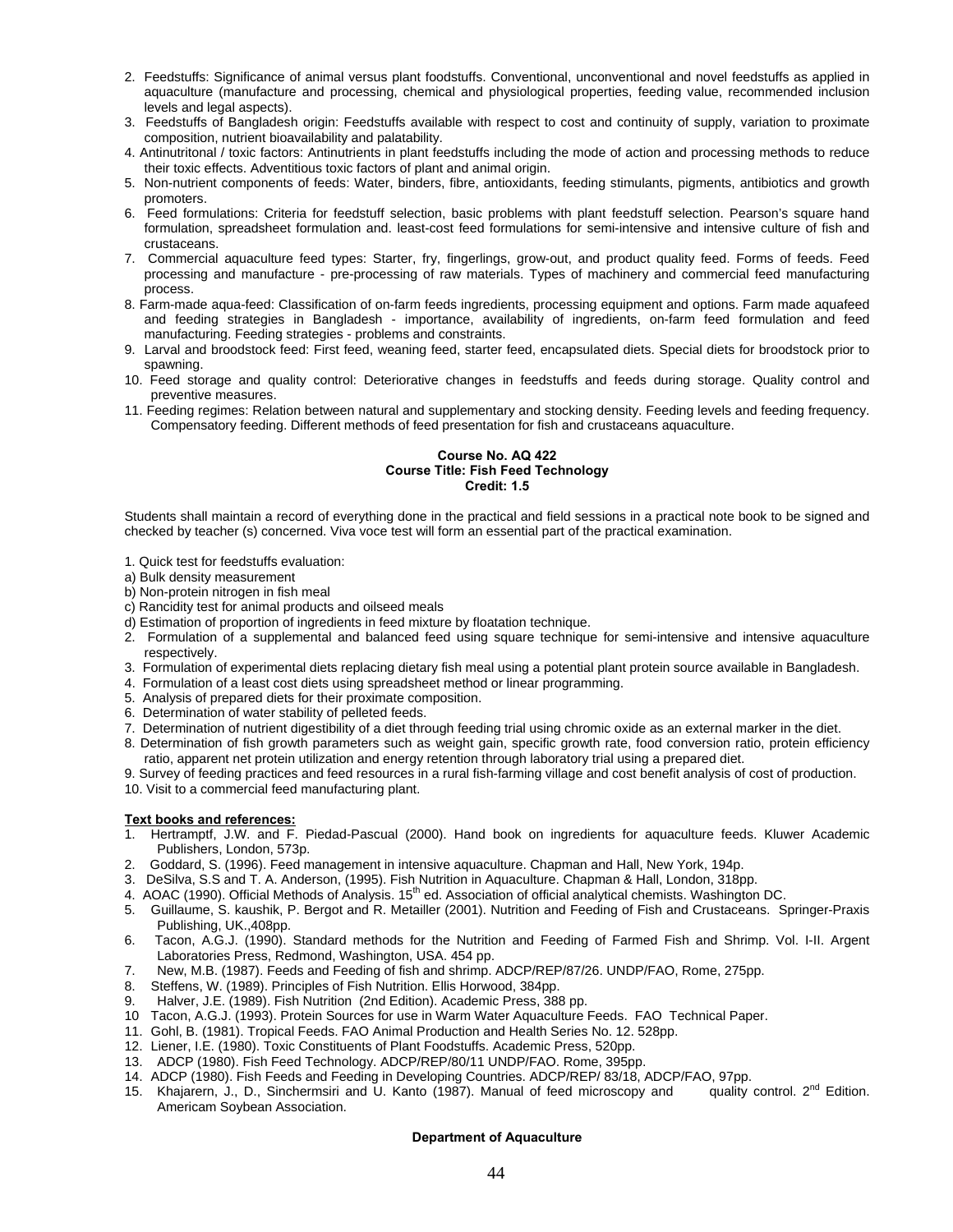#### **Course No. AQ 423 Course Title: Integrated Aquafarming Credit: 3**

- 1. Introduction: Concept of integrated aquafarming, its importance, present status and prospects.
- 2. Integrated systems: Rationale of complex and multi-component integrated systems, categories of complex integrated systems - plant-fish; plant-animal-fish; animal- animal-fish; waste-fish-plant and human waste-fish-plant.
- 3. Integrated system environment: Action of wastes on ponds, autotrophic and heterotrophic pathways, role of fish in integrated systems, waste loading and environmental quality. Water quality in integrated systems.
- 4. Waste management: Management of wastes in waste fed ponds. Processing of additional wastes and utilization of processed wastes.
- 5. Resource assessment in integration: Effect of the 'value of resources' on integration, economics of using wastes in aquaculture, methodology for economic analysis of integrated farming system, integrated use of land and water, energy budgeting and nutrient transfer efficiency.
- 6. Economic and social considerations: Integrated farming in economic development, insecurity of land tenure, users conflict and multiple ownership of land, price of credit, risks and marketing of integrated products.

# **Text books and references:**

- 1. Little, D. and J. Muir. 1987. A Guide to Integrated Warm Water Aquaculture, University of Stirling, Scotland, U. K. 238 pp.
- 2. Edmods, P., K. E. MeCoy and C. Chantachaeng. 1986. Pilot small-scale crop/livestock/fish farm. AIT, Bangkok, Thailand. 131pp.
- 3. Ruddle, K. and G. Zhong. 1988. Integrated Aquaculture in South China. Cambridge University Press, Cambridge, U. K.
- 4. Anonymous. 1997. Training on Integrated Fish Farming to Thana Fisheries Officer, Fisheries Research Institute, Mymensingh.
- 5. Edwards, P., R. S. V. Pullin and J. A. Granter. 1988. Research and education for development of integrated crop-livestockfish farming in tropics. ICLARM Stud. Rev., Manilla, Philippines, ICLARM, No.16. 53 pp.
- 6. Edwards, P., D. C. Little and H. Demaine (eds.). 2002. Rural Aquaculture, CABI Publishing, CAB international, Wallingford, Oxon OX10 8DE, U. K.358 pp.
- 7. Islam, M. A. 1985. Nana Deshe Macher Chash. Bangla Academy, Dhaka. 352 pp.
- 8. Islam, M. A. 1988. Shomudra Upakule Macher Chash. Bangla Academy, Dhaka.
- 9. Islam, M. A. 2001. Aquaculture. Bangla Academy. Dhaka. 352 pp.
- 10. Muir, J. F. and R. J. Robert. 1982. Recent Advances in Aquaculture. Vol.3 Beckenmen U. K. Croon Helm, London. 420 pp.
- 11. Pillay, T. V. R. 1992. Aquaculture and Environment. Fishing News Books Ltd. Onsey Mead, Oxford OX2 OEL, England.
- 12. Pullin, R. S. V. and Z. H. Shehadeh (eds.). 1980. Integrated agriculture aquaculture farming systems. ICLARM conf. Proc., 4. Manilla, Philippines.
- 13. Tetangco, M. H. (ed.) 1980. Integrated crop-livestock-fish farming, series No. 16, Food and Fertilizer Technology Center, Taiwan, Republic of China.

# **Department of Fisheries Management**

#### **Course No. FM 421 Course Title: Oceanogrphy and Marine Biology Credit: 3**

- 1. Introduction: Ocean, seas, straits, gulfs, bays terminology and geographical locations. Origin and history of the oceans. Development of the oceanography. Topography of the ocean bottom- continental shelf, continental slope, continental rise, abyssal plain, seamounts etc. Classification of marine environment. Difference between coastal and oceanic environment.
- 2. Oceanic sediments: Importance, sources and classification. Transportation and distribution of sediments. Factors influencing marine sedimentation. Arrangement of sediments in the sea.
- 3. Oceanic tides, waves and currents: Tide, wave and current producing forces. Influence of tides, waves and currents on marine environment and fisheries. Major surface currents of the oceans and upwelling.
- 4. Properties of seawater: Temperature, light, salinity, dissolved gases and major nutrients. Factors influencing distribution of nutrient elements. Role of different physicochemical factors on marine organisms.
- 5. Fisheries oceanography: Utilization of oceanographic knowledge in locating new fishing areas/grounds, identification and location of unused fishery resources, information for improving fishing tactics, and fishery forecasting.
- 6. Marine communities: Classification and distribution of phytoplankton and zooplankton. Seasonal succession of phyto- and zooplankton. Phytoplankton-zooplankton interrelationships and their relations to fish production. Harmful algal blooms and causes of such bloom. Definition and importance of ichthyoplankton, benthic communities and seaweed.
- 7. Marine environment and pollution: Petroleum hydrocarbon, chlorinated hydrocarbon and heavy metal pollution, and their impact on marine ecosystem.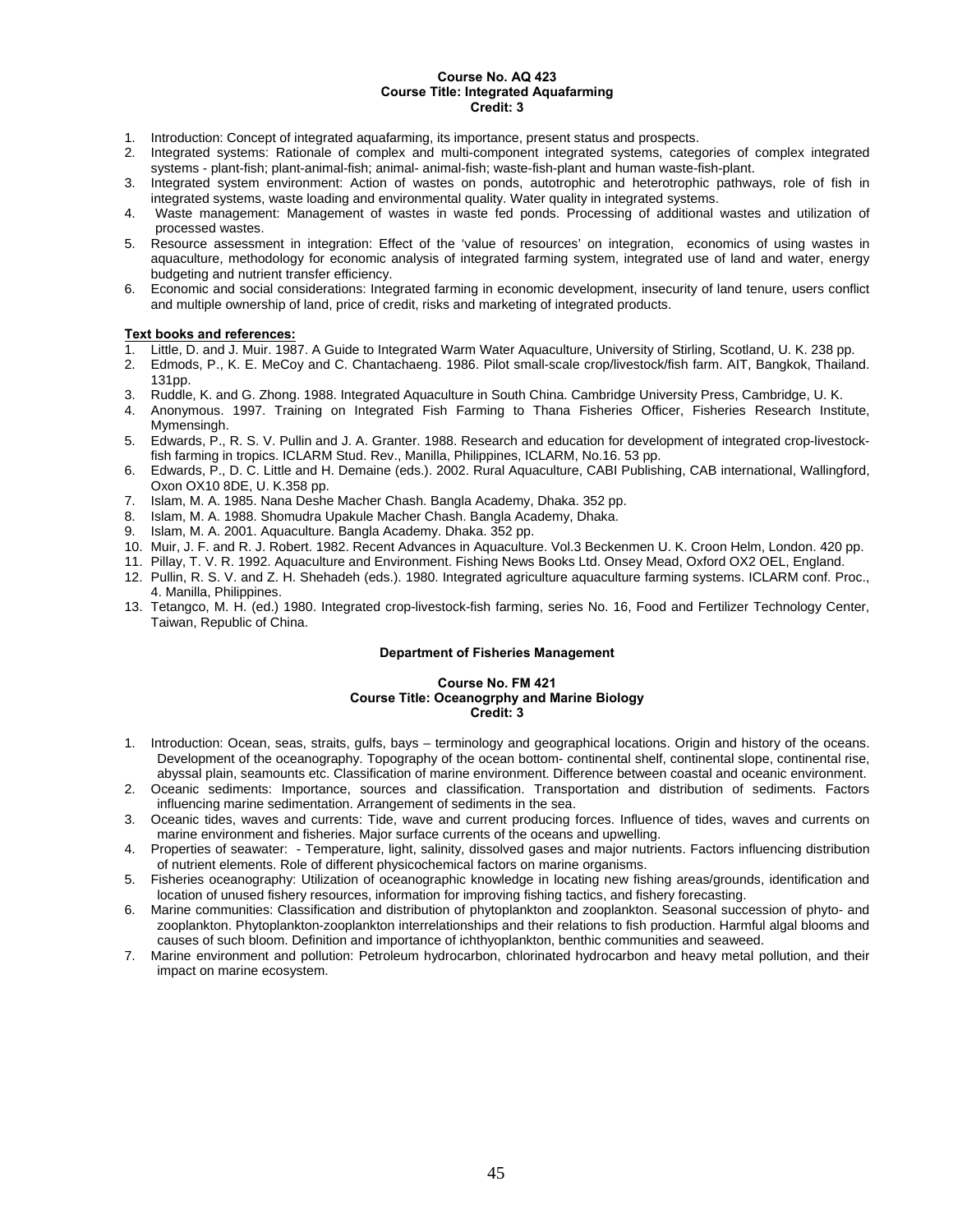# **Course No. FM 422 Course Title: Oceanography and Marine Biology Credit: 1.5**

Students shall be required to show a good knowledge of the topics included in the theoretical portion of the paper. They shall maintain a record of everything done in practical classes/ field trips in a practical note book to be signed and checked by the teacher (s) concerned. Viva-voce test will form an essential part of the practical examination.

- 1. Acquaintance with different oceanographic equipment.
- 2. Study of some physico-chemical parameters of seawater.
- 3. Collection, preservation, identification, counting and estimation of phytoplankton, zooplankton, ichthyoplankton from coastal and marine waters.
- 4. Collection of coastal flora and fauna.
- 5. Analysis of phytoplankton pigments.
- 6. Identification of some seaweeds.<br>7. Analysis of marine sediments.
- Analysis of marine sediments.
- 8. Field trips to the coastal areas of Bangladesh.

- 1. Barnes, R.S.K. and Hughes, 1988. An Introduction to Marine Ecology. Fishing News Books, Oxford.
- 2. Boney, A.D., 1974. Phytoplankton. 118 pp.
- 3. Castro, P. and Huber, M.E., 1992. Marine Biology. Wm. C. Brown Publishers, Oxford. 592 pp.
- 4. Casro, P. and Huber, M.E., 1997. Marine Biology. WCB/McGraw-Hill. 450 pp.
- 5. Cousteau, J., 1996. Atlas of the Oceans. Reed International Books Ltd., London. 200 pp.
- 6. Davis, C.C., 1955. The Marine and Freshwater Plankton. Michigan State University Press, East Lansing, Michigan.
- 7. Garrison, T., 1995. Essentials of Oceanography. Wadsworth Publishing Company, London. 351pp.
- 8. Harrison, P. and Parsons, T., 2000. Fisheries Oceanography. Fishing News Books, Oxford. 304pp.
- 9. Hock, C., Mann, D.G. and Jahns, H.M., 1998. Algae: an introduction to phycology. Cambridge University Press, UK. 627 pp.
- 10. Jamurs, P.A., 1993. Concepts in Biological Oceanography: an interdisciplinary primer. Oxford University Press, Oxford. 348 pp.
- 11. Laevastu, T. and Hayes, M.L., 1981. Fisheries Oceanography and Ecology. Fishing News Books, Oxford. 199 pp.
- 12. Laevastu, T., 1993. Marine Climate, Weather and Fisheries: The effects of weather and climate changes on fisheries and ocean resources. Fishing News Books, Oxford. 204 pp.
- 13. Mann, K.H. and Lazier, J.R.N., 1996. Dynamics of Marine Ecosystems: Biological Physical Interactions in the Oceans. Fishing News Books, Oxford. 400 pp.
- 14. Mridha, S., 1995. Bangopasagar: Samudra Bijnan (Bay of Bengal: Oceanography). Bangla Academy, Dhaka. 261 pp.
- 15. Newell, G.E. and R.C. Newell, 1977. Marine Plankton: a practical guide. The Anchor Press Ltd., Essex. 244 pp.
- 16. Parsons, T.R., Takahashi, M. and Hargrave, B., 1984. Biological Oceanographic Processes. Pergamon Press. Oxford. 330 pp.
- 17. Pickard, G.L. and Emery, W.J., 1990. Descriptive Physical Oceanography: An Introduction. Pergamon Press. Oxford. 320 pp.
- 18. Pillai, N.R., 1990. Marine Biology and Ecology. Himalaya Publishing House, Delhi, India. 107pp.
- 19. Sarker, M.N., Status of the red seaweeds in Bangladesh. Marine Fisheries Survey, Management and Development Project, Cox's Bazar, Bangladesh.
- 20. Summerhayes, C.P., Ballard, R.D. and Thorpe, S.A., 1999. Oceanography. Fishing News Books. Oxford. 352 pp.
- 21. Tomas, C.R. (ed.) 1997. Identifying Marine Phytoplankton. Academic Press, California. 858 pp.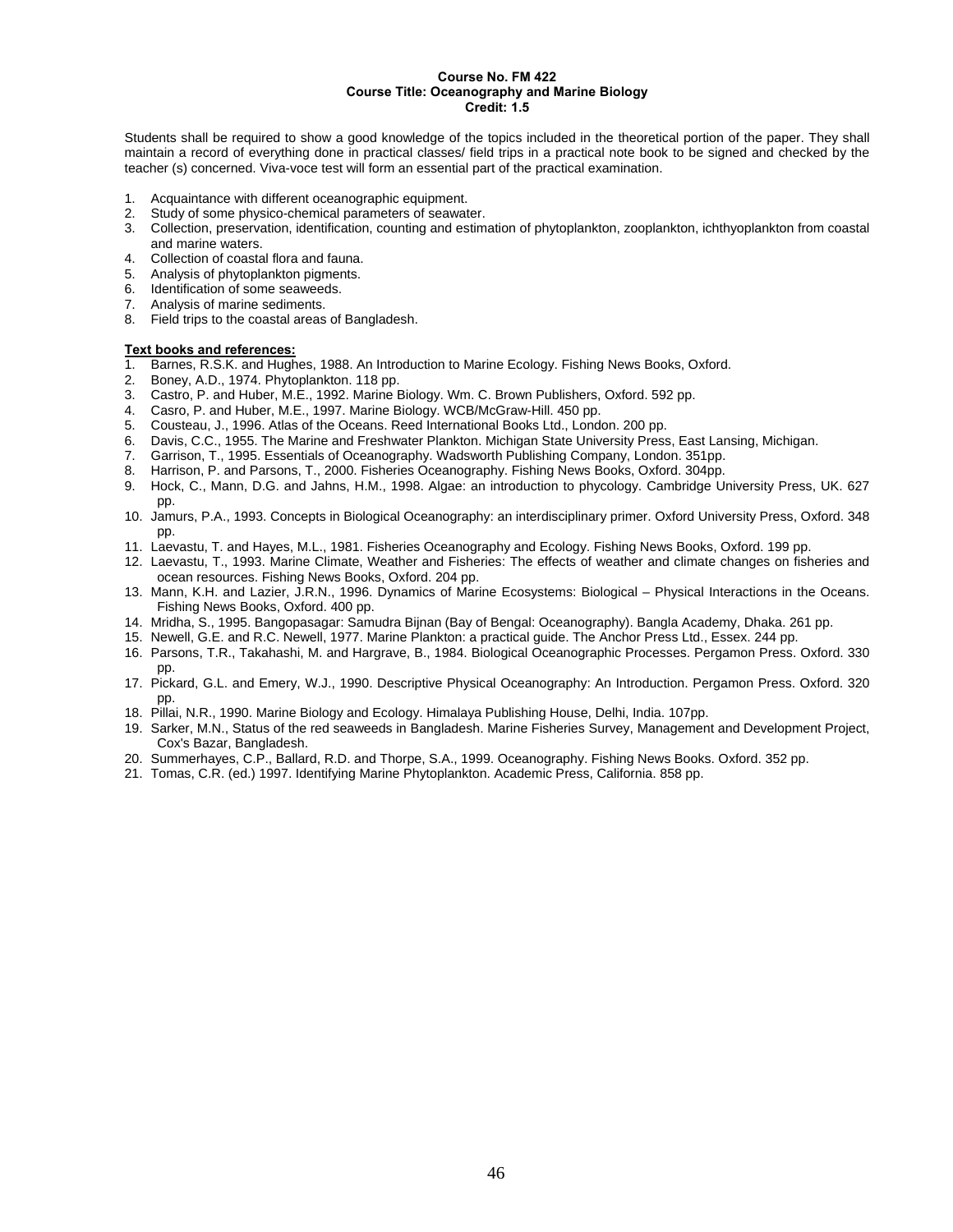#### **Department of Agricultural Extension**

#### **Course No. AgExt 427 Course Title: Agricultural Extension Credit: 3**

- 1. Introduction: Characteristics of rural society and fisheries situation in Bangladesh; Meaning of agricultural extension and its philosophy, principles, phases, functions and objectives; Need for extension work for fisheries development in Bangladesh; Gradual growth of extension work in Bangladesh with special reference to fisheries development.
- 2. Organization for Extension Work: Main features of an extension organization; Categories of personnel constituting an extension service; Qualifications and responsibilities of different categories of personnel in the extension service; Principles of supervision and coordination in extension work.
- 3. Education, Motivation and Learning: Meaning, types and purposes of education. Concept of Need, motivation and learning; Maslow's need theory; Laws of learning and their implications for extension work. Criteria for effective learning.
- 4. Communication in Extension: Meaning and importance of Communication in extension work for fisheries development; Communication process and its elements; Barriers to communication and possible solution.
- 5. Extension Teaching Methods and Teaching-aids: Steps in extension teaching; Meaning, classification, procedures, advantages and limitations of different extension teaching methods; Individual methods, group methods and mass methods; Projected and non-projected visual and audio-visual aids-their classification, importance and use.
- 6. Innovation-Decision Process and Transfer of Technologies: Meaning of diffusion, elements in the diffusion process, models of innovation-decision process; Innovativeness and adopter categories, Rejection and discontinuance of innovations; Factors affecting the transfer of technologies in fisheries development.
- 7. Leadership: Concept and types of group; Importance of leadership in group work; Kinds of leadership-authoritarian and democratic; Role of professional and local leaders; Selection and training of local leaders; Recognition for good leadership.
- 8. Programme Planning and Evaluation in Extension: Concept, importance, principles and procedures of programme planning for fisheries development; Participation for programme planning; Principles, types and procedures for evaluation of programmes.
- 9. Extension Problems and Programmes for Fisheries Development: Current extension programmes and approaches for fisheries development in Bangladesh; Problems of extension work for fisheries development and their possible solutions.
- 10. Rural Youth in Extension Work: Present condition of rural youth in Bangladesh; Needs and interests of rural youths; Past and present programmes for development of rural youth in Bangladesh; Youth Programmes in other countries; Involvement of rural youth for development of fisheries and related agricultural development activities.
- 11. Office Management: Meaning of office management; Features of office management, functions of office management, factors in increasing efficiency in office management.

#### **Course No. AgExt 428 Course Title: Agricultural Extension Credit 1.5**

- 1. An orientation to different organizations related to agricultural and fisheries development.
- 2. Preparation of questionnaire/interview schedule for collection of data from the villages.
- 3. Survey of fisheries condition and preparation and presentation of survey report.
- Preparation of extension programme for fisheries development in an area, preparation of annual plan and calendar of work.
- 5. Preparation and use of extension communication materials and visual aids; leaflet, poster, flash cards, flip charts.
- 6. Practice of techniques facilitating participation of people in group: Lecture, small group discussion, Phillips-6 method, symposium, panel discussion, brain-storming, role playing demonstration.
- 7. Preparation of Training programme and practice training.
- 8. Extension Field trip rural areas/Upazila Headquarters to observe rural development activities in the field situation with special emphasis on fisheries.
- 9. Use and handling of audio-visual aids.
- 10. Procedure and use o some participatory rural techniques: Social maps, transeet walks, and problem census.

# **Text books and references:**

- 1. Bhuiya, M.H. 1988. *Krishi Samprasaran Parichiti,* Dhaka Jamuna Printers.
- 2. Bhuiya, M.H. and M.A.M. Miah. 1998. *Extension Psychology,* Krishi Lekhak Forum, Dhaka: Colourline Printers.
- 3. Dahama, O.P. and O.P. Bhatnagar. 1980. *Education and Communication for Development. 2nd. edn.* New Delhi : Oxford and IBH Publishing Co. Pvt. Ltd.
- 4. Kamath, M.C. (editor) 1961. *Extension Education in Community Development.* Directorate of Extension. New Delhi: Ministry of Food and Agriculture, Govt. of India.
- 5. Kashem, M.A. 1992. *Samprasaran Bijnan* (Extension Science). Dhaka: The Bangladesh Packing Press.
- 6. Kelsey, L.D., C.C. Heame. 1963. *Cooperative Extension Work*. 3rd edition, Comstock Publishing Associates, New York: Ithaca.
- 7. Ray, G.L. 1996. *Extension Communication and Management*. 3rd edn. Calcutta: Naya Prokash.
- 8. Samanta, R.K. (ed.). 1990. *Development Communication for Agriculture.* New Delhi: B.R. Publishing Corporation.
- 9. Van den Ban, A.W. and H.S. Hawkins. 1996. *Agricultural Extension*. 2nd ed. London: Blackwell Science Ltd.

# **Department of Fisheries Biology and Genetics**

# **Course No. FBG 423**

**Course Title: Principles of Molecular Biology and Biotechnology** 

#### **Credit: 3**

- 1. Introduction: Course goals, objectives and outcomes.
- 2. Overview of molecular biology and biotechnology: Scope of molecular biology and biotechnology. Application of biotechnology. Scope of biotechnology for stock improvement.
- 3. Macromolecules: Chemical structure of the major classes of macromolecules- Proteins, and Nucleic acids, DNA replication.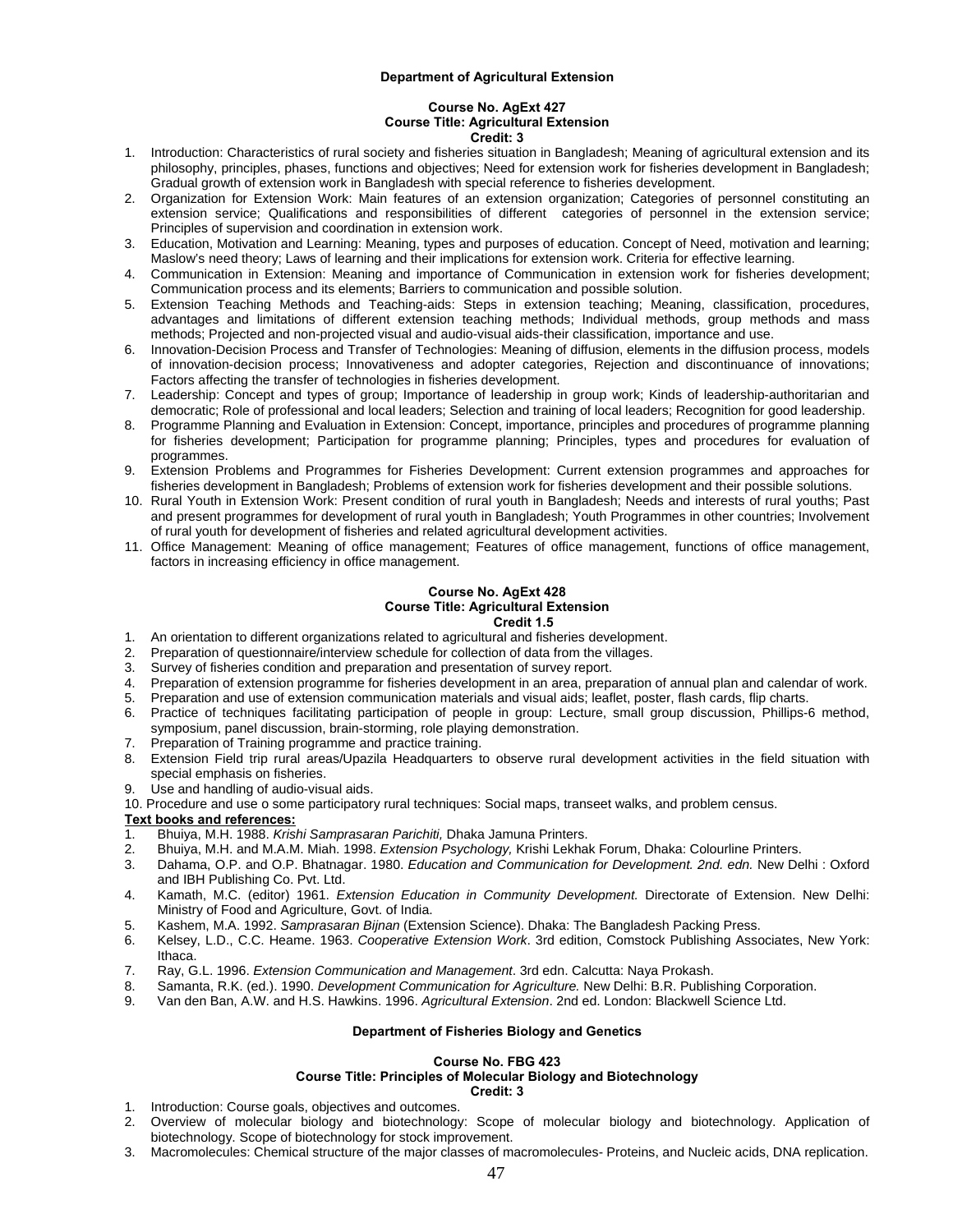- 4. Gene expression: Protein synthesis, transcription, the genetic code and translation.
- 5. DNA Technology: Restriction endonucleases; properties of restriction endonucleases, restriction mapping, general plan of protein coding genes, creation of recombinant DNA molecules.
- 6. Gene cloning: Cloning vectors, plasmid and cosmid vectors; reverse transcription and creation of DNA library, creation of genomic DNA library, cloning restriction fragments in plasmids;
- 7. Molecular techniques: Electrophoresis; Southern blotting; Northern blotting; Polymerase Chain Reaction (PCR).
- 8. Molecular markers in fisheries and aquaculture: DNA fingerprinting (RFLP analysis), mtDNA RFLP analysis; AFLP; RAPD and microsatellite markers.
- 9. Production of transgenic fish: Creation of a gene construct, methods of gene transfer. Application of genetic engineering technique to produce fish with enhanced growth, disease resistance and cold tolerance.
- 10. Chromosome manipulation: production of polyploid, gynogenetic and androgenetic fish; production of monosex population.

- 1. Freifelder, D., 1987. Molecular Biology (2<sup>nd</sup> Edition). Jones and Bartlett Publishers, Inc
- 2. Gupta, P.K., 2000. Genetics (3<sup>rd</sup> edition). Rastogi Publications.
- 3. Ranga, M.M., 2000. Animal Biotechnology. Agrobios (India).
- 4. Balasubramanian, D., Bryce, C.F.A., Dharmalingam, K., Green, J., and Jayaraman, K., 1996. Concept in Biotechnology. University Press (India) Ltd.
- 5. Turner, P.C., McLennan, A.G., Bates, A.D., and White, M.R.H., 1998. Instant Notes in Molecular Biology. Viva Books Pvt. Ltd. New Delhi. Mumbai. Chennai.
- 6. Twyman, R.M. and Wisden, W. (Consultant Editor), 1998. Advanced Molecular Biology. Viva Books Pvt. Ltd. New Delhi. Mumbai. Chennai.
- 7. Alberts, B., Bray, D., Lewis, J., Raff, M., Roberts, K., and Watson, J.D., 1994. Molecular Biology of the Cell. Garland Publishing Inc.
- 8. Tave, D., 1996. Genetics for Fish Hatchery Managers (3<sup>rd</sup> edition) Van Nostrand Reinhold, New York
- 9. Mostafa, S. (ed.), 1999. Genetics in Sustainable Fisheries Management. Fishing News Books.
- 10. Hoelzel, A.R., 1998. Molecular Genetics Analysis of Populations: A Practical Approach. Oxford University Press.
- 11. Hew, C.L. and Flecther, G.L., 1992. Transgenic Fish. World Scientific. Singapore. New Jersey. London. Hong Kong.
- 12. Hochachka, P.W. and Mommsen, T.P., 1993. Biochemistry and Molecular Biology of Fishes. Elsevier Science Publishers, Amsterdam.
- 13. Bolsover, S.R., Hyams, J.S., Jones, S., Shephard, E.A., and White, H.A., 1997. From Genes to Cells. USA Publishers.
- 14. Meyers, R.A., 1995. Molecular Biology and Biotechnology. VCH Publishers, New York.
- 15. Glick, B.R. and Pasternak, J.J., 1994. Molecular Biotechnology. ASM Press, Washington DC.

# **Department of Aquaculture**

#### **Course No. AQ 425 Course Title: Fish Immunology Credit: 3**

- 1. Introduction to Fish Immunology: Terminology. Role of immunity in preventing infectious diseases.
- 2. Non-specific immunity in fish: Physical factors mucus, skin, gills and intestinal tract. Humoral factors transferrin, interferon, lysozyme, complement, acute phase proteins. Cellular factors - macrophages and granulocytes; inflammation and melano-macrophage centre (MMC).
- 3. Fish blood cells: Characters and immune functions, phagocytes, lymphocytes and thrombocytes.
- 4. Specific immunity of fish: Mechanisms of immunoglobilin formation and their role in specific immunity; B and T Lymphocytes, helper and killer cells.
- 5. Environmental factors in fish health: Immunological aspects immunoassays, immunostimulation, immunosuppression, immunoreversion and immunomodulators.
- 6. Antibody probes: Polyclonal and monoclonal antibodies; hybridoma technology and preparation of monoclonal and polyclonal antibody.
- 7. Principles of immunodiagnoses: Application of antibody probes in diagnosis and control of fish diseases. Immunodiagnostic techniques - slide agglutination, agglutination titrations, enzyme labelled antibody technique (ELAT), indirect fluorescent antibody technique (IFAT), enzyme-linked immunosorbent assay (ELISA); immunohistochemistry (IHC) and Western blot analysis.
- Immunisation and Vaccination: Active and passive immunisation; types of vaccine and vaccination. Commercial fish vaccines, use of adjuvant and immunostimulants, effectiveness of a vaccine, advantages of vaccination over chemotherapy, prospects of vaccine development.

- 1. Anderson, D. P. 1974. Fish Immunology: A book in the series of Disease of fishes. F. H. publications, Inc. Ltd. Great Britain.
- 2. Ellis, A. 1988. Fish Vaccination. Urgent Publishers, USA.
- 3. Iwame, G. and T. Nakanishi (eds). 1996. The Fish Immune System. Academic press.
- 4. Broch, D. and M.T. Modigan . 1991. Biology of Microrsanisnas (6<sup>th</sup> Ed.). Prentice–Hall International editions.
- 5. Brooks, G.F., J.S Butel, and L.N. Ornston. 1991. Medical Microbiology (19<sup>th</sup> Ed.), International edition. A large Medical book, Prentice Hall International Inc.
- 6. Fudeabers, H.H. D.P. Stites, J.L. Caldwell and J. V. Wells. 1980. Basic and Clinical Immunology (3rd Ed.). Maruzen Asian Edition.
- 7. Karunasagar, I and I. Karunasagar (eds) 1999. Aquaculture and Biotechnology. Science Publishers, Inc., USA.
- 8. Mowat, N and M. Rweyemamu (eds). 1997. Vaccine Manual: The production and quality control of vaterinary vaccines for use in developing countries. FAO Animal Production and Health series No 35, Rome.
- 9. Robrts, R.J (ed). 1989. Fish Pathology (2nd Ed.). Bailliere Tindall, London.